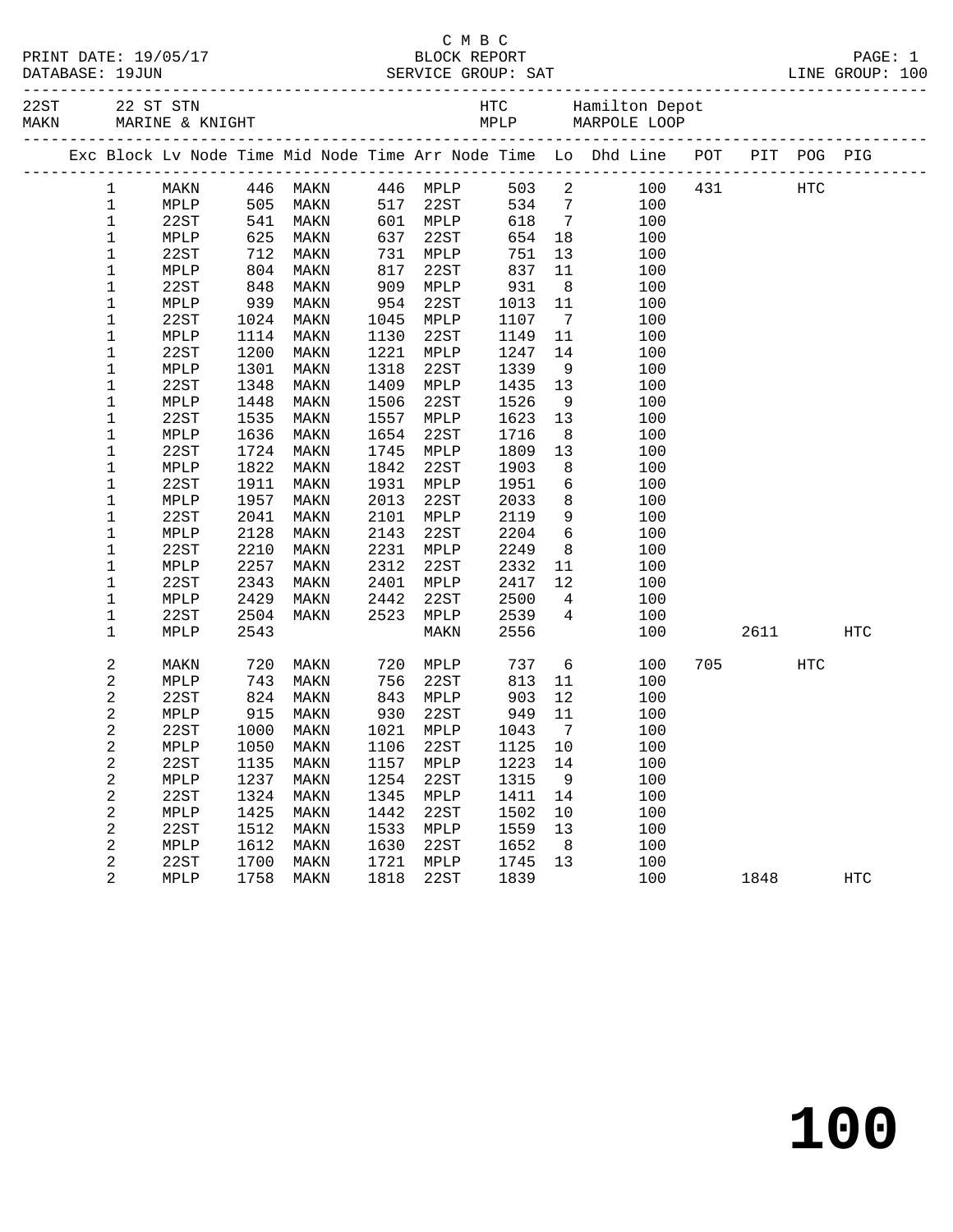|                         |              |              |              |              |              |              |                                    | Exc Block Lv Node Time Mid Node Time Arr Node Time Lo Dhd Line POT PIT POG PIG |     |      |            |     |
|-------------------------|--------------|--------------|--------------|--------------|--------------|--------------|------------------------------------|--------------------------------------------------------------------------------|-----|------|------------|-----|
| 3                       | MAKN         |              | 506 MAKN     |              | 506 MPLP     | 523          | 2                                  | 100                                                                            | 451 |      | <b>HTC</b> |     |
| 3                       | MPLP         | 525          | MAKN         | 537          | 22ST         | 554          | 8                                  | 100                                                                            |     |      |            |     |
| 3                       | 22ST         | 602          | MAKN         |              | 621 MPLP     | 638          | $\overline{7}$                     | 100                                                                            |     |      |            |     |
| $\overline{3}$          | MPLP         | 645          | MAKN         | 657          | 22ST         | 714          | 10                                 | 100                                                                            |     |      |            |     |
| 3                       | 22ST         | 724          | MAKN         | 743          | MPLP         | 803          | 13                                 | 100                                                                            |     |      |            |     |
| 3                       | MPLP         | 816          | MAKN         | 829          | 22ST         | 848          | 12                                 | 100                                                                            |     |      |            |     |
| 3                       | 22ST         | 900          | MAKN         | 921          | MPLP         | 943          | $\overline{7}$                     | 100                                                                            |     |      |            |     |
| $\mathsf{3}$            | MPLP         | 950          | MAKN         | 1006         | 22ST         | 1025         | 11                                 | 100                                                                            |     |      |            |     |
| 3                       | 22ST         | 1036         | MAKN         | 1057         | MPLP         | 1119         | $7\overline{ }$                    | 100                                                                            |     |      |            |     |
| 3                       | MPLP         | 1126         | MAKN         | 1142         | 22ST         | 1201         | 11                                 | 100                                                                            |     |      |            |     |
| $\mathsf{3}$            | 22ST         | 1212         | MAKN         | 1233         | MPLP         | 1259         | 14                                 | 100                                                                            |     |      |            |     |
| 3                       | MPLP         | 1313         | MAKN         | 1330         | 22ST         | 1350         | 10                                 | 100                                                                            |     |      |            |     |
| $\mathsf{3}$<br>3       | 22ST         | 1400<br>1500 | MAKN         | 1421<br>1518 | MPLP<br>22ST | 1447         | 13                                 | 100                                                                            |     |      |            |     |
| 3                       | MPLP<br>22ST | 1548         | MAKN<br>MAKN | 1609         |              | 1540<br>1635 | 8                                  | 100<br>100                                                                     |     |      |            |     |
| 3                       | MPLP         | 1648         | MAKN         | 1706         | MPLP<br>22ST | 1728         | 13<br>$7\phantom{.0}\phantom{.0}7$ | 100                                                                            |     |      |            |     |
| 3                       | 22ST         | 1735         | MAKN         | 1757         | MPLP         | 1821         | 16                                 | 100                                                                            |     |      |            |     |
| 3                       | MPLP         | 1837         | MAKN         | 1854         | 22ST         | 1914         |                                    | 100                                                                            |     | 1921 |            | HTC |
|                         |              |              |              |              |              |              |                                    |                                                                                |     |      |            |     |
| 4                       | 22ST         | 511          | MAKN         | 530          | MPLP         | 547          | 18                                 | 100                                                                            | 503 |      | <b>HTC</b> |     |
| 4                       | MPLP         | 605          | MAKN         | 617          | 22ST         | 635          | 6                                  | 100                                                                            |     |      |            |     |
| 4                       | 22ST         | 641          | MAKN         | 701          | MPLP         | 718          | 10                                 | 100                                                                            |     |      |            |     |
| 4                       | MPLP         | 728          | MAKN         | 741          | 22ST         | 758          | 14                                 | 100                                                                            |     |      |            |     |
| $\overline{4}$          | 22ST         | 812          | MAKN         | 831          | MPLP         | 851          | 14                                 | 100                                                                            |     |      |            |     |
| 4                       | MPLP         | 905          | MAKN         | 918          | 22ST         | 938          | 9                                  | 100                                                                            |     |      |            |     |
| 4                       | 22ST         | 947          | MAKN         | 1009         | MPLP         | 1031         | $\overline{7}$                     | 100                                                                            |     |      |            |     |
| $\,4$                   | MPLP         | 1038         | MAKN         | 1054         | 22ST         | 1113         | 11                                 | 100                                                                            |     |      |            |     |
| 4                       | 22ST         | 1124         | MAKN         | 1145         | MPLP         | 1211         | 14                                 | 100                                                                            |     |      |            |     |
| 4                       | MPLP         | 1225         | MAKN         | 1242         | 22ST         | 1303         | 9                                  | 100                                                                            |     |      |            |     |
| 4<br>$\overline{4}$     | 22ST<br>MPLP | 1312<br>1413 | MAKN<br>MAKN | 1333<br>1430 | MPLP<br>22ST | 1359<br>1450 | 14<br>10                           | 100<br>100                                                                     |     |      |            |     |
| 4                       | 22ST         | 1500         | MAKN         | 1521         | MPLP         | 1547         | 12                                 | 100                                                                            |     |      |            |     |
| 4                       | MPLP         | 1559         | MAKN         | 1618         | 22ST         | 1640         | 8                                  | 100                                                                            |     |      |            |     |
| $\bf 4$                 | 22ST         | 1648         | MAKN         | 1709         | MPLP         | 1733         | 13                                 | 100                                                                            |     |      |            |     |
| $\overline{\mathbf{4}}$ | MPLP         | 1746         | MAKN         | 1806         | 22ST         | 1827         | 13                                 | 100                                                                            |     |      |            |     |
| 4                       | 22ST         | 1840         | MAKN         | 1901         | MPLP         | 1921         | 8                                  | 100                                                                            |     |      |            |     |
| 4                       | MPLP         | 1929         | MAKN         | 1945         | 22ST         | 2005         | $\epsilon$                         | 100                                                                            |     |      |            |     |
| $\,4$                   | 22ST         | 2011         | MAKN         | 2031         | MPLP         | 2053         | $\overline{4}$                     | 100                                                                            |     |      |            |     |
| 4                       | MPLP         | 2057         | MAKN         | 2113         | 22ST         | 2133         | 8                                  | 100                                                                            |     |      |            |     |
| 4                       | 22ST         | 2141         | MAKN         | 2201         | MPLP         | 2219         | $\overline{9}$                     | 100                                                                            |     |      |            |     |
| 4                       | MPLP         | 2228         | MAKN         | 2243         | 22ST         | 2304         | 6                                  | 100                                                                            |     |      |            |     |
| 4                       | 22ST         | 2310         | MAKN         | 2331         | MPLP         | 2347         | 12                                 | 100                                                                            |     |      |            |     |
| 4                       | MPLP         | 2359         | MAKN         | 2412         | 22ST         | 2430         | 13                                 | 100                                                                            |     |      |            |     |
| 4                       | 22ST         | 2443         | MAKN         |              | 2501 MPLP    | 2517         | $\overline{4}$                     | 100                                                                            |     |      |            |     |
| 4                       | MPLP         | 2521         |              |              | MAKN         | 2534         |                                    | 100                                                                            |     | 2549 |            | HTC |
|                         |              |              |              |              |              |              |                                    |                                                                                |     |      |            |     |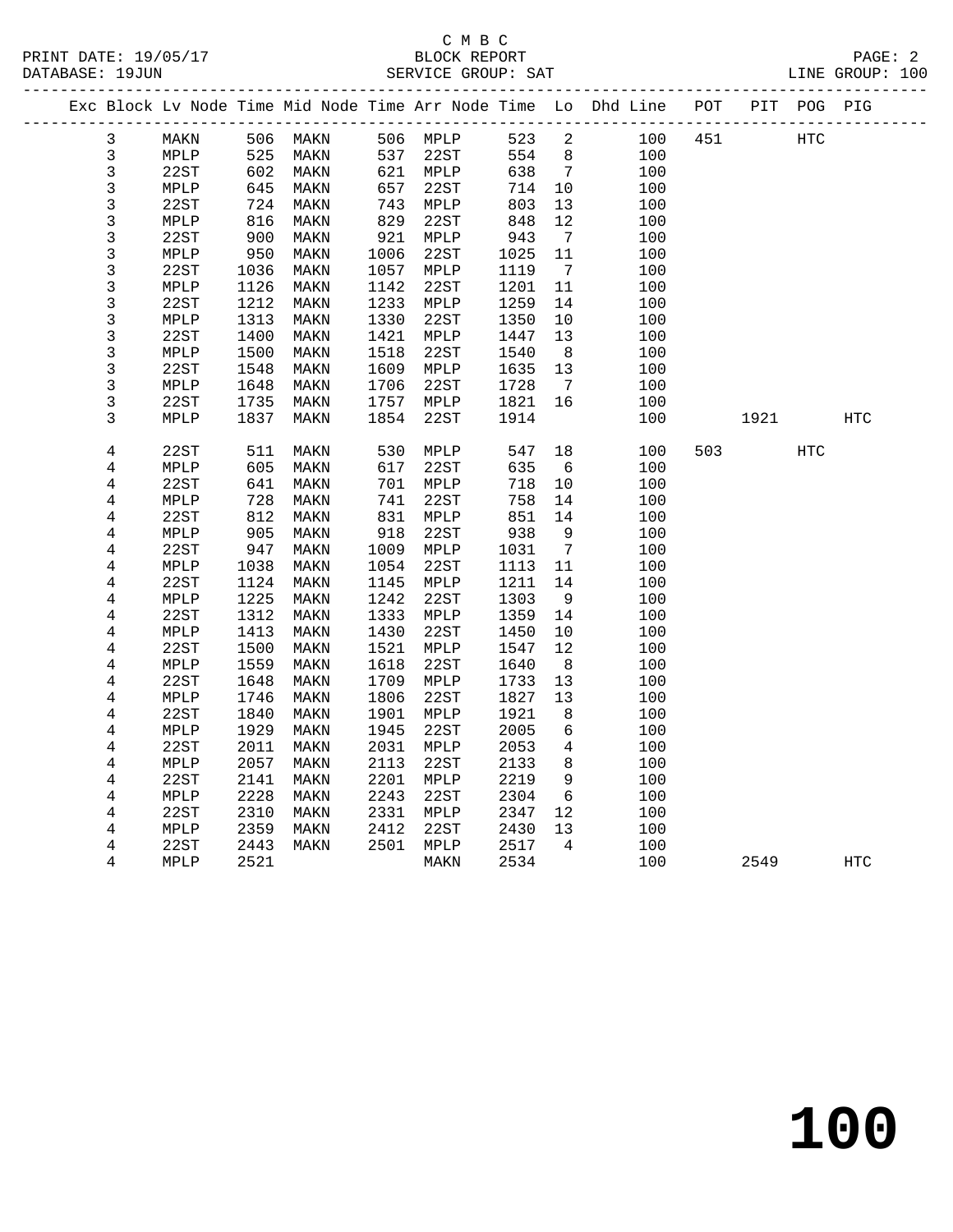|  |   |      |      |      |      |      |      |                | Exc Block Lv Node Time Mid Node Time Arr Node Time Lo Dhd Line POT |     | PIT  | POG PIG    |            |
|--|---|------|------|------|------|------|------|----------------|--------------------------------------------------------------------|-----|------|------------|------------|
|  | 5 | MAKN | 653  | MAKN | 653  | MPLP | 710  | 6              | 100                                                                | 638 |      | <b>HTC</b> |            |
|  | 5 | MPLP | 716  | MAKN | 729  | 22ST | 746  | 14             | 100                                                                |     |      |            |            |
|  | 5 | 22ST | 800  | MAKN | 819  | MPLP | 839  | 12             | 100                                                                |     |      |            |            |
|  | 5 | MPLP | 851  | MAKN | 906  | 22ST | 925  | 10             | 100                                                                |     |      |            |            |
|  | 5 | 22ST | 935  | MAKN | 957  | MPLP | 1019 | $\overline{7}$ | 100                                                                |     |      |            |            |
|  | 5 | MPLP | 1026 | MAKN | 1042 | 22ST | 1101 | 11             | 100                                                                |     |      |            |            |
|  | 5 | 22ST | 1112 | MAKN | 1133 | MPLP | 1159 | 14             | 100                                                                |     |      |            |            |
|  | 5 | MPLP | 1213 | MAKN | 1230 | 22ST | 1251 | 9              | 100                                                                |     |      |            |            |
|  | 5 | 22ST | 1300 | MAKN | 1321 | MPLP | 1347 | 14             | 100                                                                |     |      |            |            |
|  | 5 | MPLP | 1401 | MAKN | 1418 | 22ST | 1439 | 9              | 100                                                                |     |      |            |            |
|  | 5 | 22ST | 1448 | MAKN | 1509 | MPLP | 1535 | 13             | 100                                                                |     |      |            |            |
|  | 5 | MPLP | 1548 | MAKN | 1606 | 22ST | 1626 | 9              | 100                                                                |     |      |            |            |
|  | 5 | 22ST | 1635 | MAKN | 1657 | MPLP | 1723 | 12             | 100                                                                |     |      |            |            |
|  | 5 | MPLP | 1735 | MAKN | 1754 | 22ST | 1816 | 8              | 100                                                                |     |      |            |            |
|  | 5 | 22ST | 1824 | MAKN | 1847 | MPLP | 1909 | 5              | 100                                                                |     |      |            |            |
|  | 5 | MPLP | 1914 | MAKN | 1930 | 22ST | 1950 | $\sqrt{6}$     | 100                                                                |     |      |            |            |
|  | 5 | 22ST | 1956 | MAKN | 2016 | MPLP | 2038 | $\overline{4}$ | 100                                                                |     |      |            |            |
|  | 5 | MPLP | 2042 | MAKN | 2058 | 22ST | 2118 | 7              | 100                                                                |     |      |            |            |
|  | 5 | 22ST | 2125 | MAKN | 2146 | MPLP | 2204 | $\overline{4}$ | 100                                                                |     |      |            |            |
|  | 5 | MPLP | 2208 |      |      | MAKN | 2222 |                | 100                                                                |     | 2237 |            | HTC        |
|  |   |      |      |      |      |      |      |                |                                                                    |     |      |            |            |
|  | 6 | 22ST | 735  | MAKN | 755  | MPLP | 815  | 13             | 100                                                                |     | 727  | HTC        |            |
|  | 6 | MPLP | 828  | MAKN | 841  | 22ST | 900  | 12             | 100                                                                |     |      |            |            |
|  | 6 | 22ST | 912  | MAKN | 933  | MPLP | 955  | 8              | 100                                                                |     |      |            |            |
|  | 6 | MPLP | 1003 | MAKN | 1018 | 22ST | 1038 | 9              | 100                                                                |     |      |            |            |
|  | 6 | 22ST | 1047 | MAKN | 1109 | MPLP | 1135 | 14             | 100                                                                |     |      |            |            |
|  | 6 | MPLP | 1149 | MAKN | 1206 | 22ST | 1227 | 8              | 100                                                                |     |      |            |            |
|  | 6 | 22ST | 1235 | MAKN | 1257 | MPLP | 1323 | 14             | 100                                                                |     |      |            |            |
|  | 6 | MPLP | 1337 | MAKN | 1354 | 22ST | 1414 | 10             | 100                                                                |     |      |            |            |
|  | 6 | 22ST | 1424 | MAKN | 1445 | MPLP | 1511 | 13             | 100                                                                |     |      |            |            |
|  | 6 | MPLP | 1524 | MAKN | 1542 | 22ST | 1602 | 10             | 100                                                                |     |      |            |            |
|  | 6 | 22ST | 1612 | MAKN | 1633 | MPLP | 1659 | 13             | 100                                                                |     |      |            |            |
|  | 6 | MPLP | 1712 | MAKN | 1730 | 22ST | 1752 | - 6            | 100                                                                |     |      |            |            |
|  | 6 | 22ST | 1758 | MAKN | 1821 | MPLP | 1843 | 11             | 100                                                                |     |      |            |            |
|  | 6 | MPLP | 1854 |      |      | MAKN | 1910 |                | 100                                                                |     | 1925 |            | <b>HTC</b> |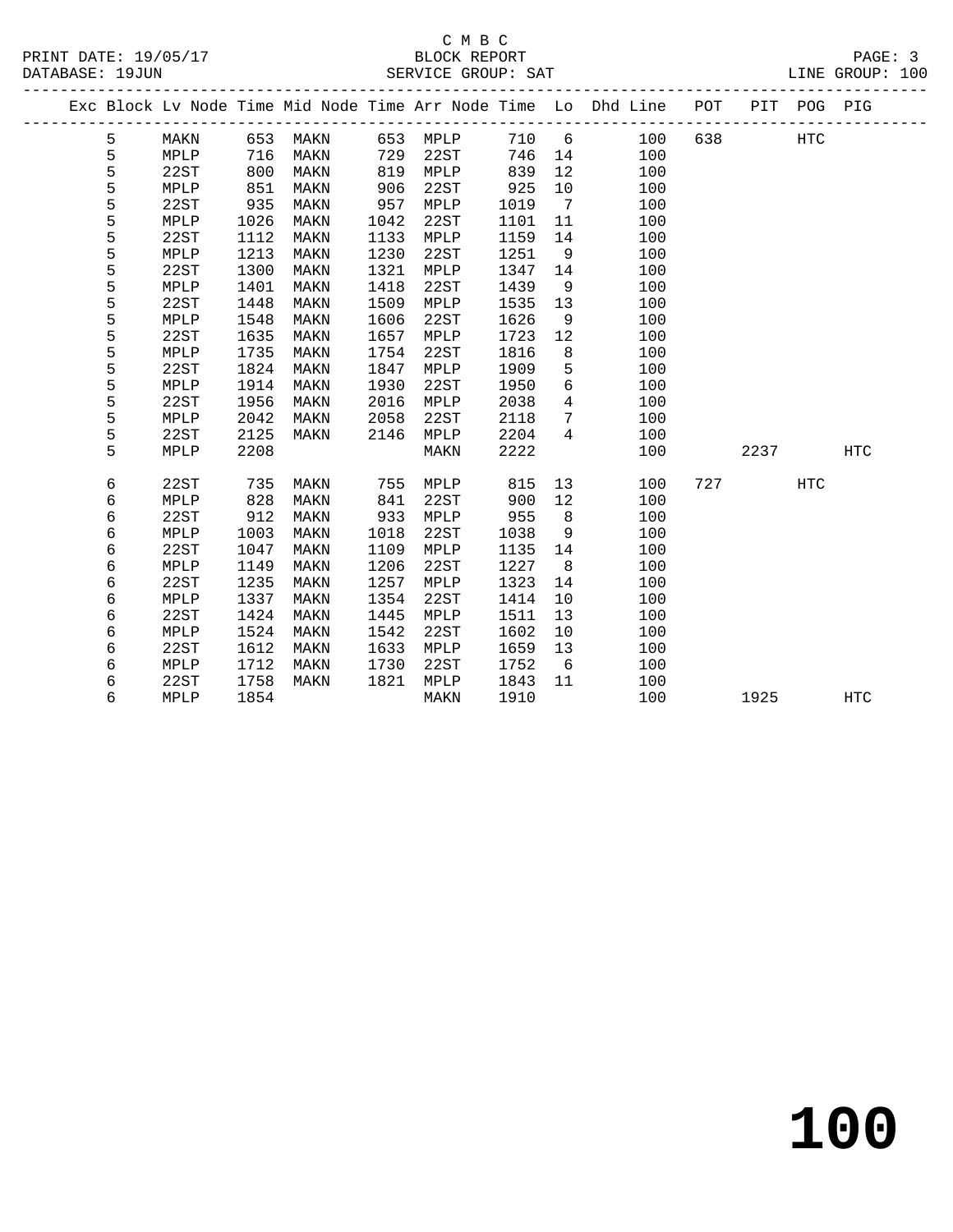|  |                       |              |              |              |              |                         |              |                      | Exc Block Lv Node Time Mid Node Time Arr Node Time Lo Dhd Line | POT |      | PIT POG PIG |            |
|--|-----------------------|--------------|--------------|--------------|--------------|-------------------------|--------------|----------------------|----------------------------------------------------------------|-----|------|-------------|------------|
|  | 7                     | MAKN         |              | 526 MAKN     |              | 526 MPLP                | 543          | $\overline{2}$       | 100                                                            | 511 |      | HTC         |            |
|  | $\overline{7}$        | MPLP         | 545          | MAKN         | 557          | 22ST                    | 614          | 8                    | 100                                                            |     |      |             |            |
|  | 7                     | 22ST         | 622          | MAKN         |              | 641 MPLP                | 658          | 6                    | 100                                                            |     |      |             |            |
|  | 7                     | MPLP         | 704          | MAKN         | 717          | 22ST                    | 735          | 13                   | 100                                                            |     |      |             |            |
|  | $\boldsymbol{7}$      | 22ST         | 748          | MAKN         | 807          | MPLP                    | 827          | 13                   | 100                                                            |     |      |             |            |
|  | $\boldsymbol{7}$      | MPLP         | 840          | MAKN         | 853          | 22ST                    | 912          | 12                   | 100                                                            |     |      |             |            |
|  | $\boldsymbol{7}$      | 22ST         | 924          | MAKN         | 945          | MPLP                    | 1007         | $7\overline{ }$      | 100                                                            |     |      |             |            |
|  | 7                     | MPLP         | 1014         | MAKN         | 1030         | 22ST                    | 1049         | 11                   | 100                                                            |     |      |             |            |
|  | $\overline{7}$        | 22ST         | 1100         | MAKN         | 1121         | MPLP                    | 1147         | 14                   | 100                                                            |     |      |             |            |
|  | $\boldsymbol{7}$      | MPLP         | 1201         | MAKN         | 1218         | 22ST                    | 1238         | 10                   | 100                                                            |     |      |             |            |
|  | $\boldsymbol{7}$      | 22ST         | 1248         | MAKN         | 1309         | MPLP                    | 1335         | 14                   | 100                                                            |     |      |             |            |
|  | 7                     | MPLP         | 1349         | MAKN         | 1406         | 22ST                    | 1426         | 9                    | 100                                                            |     |      |             |            |
|  | 7                     | 22ST         | 1435         | MAKN         | 1457         | MPLP                    | 1523         | 13                   | 100                                                            |     |      |             |            |
|  | 7                     | MPLP         | 1536         | MAKN         | 1554         | 22ST                    | 1614         | 10                   | 100                                                            |     |      |             |            |
|  | 7                     | 22ST         | 1624         | MAKN         | 1645         | MPLP                    | 1711         | 13                   | 100                                                            |     |      |             |            |
|  | 7                     | MPLP         | 1724         | MAKN         | 1742         | 22ST                    | 1804         | 6                    | 100                                                            |     |      |             |            |
|  | $\boldsymbol{7}$      | 22ST         | 1810         | MAKN         | 1833         | MPLP                    | 1855         | 6                    | 100                                                            |     |      |             |            |
|  | 7                     | MPLP         | 1901         | MAKN         | 1917         | 22ST                    | 1938         | $\overline{a}$       | 100                                                            |     |      |             |            |
|  | 7                     | 22ST         | 1940         | MAKN         | 2001         | MPLP                    | 2023         | 4                    | 100                                                            |     |      |             |            |
|  | 7<br>$\boldsymbol{7}$ | MPLP<br>22ST | 2027<br>2111 | MAKN         | 2043<br>2131 | 22ST                    | 2104<br>2149 | 7<br>9               | 100                                                            |     |      |             |            |
|  | $\overline{7}$        | MPLP         | 2158         | MAKN<br>MAKN | 2213         | MPLP<br>22ST            | 2233         | 8                    | 100<br>100                                                     |     |      |             |            |
|  | $\boldsymbol{7}$      | 22ST         | 2241         | MAKN         | 2301         | MPLP                    | 2317         | 10                   | 100                                                            |     |      |             |            |
|  | 7                     | MPLP         | 2327         | MAKN         | 2342         | 22ST                    | 2403         | 9                    | 100                                                            |     |      |             |            |
|  | 7                     | 22ST         | 2412         | MAKN         | 2431         | MPLP                    | 2447         | $\overline{4}$       | 100                                                            |     |      |             |            |
|  | $\overline{7}$        | MPLP         | 2451         |              |              | $\texttt{MAXN}$         | 2504         |                      | 100                                                            |     | 2519 |             | <b>HTC</b> |
|  |                       |              |              |              |              |                         |              |                      |                                                                |     |      |             |            |
|  | 8                     | 22ST         | 657          | MAKN         | 716          | MPLP                    | 733          | 19                   | 100                                                            | 649 |      | HTC         |            |
|  | 8                     | MPLP         | 752          | MAKN         | 805          | 22ST                    | 824          | 12                   | 100                                                            |     |      |             |            |
|  | 8                     | 22ST         | 836          | MAKN         | 856          | MPLP                    | 916          | 11                   | 100                                                            |     |      |             |            |
|  | 8                     | MPLP         | 927          | MAKN         | 942          | 22ST                    | 1001         | 11                   | 100                                                            |     |      |             |            |
|  | 8                     | 22ST         | 1012         | MAKN         | 1033         | MPLP                    | 1055         | $\overline{7}$       | 100                                                            |     |      |             |            |
|  | 8                     | MPLP         | 1102         | MAKN         | 1118         | 22ST                    | 1138         | $10\,$               | 100                                                            |     |      |             |            |
|  | 8                     | 22ST         | 1148         | MAKN         | 1209         | MPLP                    | 1235         | 14                   | 100                                                            |     |      |             |            |
|  | 8                     | MPLP         | 1249         | MAKN         | 1306         | 22ST                    | 1327         | 8                    | 100                                                            |     |      |             |            |
|  | 8                     | 22ST         | 1335         | MAKN         | 1357         | MPLP                    | 1423         | 13                   | 100                                                            |     |      |             |            |
|  | 8                     | MPLP         | 1436         | MAKN         | 1454         | 22ST                    | 1514         | 10                   | 100                                                            |     |      |             |            |
|  | 8                     | 22ST         | 1524         | MAKN         | 1545         | MPLP                    | 1611         | 13                   | 100                                                            |     |      |             |            |
|  | 8                     | MPLP         | 1624         | MAKN         | 1642         | 22ST                    | 1704         | 8                    | 100                                                            |     |      |             |            |
|  | 8                     | 22ST         | 1712         | MAKN         | 1733         | MPLP                    | 1757         | 13                   | 100                                                            |     |      |             |            |
|  | 8<br>8                | MPLP<br>22ST | 1810<br>1856 | MAKN<br>MAKN | 1830<br>1916 | 22ST<br>$\texttt{MPLP}$ | 1851<br>1936 | 5<br>$7\phantom{.0}$ | 100<br>100                                                     |     |      |             |            |
|  | 8                     | MPLP         | 1943         | MAKN         | 1959         | 22ST                    | 2020         | 5                    | 100                                                            |     |      |             |            |
|  | 8                     | 22ST         | 2025         | MAKN         | 2046         | MPLP                    | 2108         | $\overline{2}$       | 100                                                            |     |      |             |            |
|  | 8                     | MPLP         | 2110         |              |              | MAKN                    | 2124         |                      | 100                                                            |     | 2139 |             | <b>HTC</b> |
|  |                       |              |              |              |              |                         |              |                      |                                                                |     |      |             |            |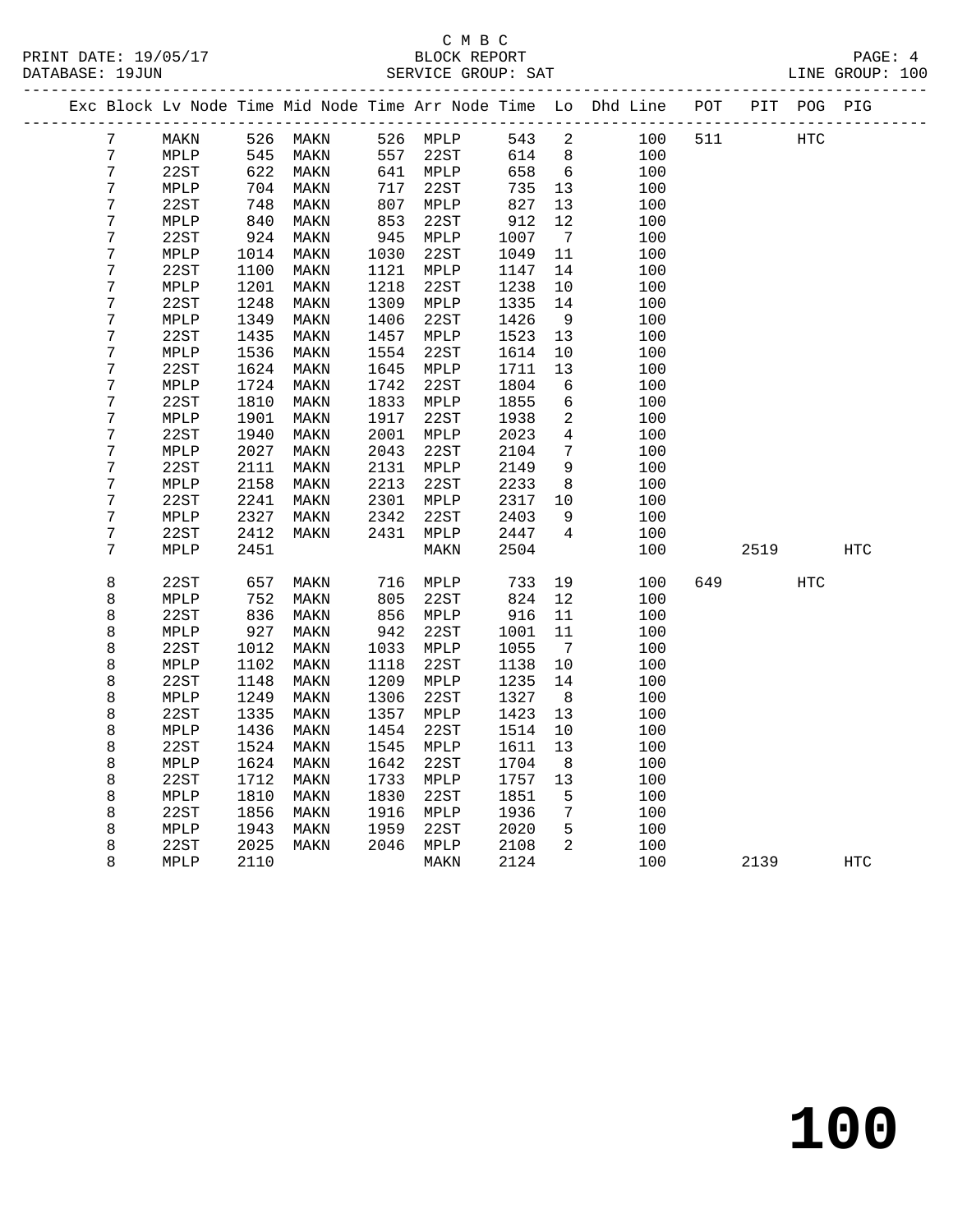|   |      |      |      |      |      |      |          | Exc Block Ly Node Time Mid Node Time Arr Node Time Lo Dhd Line | POT      | PIT  | POG | PIG        |  |
|---|------|------|------|------|------|------|----------|----------------------------------------------------------------|----------|------|-----|------------|--|
| 9 | MAKN | 1110 | MAKN | 1110 | MPLP | 1136 | -2       |                                                                | 100 1055 |      | HTC |            |  |
| 9 | MPLP | 1138 | MAKN | 1154 | 22ST | 1213 | 11       | 100                                                            |          |      |     |            |  |
| 9 | 22ST | 1224 | MAKN | 1245 | MPLP | 1311 | 14       | 100                                                            |          |      |     |            |  |
| 9 | MPLP | 1325 | MAKN | 1342 | 22ST | 1402 | 10       | 100                                                            |          |      |     |            |  |
| 9 | 22ST | 1412 | MAKN | 1433 | MPLP | 1459 | 13       | 100                                                            |          |      |     |            |  |
| 9 | MPLP | 1512 | MAKN | 1530 | 22ST | 1550 | 10       | 100                                                            |          |      |     |            |  |
| 9 | 22ST | 1600 | MAKN | 1621 | MPLP | 1647 | 12       | 100                                                            |          |      |     |            |  |
| 9 | MPLP | 1659 | MAKN | 1718 | 22ST | 1740 | -6       | 100                                                            |          |      |     |            |  |
| 9 | 22ST | 1746 | MAKN | 1809 | MPLP | 1831 | 19       | 100                                                            |          |      |     |            |  |
| 9 | MPLP | 1850 | MAKN | 1906 | 22ST | 1926 | $\Omega$ | 100                                                            |          |      |     |            |  |
| 9 | 22ST | 1926 | MAKN | 1946 | MPLP | 2006 | 6        | 100                                                            |          |      |     |            |  |
| 9 | MPLP | 2012 | MAKN | 2028 | 22ST | 2048 | 7        | 100                                                            |          |      |     |            |  |
| 9 | 22ST | 2055 | MAKN | 2116 | MPLP | 2134 | 4        | 100                                                            |          |      |     |            |  |
| 9 | MPLP | 2138 |      |      | MAKN | 2152 |          | 100                                                            |          | 2207 |     | <b>HTC</b> |  |
|   |      |      |      |      |      |      |          |                                                                |          |      |     |            |  |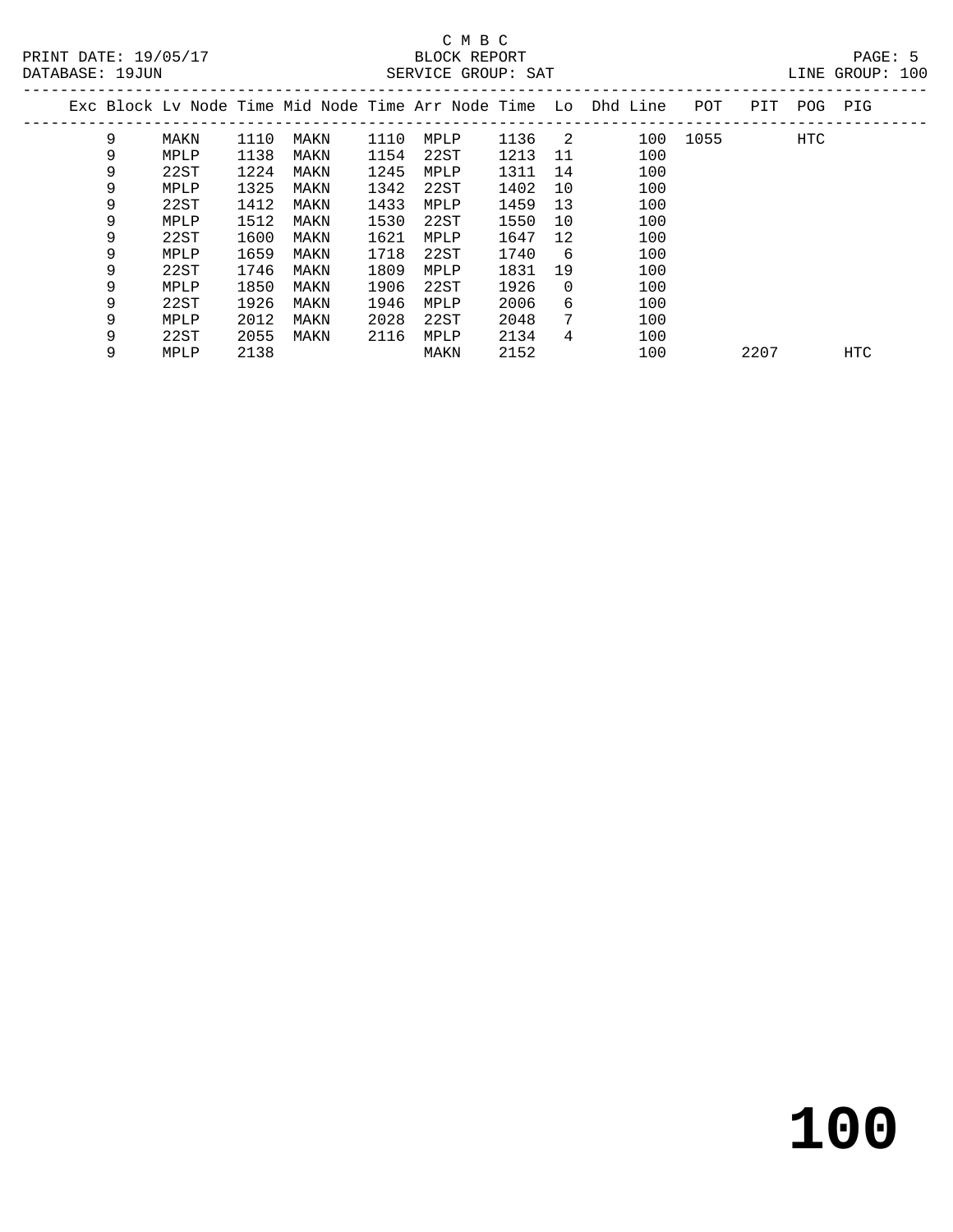| PRINT DATE: 19/05/17<br>DATABASE: 19JUN |                              |              |              |                                                         |                                           |                        | смвс<br>BLOCK REPORT     |                            |                                                                                                                                                                  |              | PAGE: 6 |
|-----------------------------------------|------------------------------|--------------|--------------|---------------------------------------------------------|-------------------------------------------|------------------------|--------------------------|----------------------------|------------------------------------------------------------------------------------------------------------------------------------------------------------------|--------------|---------|
| 6&6N 6 AV & 6 ST<br>SFU SFU EXCHANGE    |                              |              |              | BW04 BRENTWOOD STN BAY4                                 |                                           |                        |                          |                            | 6&6S 6 AV & 6 ST<br>CL-E CANADA WAY & LEDGER-EAST<br>HODM HOWE & DUNSMUIR<br>LOST LOUGHEED STN<br>NWST NEW WESTMINSTER STN<br>SPST SPERLING STN                  |              |         |
|                                         |                              |              |              |                                                         |                                           |                        |                          |                            | Exc Block Lv Node Time Mid Node Time Arr Node Time Lo Dhd Line POT PIT POG PIG<br>Exc Block Lv Node Time Mid Node Time Arr Node Time Lo Dhd Line POT PIT POG PIG |              |         |
|                                         |                              |              |              |                                                         |                                           |                        |                          |                            | 1 BW04 439 CL-E 449 NWST 503 9 123 407 HTC                                                                                                                       |              |         |
|                                         | $\mathbf{1}$                 |              |              |                                                         |                                           |                        |                          |                            | NWST 512 6&6N 517 EDST 529 2 106<br>EDST 531 6&6S 543 NWST 550 16 106<br>NWST 606 6&6N 612 EDST 625 2 106                                                        |              |         |
|                                         | $\mathbf{1}$                 |              |              |                                                         |                                           |                        |                          |                            |                                                                                                                                                                  |              |         |
|                                         | $\mathbf 1$                  |              |              |                                                         |                                           |                        |                          |                            |                                                                                                                                                                  |              |         |
|                                         | 1                            | EDST         |              | 627 6&6S                                                |                                           | 639 NWST               | 647                      |                            | 19<br>106                                                                                                                                                        |              |         |
|                                         | 1                            | NWST         |              | 706 6&6N                                                |                                           | 713 EDST               |                          | $\overline{\mathbf{2}}$    | 106                                                                                                                                                              |              |         |
|                                         | 1                            | EDST         |              | 728 6&6S<br>806 6&6N                                    | $\begin{array}{c} 740 \\ 814 \end{array}$ | NWST                   |                          |                            | 17<br>106                                                                                                                                                        |              |         |
|                                         | 1                            | NWST         | 829          |                                                         | 843                                       | EDST                   | 726<br>749<br>827<br>853 | $\overline{\mathbf{2}}$    | 106<br>8 <sup>1</sup>                                                                                                                                            |              |         |
|                                         | 1<br>1                       | EDST<br>NWST | 901          | 6&6S<br>6&6N                                            | 910                                       | NWST<br>EDST           | 925                      |                            | 106<br>$\overline{2}$<br>106                                                                                                                                     |              |         |
|                                         | 1                            | EDST         | 927          | 6&6S                                                    | 943                                       | NWST                   |                          |                            | 9<br>106                                                                                                                                                         |              |         |
|                                         | 1                            | NWST         |              | 1001 6&6N                                               | 1010                                      | EDST                   | 952<br>1026              | $\overline{\mathbf{2}}$    | 106                                                                                                                                                              |              |         |
|                                         | 1                            | EDST         | 1028         | 6&6S                                                    |                                           | 1044 NWST              | 1053                     |                            | 8 <sup>1</sup><br>106                                                                                                                                            |              |         |
|                                         | 1                            | NWST         |              | 1101 6&6N                                               | 1111                                      | EDST                   | 1127                     |                            | $\overline{2}$<br>106                                                                                                                                            |              |         |
|                                         | 1                            | EDST         | 1129         | 6&6S                                                    | 1146                                      | NWST                   | 1155                     |                            | 16<br>106                                                                                                                                                        |              |         |
|                                         | 1                            | NWST         | 1211         | 6&6N                                                    | 1221                                      | EDST                   | 1238                     | $\overline{\mathbf{2}}$    | 106                                                                                                                                                              |              |         |
|                                         | 1                            | EDST         | 1240         | 6&6S                                                    | 1258                                      | NWST                   | 1307                     |                            | 14<br>106                                                                                                                                                        |              |         |
|                                         | $\mathbf 1$                  | NWST         | 1321         | 6&6N                                                    | 1331                                      | EDST                   | 1348                     |                            | $\overline{2}$<br>106                                                                                                                                            |              |         |
|                                         | 1                            | EDST         | 1350         | 6&6S                                                    | 1408                                      | NWST                   | 1417                     |                            | 14<br>106                                                                                                                                                        |              |         |
|                                         | 1                            | NWST         | 1431         | 6&6N                                                    | 1441                                      | EDST                   | 1458                     | $\overline{\mathbf{2}}$    | 106                                                                                                                                                              |              |         |
|                                         | 1                            | EDST         | 1500         | 6&6S                                                    |                                           | 1517 NWST              | 1526                     |                            | $\overline{15}$<br>106                                                                                                                                           |              |         |
|                                         | 1                            | NWST         |              | 1541 6&6N                                               |                                           | 1551 EDST              | 1607                     |                            | $\overline{2}$<br>106                                                                                                                                            |              |         |
|                                         | 1                            | EDST         | 1609         | 6&6S                                                    |                                           | 1625 NWST              |                          |                            | 106<br>106                                                                                                                                                       |              |         |
|                                         | 1<br>1                       | NWST<br>EDST | 1719         | 1651 6&6N<br>6&6S                                       |                                           | 1701 EDST<br>1735 NWST |                          |                            |                                                                                                                                                                  | 106 1758 HTC |         |
|                                         |                              |              |              |                                                         |                                           |                        |                          |                            |                                                                                                                                                                  |              |         |
|                                         | 2                            | HODM         | 439          |                                                         |                                           |                        | NWST 541                 |                            | $1 \qquad \qquad$<br>N19                                                                                                                                         | 403 HTC      |         |
|                                         | 2                            | NWST         |              | 542 6&6N      547   EDST<br>601   6&6S       613   NWST |                                           |                        | 559<br>621               |                            | $\overline{2}$<br>106                                                                                                                                            |              |         |
|                                         | $\overline{c}$               | EDST         |              |                                                         |                                           |                        |                          | 5                          | 106                                                                                                                                                              |              |         |
|                                         | 2                            | NWST         |              | 626 6&6N 632 EDST 645 2                                 |                                           |                        |                          |                            | 106                                                                                                                                                              |              |         |
|                                         | 2                            | EDST         | 647          | 6&6S                                                    | 659                                       | NWST                   | 707<br>741               | 14                         | 106<br>106                                                                                                                                                       |              |         |
|                                         | 2<br>$\overline{\mathbf{c}}$ | NWST<br>EDST | 721<br>743   | 6&6N<br>6&6S                                            | 728<br>757                                | EDST<br>NWST           | 807                      | 2<br>14                    | 106                                                                                                                                                              |              |         |
|                                         | 2                            | NWST         | 821          | 6&6N                                                    | 829                                       | EDST                   | 842                      | 2                          | 106                                                                                                                                                              |              |         |
|                                         | $\boldsymbol{2}$             | EDST         | 844          | 6&6S                                                    | 900                                       | NWST                   | 910                      | 15                         | 106                                                                                                                                                              |              |         |
|                                         | $\boldsymbol{2}$             | NWST         | 925          | 6&6N                                                    | 934                                       | EDST                   | 949                      | 2                          | 106                                                                                                                                                              |              |         |
|                                         | $\mathbf 2$                  | EDST         | 951          | 6&6S                                                    | 1007                                      | NWST                   | 1016                     | 9                          | 106                                                                                                                                                              |              |         |
|                                         | 2                            | NWST         | 1025         | 6&6N                                                    | 1034                                      | EDST                   | 1050                     | 2                          | 106                                                                                                                                                              |              |         |
|                                         | $\sqrt{2}$                   | EDST         | 1052         | 6&6S                                                    | 1109                                      | NWST                   | 1117                     | 14                         | 106                                                                                                                                                              |              |         |
|                                         | $\boldsymbol{2}$             | NWST         | 1131         | 6&6N                                                    | 1141                                      | EDST                   | 1157                     | 2                          | 106                                                                                                                                                              |              |         |
|                                         | $\sqrt{2}$                   | EDST         | 1159         | 6&6S                                                    | 1216                                      | NWST                   | 1225                     | 16                         | 106                                                                                                                                                              |              |         |
|                                         | $\overline{\mathbf{c}}$      | NWST         | 1241         | 6&6N                                                    | 1251                                      | EDST                   | 1308                     | 2                          | 106                                                                                                                                                              |              |         |
|                                         | $\sqrt{2}$                   | EDST         | 1310         | 6&6S                                                    | 1328                                      | NWST                   | 1337                     | 14                         | 106                                                                                                                                                              |              |         |
|                                         | $\boldsymbol{2}$             | NWST         | 1351         | 6&6N                                                    | 1401                                      | EDST                   | 1418                     | 2                          | 106                                                                                                                                                              |              |         |
|                                         | $\sqrt{2}$                   | EDST         | 1420         | 6&6S                                                    | 1437                                      | NWST                   | 1446                     | 15                         | 106                                                                                                                                                              |              |         |
|                                         | $\overline{\mathbf{c}}$      | NWST         | 1501         | 6&6N                                                    | 1511                                      | EDST                   | 1527                     | $\overline{\phantom{a}}^2$ | 106                                                                                                                                                              |              |         |
|                                         | $\overline{c}$<br>2          | EDST<br>NWST | 1529<br>1611 | 6&6S<br>6&6N                                            | 1546<br>1621                              | NWST<br>EDST           | 1555<br>1637             | 16<br>2                    | 106<br>106                                                                                                                                                       |              |         |
|                                         | $\overline{2}$               | EDST         | 1639         | 6&6S                                                    | 1655                                      | NWST                   | 1704                     | 17                         | 106                                                                                                                                                              |              |         |
|                                         |                              |              |              |                                                         |                                           |                        |                          |                            |                                                                                                                                                                  |              |         |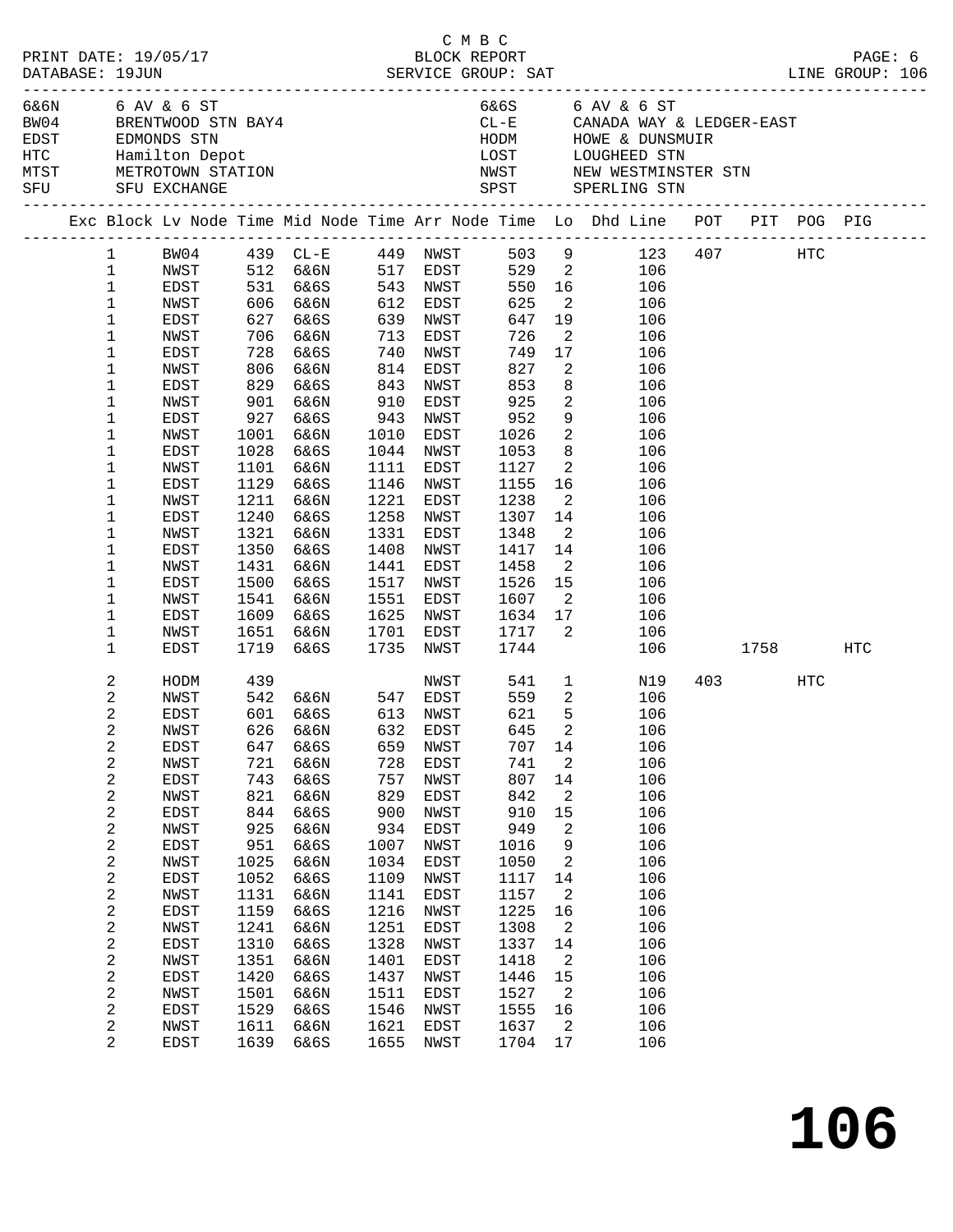#### C M B C<br>BLOCK REPORT SERVICE GROUP: SAT

PRINT DATE: 19/05/17 BLOCK REPORT PAGE: 7

|  |                |             |      |      |      |      |      |    | Exc Block Lv Node Time Mid Node Time Arr Node Time Lo Dhd Line | POT | PIT  | POG PIG    |            |
|--|----------------|-------------|------|------|------|------|------|----|----------------------------------------------------------------|-----|------|------------|------------|
|  | $\overline{a}$ | NWST        | 1721 | 6&6N | 1731 | EDST | 1747 | 2  | 106                                                            |     |      |            |            |
|  | $\overline{a}$ | EDST        | 1749 | 6&6S | 1805 | NWST | 1814 |    | 106                                                            |     | 1828 |            | <b>HTC</b> |
|  |                |             |      |      |      |      |      |    |                                                                |     |      |            |            |
|  | $\mathbf{3}$   | <b>NWST</b> | 646  | 6&6N | 652  | EDST | 705  | 2  | 106                                                            | 632 |      | <b>HTC</b> |            |
|  | 3              | <b>EDST</b> | 707  | 6&6S | 719  | NWST | 728  | 8  | 106                                                            |     |      |            |            |
|  | 3              | NWST        | 736  | 6&6N | 744  | EDST | 757  | 2  | 106                                                            |     |      |            |            |
|  | 3              | EDST        | 759  | 6&6S | 813  | NWST | 823  | 14 | 106                                                            |     |      |            |            |
|  | 3              | NWST        | 837  | 6&6N | 845  | EDST | 900  | 2  | 106                                                            |     |      |            |            |
|  | 3              | <b>EDST</b> | 902  | 6&6S | 918  | NWST | 927  | 10 | 106                                                            |     |      |            |            |
|  | 3              | NWST        | 937  | 6&6N | 946  | EDST | 1001 | 2  | 106                                                            |     |      |            |            |
|  | 3              | <b>EDST</b> | 1003 | 6&6S | 1019 | NWST | 1028 | 9  | 106                                                            |     |      |            |            |
|  | 3              | NWST        | 1037 | 6&6N | 1047 | EDST | 1103 | 2  | 106                                                            |     |      |            |            |
|  | 3              | EDST        | 1105 | 6&6S | 1122 | NWST | 1131 | 10 | 106                                                            |     |      |            |            |
|  | 3              | NWST        | 1141 | 6&6N | 1151 | EDST | 1207 | 2  | 106                                                            |     |      |            |            |
|  | 3              | EDST        | 1209 | 6&6S | 1227 | NWST | 1236 | 15 | 106                                                            |     |      |            |            |
|  | 3              | NWST        | 1251 | 6&6N | 1301 | EDST | 1318 | 2  | 106                                                            |     |      |            |            |
|  | 3              | <b>EDST</b> | 1320 | 6&6S | 1338 | NWST | 1347 | 14 | 106                                                            |     |      |            |            |
|  | 3              | NWST        | 1401 | 6&6N | 1411 | EDST | 1428 | 2  | 106                                                            |     |      |            |            |
|  | 3              | <b>EDST</b> | 1430 | 6&6S | 1447 | NWST | 1456 | 15 | 106                                                            |     |      |            |            |
|  | 3              | NWST        | 1511 | 6&6N | 1521 | EDST | 1537 | 2  | 106                                                            |     |      |            |            |
|  | 3              | <b>EDST</b> | 1539 | 6&6S | 1556 | NWST | 1605 | 16 | 106                                                            |     |      |            |            |
|  | 3              | NWST        | 1621 | 6&6N | 1631 | EDST | 1647 | 2  | 106                                                            |     |      |            |            |
|  | 3              | EDST        | 1649 | 6&6S | 1705 | NWST | 1714 | 17 | 106                                                            |     |      |            |            |
|  | 3              | NWST        | 1731 | 6&6N | 1741 | EDST | 1757 | 2  | 106                                                            |     |      |            |            |
|  | 3              | EDST        | 1759 | 6&6S | 1815 | NWST | 1824 | 10 | 106                                                            |     |      |            |            |
|  | 3              | NWST        | 1834 | 6&6N | 1843 | EDST | 1858 | 2  | 106                                                            |     |      |            |            |
|  | 3              | EDST        | 1900 | 6&6S | 1915 | NWST | 1923 | 11 | 106                                                            |     |      |            |            |
|  | 3              | NWST        | 1934 | 6&6N | 1942 | EDST | 1956 | 2  | 106                                                            |     |      |            |            |
|  | 3              | <b>EDST</b> | 1958 | 6&6S | 2012 | NWST | 2019 | 15 | 106                                                            |     |      |            |            |
|  | 3              | NWST        | 2034 | 6&6N | 2042 | EDST | 2056 | 2  | 106                                                            |     |      |            |            |
|  | 3              | EDST        | 2058 | 6&6S | 2112 | NWST | 2119 | 15 | 106                                                            |     |      |            |            |
|  | 3<br>3         | NWST        | 2134 | 6&6N | 2142 | EDST | 2156 | 2  | 106                                                            |     |      |            |            |
|  |                | <b>EDST</b> | 2158 | 6&6S | 2212 | NWST | 2219 |    | 106                                                            |     | 2231 |            | <b>HTC</b> |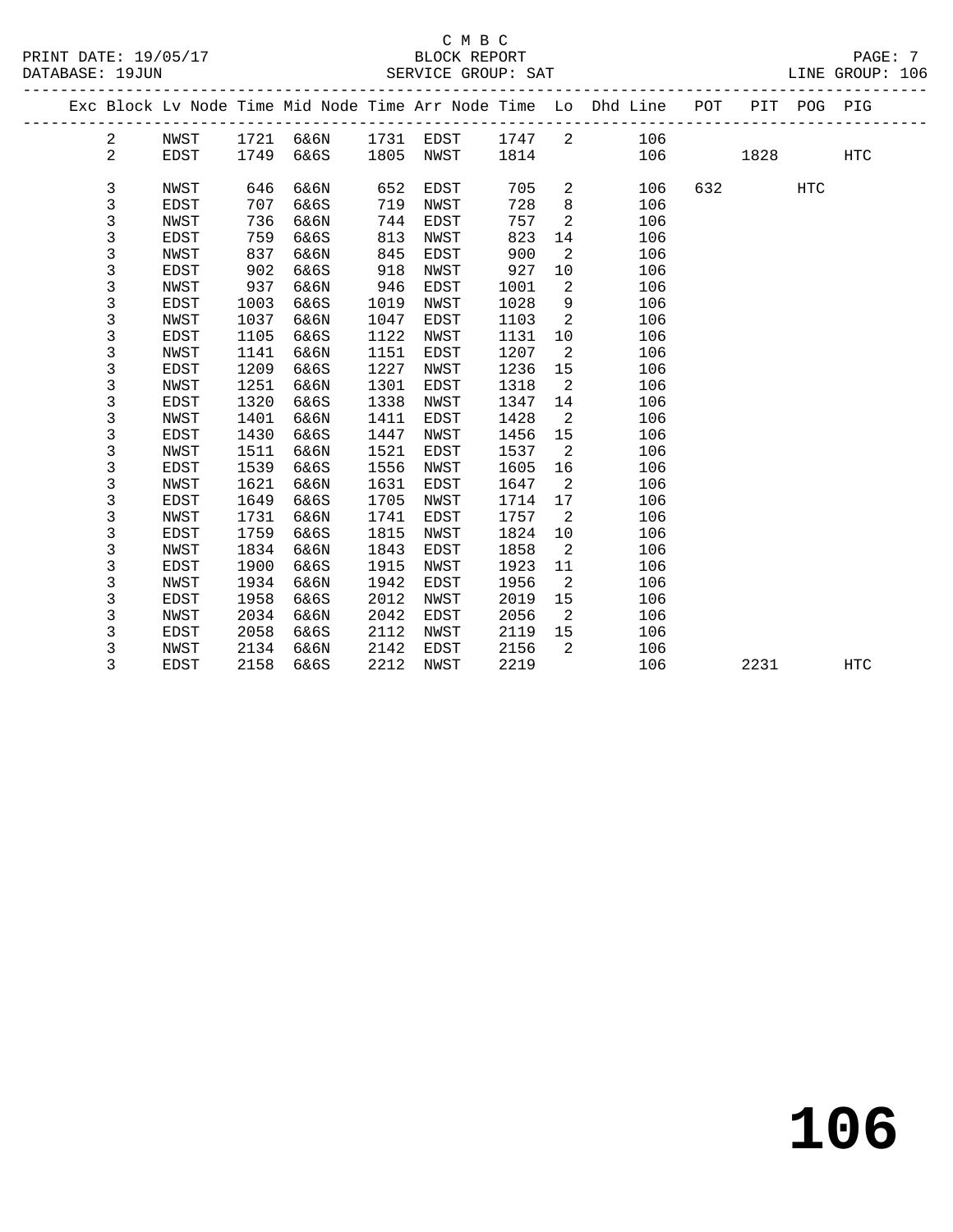### C M B C

DATABASE: 19JUN SERVICE GROUP: SAT LINE GROUP: 106 ------------------------------------------------------------------------------------------------- Exc Block Lv Node Time Mid Node Time Arr Node Time Lo Dhd Line POT PIT POG PIG ------------------------------------------------------------------------------------------------- 4 NWST 751 6&6N 759 EDST 812 2 106 737 HTC 4 EDST 814 6&6S 828 NWST 838 11 106<br>4 NWST 849 6&6N 857 EDST 912 2 106<br>4 EDST 914 6&6S 930 NWST 939 10 106 4 EDST 814 6&6S 828 NWST 838 11 106<br>4 NWST 849 6&6N 857 EDST 912 2 106<br>4 EDST 914 6&6S 930 NWST 939 10 106<br>4 NWST 949 6&6N 958 EDST 1013 2 106<br>4 EDST 1015 6&6S 1031 NWST 1040 9 106<br>4 NWST 1049 6&6N 1059 EDST 1115 2 106<br>4 E 4 EDST 914 6&6S 930 NWST 939 10 106 4 NWST 949 6&6N 958 EDST 1013 2 106 4 EDST 1015 6&6S 1031 NWST 1040 9 106 4 NWST 1049 6&6N 1059 EDST 1115 2 106 4 EDST 1117 6&6S 1134 NWST 1143 8 106 4 NWST 1151 6&6N 1201 EDST 1217 2 106 4 EDST 1219 6&6S 1237 NWST 1246 15 106 4 NWST 1301 6&6N 1311 EDST 1328 2 106 4 EDST 1330 6&6S 1348 NWST 1357 14 106 4 NWST 1411 6&6N 1421 EDST 1438 2 106 4 EDST 1440 6&6S 1457 NWST 1506 15 106 4 NWST 1521 6&6N 1531 EDST 1547 2 106 4 EDST 1549 6&6S 1606 NWST 1615 16 106 4 NWST 1631 6&6N 1641 EDST 1657 2 106 4 EDST 1659 6&6S 1715 NWST 1724 17 106 4 NWST 1741 6&6N 1751 EDST 1807 2 106 4 EDST 1809 6&6S 1824 NWST 1833 16 106 4 NWST 1849 6&6N 1858 EDST 1913 2 106 4 EDST 1915 6&6S 1930 NWST 1938 11 106 لاست 1949 6&6N 1957 EDST 2011 2 106<br>4 NWST 1949 6&6N 1957 EDST 2011 2 106<br>4 EDST 2013 6&6S 2027 NWST 2034 15 106 4 EDST 2013 6&6S 2027 NWST 2034 15 106<br>4 NWST 2049 6&6N 2057 EDST 2111 2 106<br>4 EDST 2113 6&6S 2127 NWST 2134 15 106 1 106 NMST 2049 6&6N 2057 EDST 2111 2 106<br>4 EDST 2113 6&6S 2127 NWST 2134 15 106<br>4 NWST 2149 6&6N 2157 EDST 2211 2 106 4 EDST 2113 6&6S 2127 NWST 2134 15 106 4 NWST 2149 6&6N 2157 EDST 2211 2 106 4 EDST 2213 6&6S 2227 NWST 2234 15 106 4 NWST 2249 6&6N 2257 EDST 2310 2 106 4 EDST 2312 6&6S 2326 NWST 2333 16 106 4 NWST 2349 6&6N 2356 EDST 2409 2 106 4 EDST 2411 6&6S 2425 NWST 2431 18 106 4 NWST 2449 6&6N 2456 EDST 2508 2 106 4 EDST 2510 6&6S 2524 NWST 2530 19 106 4 NWST 2549 6&6N 2556 EDST 2608 2 106 4 EDST 2610 6&6S 2624 NWST 2630 106 2642 HTC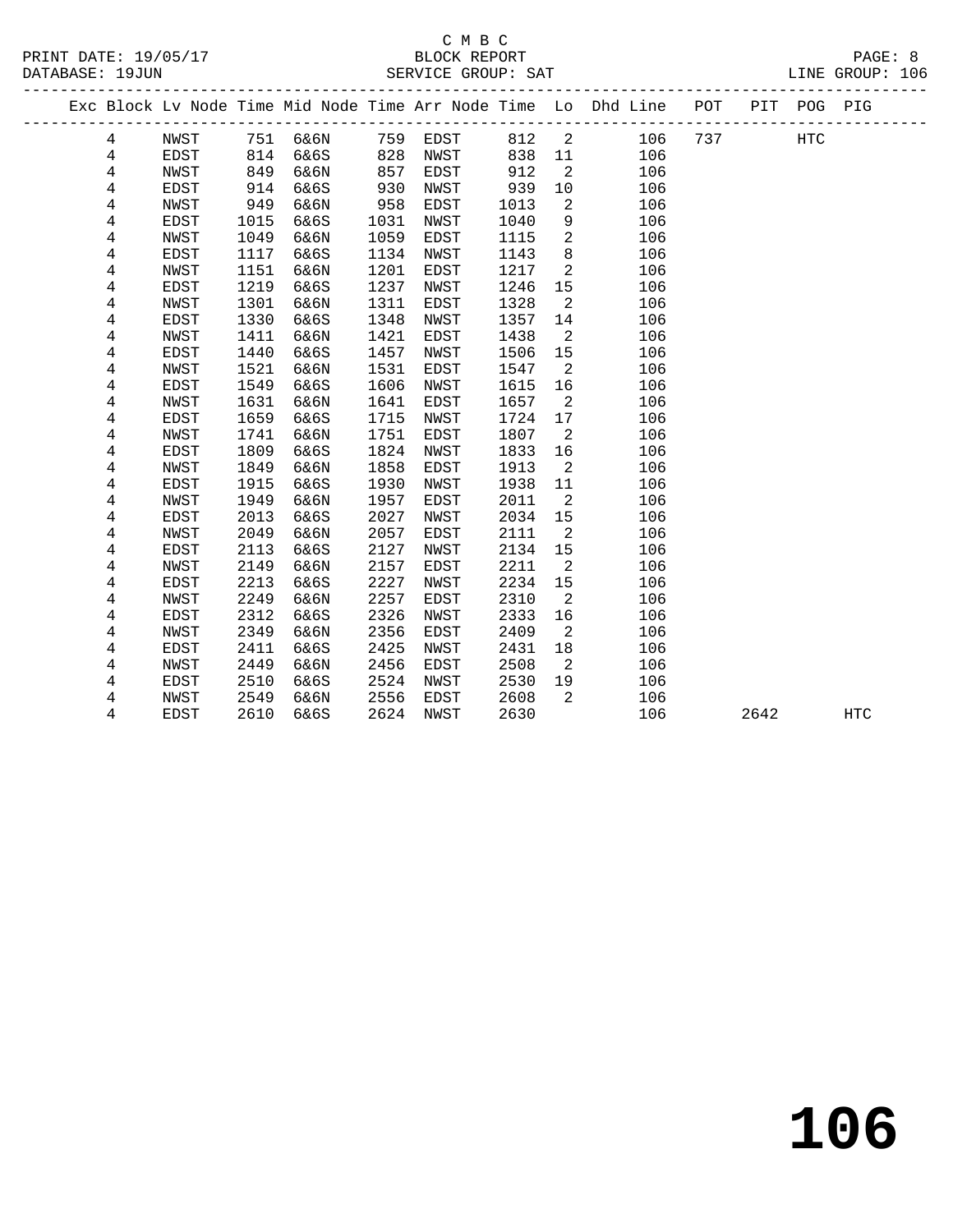|  |   |             |      |                     |      |           |        |                            | Exc Block Lv Node Time Mid Node Time Arr Node Time Lo Dhd Line POT |          |      | PIT POG PIG |            |
|--|---|-------------|------|---------------------|------|-----------|--------|----------------------------|--------------------------------------------------------------------|----------|------|-------------|------------|
|  | 5 | NWST        |      | 1111 6&6N 1121 EDST |      |           | 1137 2 |                            |                                                                    | 106 1057 |      | HTC         |            |
|  | 5 | EDST        | 1139 | 6&6S                | 1156 | NWST      | 1205   | 16                         | 106                                                                |          |      |             |            |
|  | 5 | NWST        | 1221 | 6&6N                | 1231 | EDST      | 1248   | $\overline{a}$             | 106                                                                |          |      |             |            |
|  | 5 | EDST        | 1250 | 6&6S                | 1308 | NWST      | 1317   | 14                         | 106                                                                |          |      |             |            |
|  | 5 | NWST        | 1331 | 6&6N                | 1341 | EDST      | 1358   | 2                          | 106                                                                |          |      |             |            |
|  | 5 | EDST        | 1400 | 6&6S                | 1417 | NWST      | 1426   | 15                         | 106                                                                |          |      |             |            |
|  | 5 | NWST        | 1441 | 6&6N                | 1451 | EDST      | 1508   | $\overline{\phantom{a}}^2$ | 106                                                                |          |      |             |            |
|  | 5 | EDST        | 1510 | 6&6S                | 1527 | NWST      | 1536   | 15                         | 106                                                                |          |      |             |            |
|  | 5 | NWST        | 1551 | 6&6N                | 1601 | EDST      | 1617   | $\overline{2}$             | 106                                                                |          |      |             |            |
|  | 5 | EDST        | 1619 | 6&6S                | 1635 | NWST      | 1644   | 17                         | 106                                                                |          |      |             |            |
|  | 5 | NWST        | 1701 | 6&6N                | 1711 | EDST      | 1727   | 2                          | 106                                                                |          |      |             |            |
|  | 5 | EDST        | 1729 | 6&6S                | 1745 | NWST      | 1754   | 10                         | 106                                                                |          |      |             |            |
|  | 5 | NWST        | 1804 | 6&6N                | 1814 | EDST      | 1829   | 2                          | 106                                                                |          |      |             |            |
|  | 5 | EDST        | 1831 | 6&6S                | 1846 | NWST      | 1854   | 10                         | 106                                                                |          |      |             |            |
|  | 5 | NWST        | 1904 | 6&6N                | 1913 | EDST      | 1928   | $\overline{2}$             | 106                                                                |          |      |             |            |
|  | 5 | EDST        | 1930 | 6&6S                | 1944 | NWST      | 1951   | 13                         | 106                                                                |          |      |             |            |
|  | 5 | NWST        | 2004 | 6&6N                | 2012 | EDST      | 2026   | $\overline{a}$             | 106                                                                |          |      |             |            |
|  | 5 | EDST        | 2028 | 6&6S                | 2042 | NWST      | 2049   | 15                         | 106                                                                |          |      |             |            |
|  | 5 | NWST        | 2104 | 6&6N                | 2112 | EDST      | 2126   | $\overline{2}$             | 106                                                                |          |      |             |            |
|  | 5 | EDST        | 2128 | 6&6S                | 2142 | NWST      | 2149   | 15                         | 106                                                                |          |      |             |            |
|  | 5 | NWST        | 2204 | 6&6N                | 2212 | EDST      | 2225   | 2                          | 106                                                                |          |      |             |            |
|  | 5 | EDST        | 2227 | 6&6S                | 2241 | NWST      | 2248   |                            | 106                                                                |          | 2300 |             | HTC        |
|  |   |             |      |                     |      |           |        |                            |                                                                    |          |      |             |            |
|  | 6 | <b>NWST</b> | 913  | 6&6N                | 922  | EDST      | 937    | $\overline{a}$             | 106                                                                | 859      |      | <b>HTC</b>  |            |
|  | 6 | EDST        | 939  | 6&6S                | 955  | NWST      | 1004   | 9                          | 106                                                                |          |      |             |            |
|  | 6 | NWST        | 1013 | 6&6N                | 1022 | EDST      | 1038   | 2                          | 106                                                                |          |      |             |            |
|  | 6 | EDST        | 1040 | 6&6S                | 1057 | NWST      | 1105   | 16                         | 106                                                                |          |      |             |            |
|  | 6 | NWST        | 1121 | 6&6N                | 1131 | EDST      | 1147   | $\overline{a}$             | 106                                                                |          |      |             |            |
|  | 6 | EDST        | 1149 | 6&6S                | 1206 | NWST      | 1215   | 16                         | 106                                                                |          |      |             |            |
|  | 6 | NWST        | 1231 | 6&6N                | 1241 | EDST      | 1258   | 2                          | 106                                                                |          |      |             |            |
|  | 6 | EDST        | 1300 | 6&6S                | 1318 | NWST      | 1327   | 14                         | 106                                                                |          |      |             |            |
|  | 6 | NWST        | 1341 | 6&6N                | 1351 | EDST      | 1408   | $\overline{a}$             | 106                                                                |          |      |             |            |
|  | 6 | EDST        | 1410 | 6&6S                | 1427 | NWST      | 1436   | 15                         | 106                                                                |          |      |             |            |
|  | 6 | NWST        | 1451 | 6&6N                | 1501 | EDST      | 1518   | 2                          | 106                                                                |          |      |             |            |
|  | 6 | EDST        | 1520 | 6&6S                | 1537 | NWST      | 1546   | 15                         | 106                                                                |          |      |             |            |
|  | 6 | NWST        | 1601 | 6&6N                | 1611 | EDST      | 1627   | $\overline{a}$             | 106                                                                |          |      |             |            |
|  | 6 | EDST        | 1629 | 6&6S                | 1645 | NWST      | 1654   | 17                         | 106                                                                |          |      |             |            |
|  | 6 | NWST        | 1711 | 6&6N                | 1721 | EDST      | 1737   | $\overline{2}$             | 106                                                                |          |      |             |            |
|  | 6 | EDST        | 1739 | 6&6S                | 1755 | NWST      | 1804   | 15                         | 106                                                                |          |      |             |            |
|  | 6 | NWST        |      | 1819 6&6N           |      | 1829 EDST | 1844 2 |                            | 106                                                                |          |      |             |            |
|  | 6 | EDST        | 1846 | 6&6S                | 1901 | NWST      | 1909   | 10                         | 106                                                                |          |      |             |            |
|  | 6 | NWST        | 1919 | 6&6N                | 1928 | EDST      | 1943   | $\overline{a}$             | 106                                                                |          |      |             |            |
|  | 6 | EDST        | 1945 | 6&6S                | 1959 | NWST      | 2006   | 13                         | 106                                                                |          |      |             |            |
|  | 6 | NWST        | 2019 | 6&6N                | 2027 | EDST      | 2041   | 2                          | 106                                                                |          |      |             |            |
|  | 6 | EDST        | 2043 | 6&6S                | 2057 | NWST      | 2104   | 15                         | 106                                                                |          |      |             |            |
|  | 6 | NWST        | 2119 | 6&6N                | 2127 | EDST      | 2141   | 2                          | 106                                                                |          |      |             |            |
|  | 6 | EDST        | 2143 | 6&6S                | 2157 | NWST      | 2204   | 15                         | 106                                                                |          |      |             |            |
|  | 6 | NWST        | 2219 | 6&6N                | 2227 | EDST      | 2240   | 2                          | 106                                                                |          |      |             |            |
|  | 6 | EDST        | 2242 | 6&6S                | 2256 | NWST      | 2303   | 16                         | 106                                                                |          |      |             |            |
|  | 6 | NWST        | 2319 | 6&6N                | 2326 | EDST      | 2339   | 2                          | 106                                                                |          |      |             |            |
|  | 6 | EDST        | 2341 | 6&6S                | 2355 | NWST      | 2402   | 17                         | 106                                                                |          |      |             |            |
|  | 6 | NWST        | 2419 | 6&6N                | 2426 | EDST      | 2438   | 2                          | 106                                                                |          |      |             |            |
|  | 6 | EDST        | 2440 | 6&6S                | 2454 | NWST      | 2500   | 19                         | 106                                                                |          |      |             |            |
|  | 6 | NWST        | 2519 | 6&6N                | 2526 | EDST      | 2538   | 2                          | 106                                                                |          |      |             |            |
|  | б | EDST        | 2540 | 6&6S                | 2554 | NWST      | 2600   |                            | 106                                                                |          | 2612 |             | <b>HTC</b> |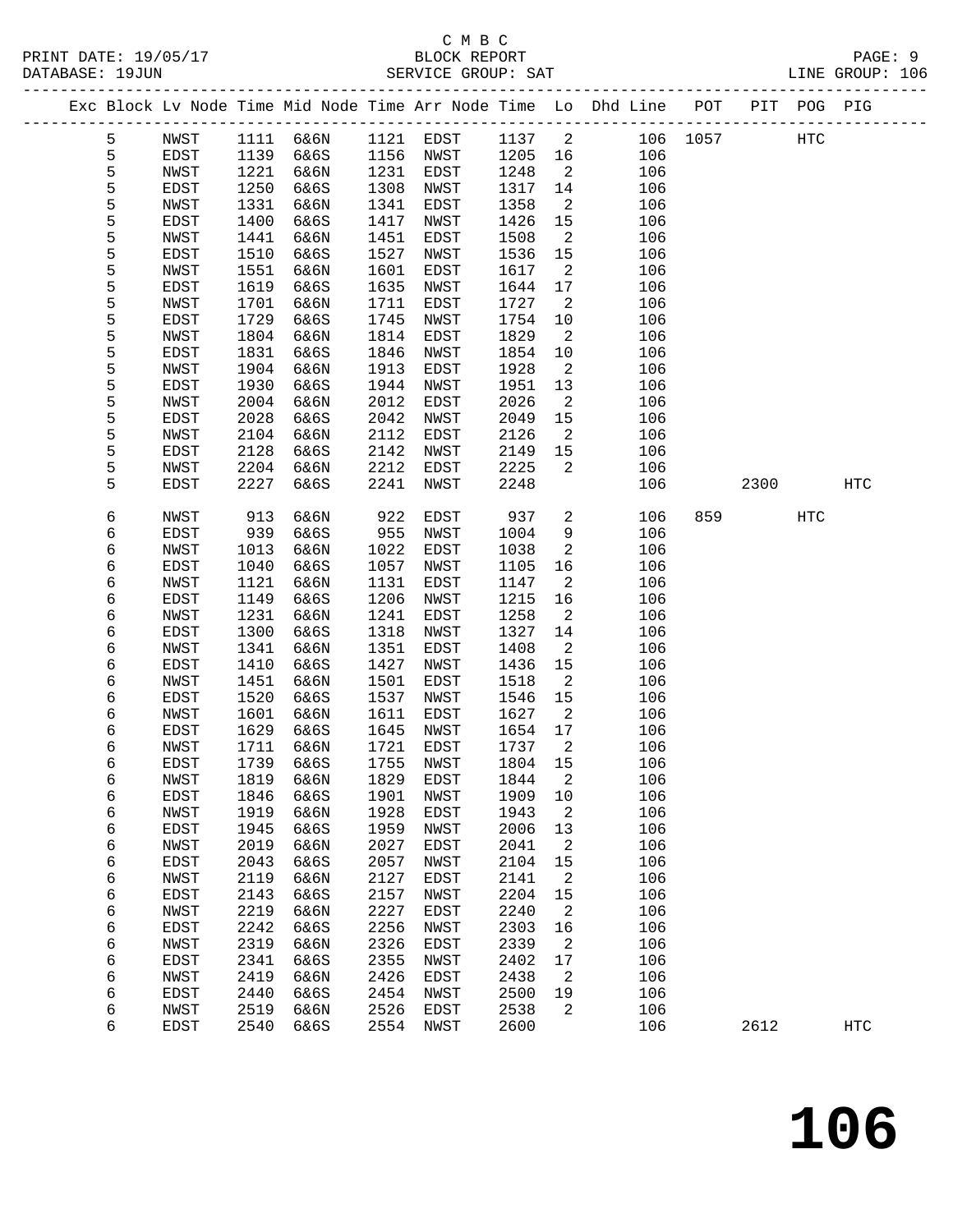|  |                  |              |              |              |              |                      |              |                          | Exc Block Lv Node Time Mid Node Time Arr Node Time Lo Dhd Line POT |          |                                               | PIT POG PIG |     |  |
|--|------------------|--------------|--------------|--------------|--------------|----------------------|--------------|--------------------------|--------------------------------------------------------------------|----------|-----------------------------------------------|-------------|-----|--|
|  | 7                | NWST         |              | 1201 6&6N    |              | 1211 EDST            | 1228 2       |                          |                                                                    | 106 1147 | HTC                                           |             |     |  |
|  | 7                | EDST         | 1230         | 6&6S         | 1248         | NWST                 | 1257 14      |                          | 106                                                                |          |                                               |             |     |  |
|  | 7                | NWST         | 1311         | 6&6N         |              | 1321 EDST            | 1338         | $\overline{2}$           | 106                                                                |          |                                               |             |     |  |
|  | 7                | EDST         | 1340         | 6&6S         | 1358         | NWST                 | 1407         | 14                       | 106                                                                |          |                                               |             |     |  |
|  | 7                | NWST         | 1421         | 6&6N         | 1431         | EDST                 | 1448         | $\overline{2}$           | 106                                                                |          |                                               |             |     |  |
|  | $\boldsymbol{7}$ | EDST         | 1450         | 6&6S         | 1507         | NWST                 | 1516         | 15                       | 106                                                                |          |                                               |             |     |  |
|  | 7                | NWST         | 1531         | 6&6N         | 1541         | EDST                 | 1557         | $\overline{2}$           | 106                                                                |          |                                               |             |     |  |
|  | 7                | EDST         | 1559         | 6&6S         | 1616         | NWST                 | 1625         | 16                       | 106                                                                |          |                                               |             |     |  |
|  | 7                | NWST         | 1641         | 6&6N         | 1651         | EDST                 | 1707         | $\overline{2}$           | 106                                                                |          |                                               |             |     |  |
|  | 7                | EDST         | 1709         | 6&6S         | 1725         | NWST                 | 1734         | 17                       | 106                                                                |          |                                               |             |     |  |
|  | 7                | NWST         | 1751         | 6&6N         | 1801         | EDST                 | 1817         | 2                        | 106                                                                |          |                                               |             |     |  |
|  | 7                | EDST         | 1819         | 6&6S         | 1834         | NWST                 | 1843         |                          | 106                                                                |          | 1857 — 1857 — 1858 — 1858 — 1858 — 1858 — 185 |             | HTC |  |
|  | 8                | MTST         | 602          | SPST         |              | 621 LOST<br>708 MTST | 637          | 13                       | 110                                                                | 540      |                                               | <b>HTC</b>  |     |  |
|  | 8                | LOST         | 650          | SPST         |              |                      | 730          | 2                        | 110                                                                |          |                                               |             |     |  |
|  | 8                | MTST         | 732          |              |              | EDST                 | 747          | 2                        | 119                                                                |          |                                               |             |     |  |
|  | 8                | EDST         | 749          |              |              | MTST                 | 808          | $\mathsf 9$              | 119                                                                |          |                                               |             |     |  |
|  | 8                | MTST         | 817          |              |              | EDST                 | 832          | 2                        | 119                                                                |          |                                               |             |     |  |
|  | 8                | <b>EDST</b>  | 834          |              |              | MTST                 | 855          | 15                       | 119                                                                |          |                                               |             |     |  |
|  | 8                | MTST         | 910          |              |              | EDST                 | 927          | 2                        | 119                                                                |          |                                               |             |     |  |
|  | 8                | EDST         | 929          |              |              | MTST                 | 951          | 9                        | 119                                                                |          |                                               |             |     |  |
|  | 8                | MTST         | 1000         |              |              | EDST                 | 1019         | 2                        | 119                                                                |          |                                               |             |     |  |
|  | 8                | EDST         | 1021         |              |              | MTST                 | 1045         | 15                       | 119                                                                |          |                                               |             |     |  |
|  | 8                | MTST         | 1100         |              |              | EDST                 | 1120         | $\overline{2}$           | 119                                                                |          |                                               |             |     |  |
|  | 8                | EDST         | 1122         |              |              | MTST                 | 1149         | 11                       | 119                                                                |          |                                               |             |     |  |
|  | 8                | MTST         | 1200         |              |              | EDST                 | 1221         | $\overline{\phantom{a}}$ | 119                                                                |          |                                               |             |     |  |
|  | 8                | EDST         | 1223         |              |              | MTST                 | 1252         | 11                       | 119                                                                |          |                                               |             |     |  |
|  | 8                | MTST         | 1303         | SPST         | 1330         | SFU                  | 1350         | $5^{\circ}$              | 144                                                                |          |                                               |             |     |  |
|  | 8                | SFU          | 1355         | SPST         | 1416         | MTST                 | 1446         | 17                       | 144                                                                |          |                                               |             |     |  |
|  | 8                | MTST         | 1503         | SPST         | 1533         | SFU                  | 1553         | 5                        | 144                                                                |          |                                               |             |     |  |
|  | 8                | SFU          | 1558         | SPST         | 1619         | MTST                 | 1649         | 14                       | 144                                                                |          |                                               |             |     |  |
|  | 8                | MTST         | 1703         | SPST         | 1731         | SFU                  | 1751         | $\overline{4}$           | 144                                                                |          |                                               |             |     |  |
|  | 8                | SFU          | 1755         | SPST         | 1816         | MTST                 | 1844         | 5<br>9                   | 144                                                                |          |                                               |             |     |  |
|  | 8                | MTST         | 1849<br>1940 | SPST         | 1914<br>2000 | LOST                 | 1931<br>2022 |                          | 110<br>110                                                         |          |                                               |             |     |  |
|  | 8<br>8           | LOST<br>MTST | 2035         | SPST<br>SPST | 2100         | MTST<br>SFU          | 2118         | 13<br>10                 | 144                                                                |          |                                               |             |     |  |
|  | 8                | SFU          | 2128         | SPST         | 2147         | MTST                 | 2209         | 26                       | 144                                                                |          |                                               |             |     |  |
|  | 8                | MTST         | 2235         | SPST         | 2258         | SFU                  | 2316         | 12                       | 144                                                                |          |                                               |             |     |  |
|  | 8                | SFU          | 2328         | SPST         | 2346         | MTST                 | 2407         | 28                       | 144                                                                |          |                                               |             |     |  |
|  | 8                | MTST         | 2435         |              |              | EDST                 | 2451         | $\overline{2}$           | 119                                                                |          |                                               |             |     |  |
|  | 8                | EDST         | 2453         |              |              | MTST                 | 2508         | 27                       | 119                                                                |          |                                               |             |     |  |
|  | 8                | MTST         | 2535         |              |              | EDST                 | 2551         | 9                        | 119                                                                |          |                                               |             |     |  |
|  | 8                | EDST         | 2600         |              |              | MTST                 | 2614         | 16                       | 119                                                                |          |                                               |             |     |  |
|  | 8                | MTST         | 2630         |              |              | NWST                 | 2652         |                          | 112                                                                |          | 2704                                          |             | HTC |  |
|  |                  |              |              |              |              |                      |              |                          |                                                                    |          |                                               |             |     |  |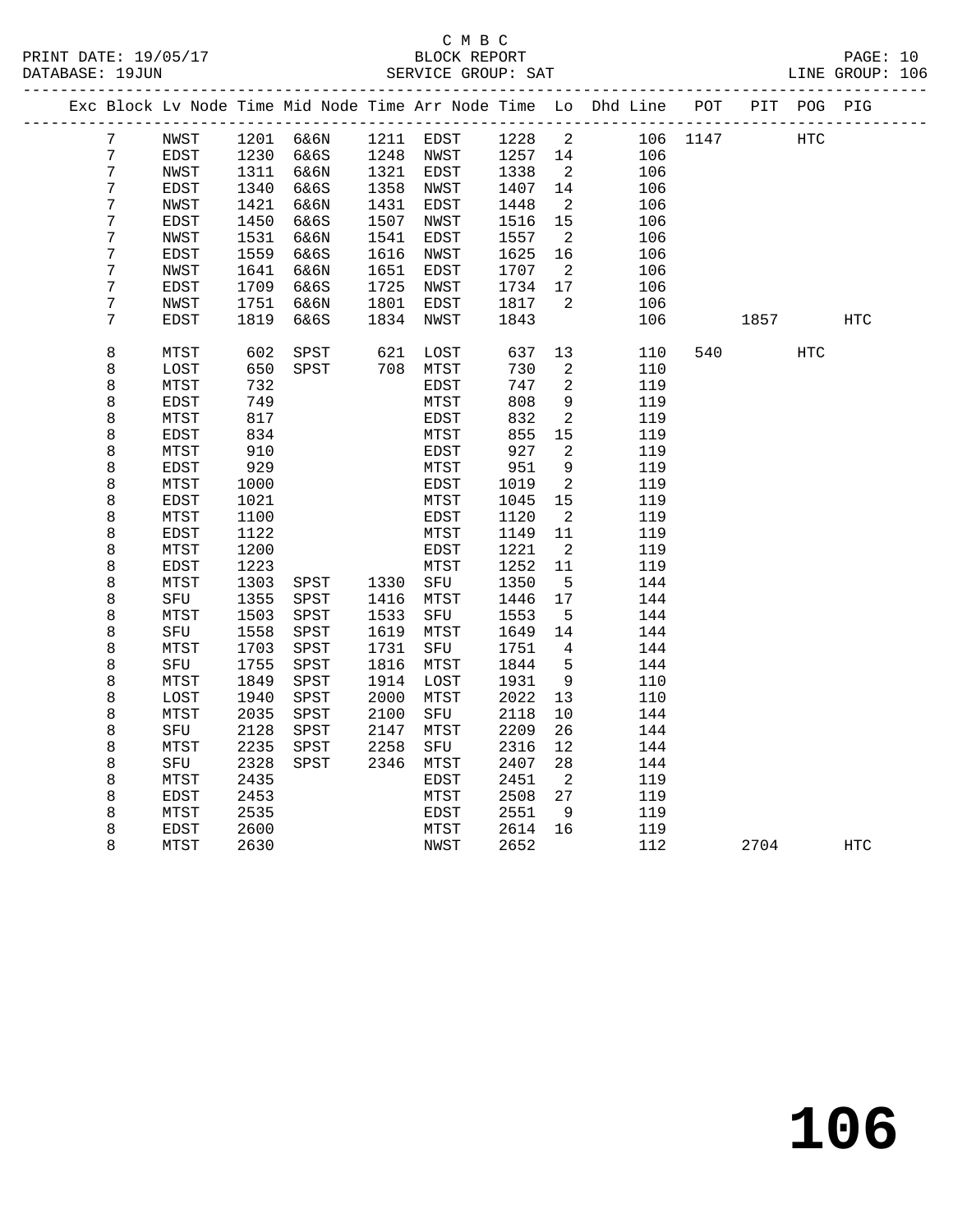#### C M B C<br>BLOCK REPORT PRINT DATE: 19/05/17 BLOCK REPORT PAGE: 11 SERVICE GROUP: SAT

|  |      |               |      |      |          |           |         |                            | Exc Block Lv Node Time Mid Node Time Arr Node Time Lo Dhd Line POT PIT POG PIG |     |      |     |     |
|--|------|---------------|------|------|----------|-----------|---------|----------------------------|--------------------------------------------------------------------------------|-----|------|-----|-----|
|  | 9    | MTST          | 538  |      |          | EDST      | 553     | $\overline{\mathbf{3}}$    | 119                                                                            | 516 | HTC  |     |     |
|  | 9    | EDST          | 556  |      |          | MTST      | 611 11  |                            | 119                                                                            |     |      |     |     |
|  | 9    | MTST          | 622  |      |          | EDST      | 637     | $\overline{\phantom{a}}^2$ | 119                                                                            |     |      |     |     |
|  | 9    | EDST          | 639  |      |          | MTST      | 655     | $\overline{7}$             | 119                                                                            |     |      |     |     |
|  | 9    | MTST          | 702  |      |          | EDST      | 717     | 2                          | 119                                                                            |     |      |     |     |
|  | 9    | EDST          | 719  |      |          | MTST      | 736     | 11                         | 119                                                                            |     |      |     |     |
|  | 9    | MTST          | 747  |      |          | EDST      | 802     | 2                          | 119                                                                            |     |      |     |     |
|  | 9    | EDST          | 804  |      |          | MTST      | 823     | 9                          | 119                                                                            |     |      |     |     |
|  | 9    | MTST          | 832  |      |          | EDST      | 848     | $\overline{2}$             | 119                                                                            |     |      |     |     |
|  | 9    | EDST          | 850  |      |          | MTST      | 911     | 8                          | 119                                                                            |     |      |     |     |
|  | 9    | MTST          | 919  | SPST | 943 LOST |           | 1002    | 8                          | 110                                                                            |     |      |     |     |
|  | 9    | LOST          | 1010 | SPST | 1030     | MTST      | 1055    | 8                          | 110                                                                            |     |      |     |     |
|  | 9    | MTST          | 1103 | SPST | 1130     | SFU       | 1148    | 5                          | 144                                                                            |     |      |     |     |
|  | 9    | SFU           | 1153 | SPST | 1214     | MTST      | 1244    | 6                          | 144                                                                            |     |      |     |     |
|  | 9    | MTST          | 1250 |      |          | EDST      | 1311    | 2                          | 119                                                                            |     |      |     |     |
|  | 9    | EDST          | 1313 |      |          | MTST      | 1342    | 8                          | 119                                                                            |     |      |     |     |
|  | 9    | MTST          | 1350 |      |          | EDST      | 1412    | 2                          | 119                                                                            |     |      |     |     |
|  | 9    | EDST          | 1414 |      |          | MTST      | 1441    | 9                          | 119                                                                            |     |      |     |     |
|  | 9    | MTST          | 1450 |      |          | EDST      | 1512    | 2                          | 119                                                                            |     |      |     |     |
|  | 9    | EDST          | 1514 |      |          | MTST      | 1541    | 9                          | 119                                                                            |     |      |     |     |
|  | 9    | MTST          | 1550 |      |          | EDST      | 1612    | 2                          | 119                                                                            |     |      |     |     |
|  | 9    | EDST          | 1614 |      |          | MTST      | 1640    | 10                         | 119                                                                            |     |      |     |     |
|  | 9    | MTST          | 1650 |      |          | EDST      | 1712    | 2                          | 119                                                                            |     |      |     |     |
|  | 9    | EDST          | 1714 |      |          | MTST      | 1740    |                            | 119                                                                            |     | 1802 |     | HTC |
|  | $10$ | SFU           | 923  | SPST | 942 MTST |           | 1010    | 14                         | 144                                                                            | 843 |      | HTC |     |
|  | 10   | MTST          | 1024 |      |          | EDST      | 1043    | $\overline{\phantom{0}}^2$ | 119                                                                            |     |      |     |     |
|  | 10   | <b>EDST</b>   | 1045 |      |          | MTST      | 1110    | 10                         | 119                                                                            |     |      |     |     |
|  | 10   | MTST          | 1120 |      |          | EDST      | 1140    | 2                          | 119                                                                            |     |      |     |     |
|  | 10   | EDST          | 1142 |      |          | MTST      | 1209    | 10                         | 119                                                                            |     |      |     |     |
|  | 10   | MTST          | 1219 | SPST |          | 1246 LOST | 1305    | $5\overline{5}$            | 110                                                                            |     |      |     |     |
|  | 10   | LOST          | 1310 | SPST | 1331     | MTST      | 1358    | 12                         | 110                                                                            |     |      |     |     |
|  | 10   | MTST          | 1410 |      |          | EDST      | 1432    | 2                          | 119                                                                            |     |      |     |     |
|  | 10   | EDST          | 1434 |      |          | MTST      | 1501    | 15                         | 119                                                                            |     |      |     |     |
|  | 10   | MTST          | 1516 | SPST |          | 1544 LOST | 1603    | $\overline{7}$             | 110                                                                            |     |      |     |     |
|  | 10   | LOST          | 1610 | SPST | 1631     | MTST      | 1657    | 13                         | 110                                                                            |     |      |     |     |
|  | 10   | MTST          | 1710 |      |          | EDST      | 1731    | 2                          | 119                                                                            |     |      |     |     |
|  | 10   | EDST          | 1733 |      |          | MTST      | 1758    | $5^{\circ}$                | 119                                                                            |     |      |     |     |
|  | 10   | MTST          | 1803 | SPST | 1830 SFU |           | 1849    | 6                          | 144                                                                            |     |      |     |     |
|  | 10   | SFU 1855 SPST |      |      |          | 1914 MTST | 1940 17 |                            | 144                                                                            |     |      |     |     |
|  | 10   | MTST          | 1957 |      |          | EDST      | 2015    | 2                          | 119                                                                            |     |      |     |     |
|  | 10   | EDST          | 2017 |      |          | MTST      | 2037    | 5                          | 119                                                                            |     |      |     |     |
|  | $10$ | MTST          | 2042 |      |          | EDST      | 2100    | 2                          | 119                                                                            |     |      |     |     |
|  | 10   | EDST          | 2102 |      |          | MTST      | 2122    | 5                          | 119                                                                            |     |      |     |     |
|  | 10   | MTST          | 2127 |      |          | EDST      | 2145    | 2                          | 119                                                                            |     |      |     |     |
|  | 10   | EDST          | 2147 |      |          | MTST      | 2205    | 9                          | 119                                                                            |     |      |     |     |
|  | 10   | MTST          | 2214 | SPST | 2237     | LOST      | 2253    |                            | 110                                                                            |     | 2317 |     | HTC |
|  |      |               |      |      |          |           |         |                            |                                                                                |     |      |     |     |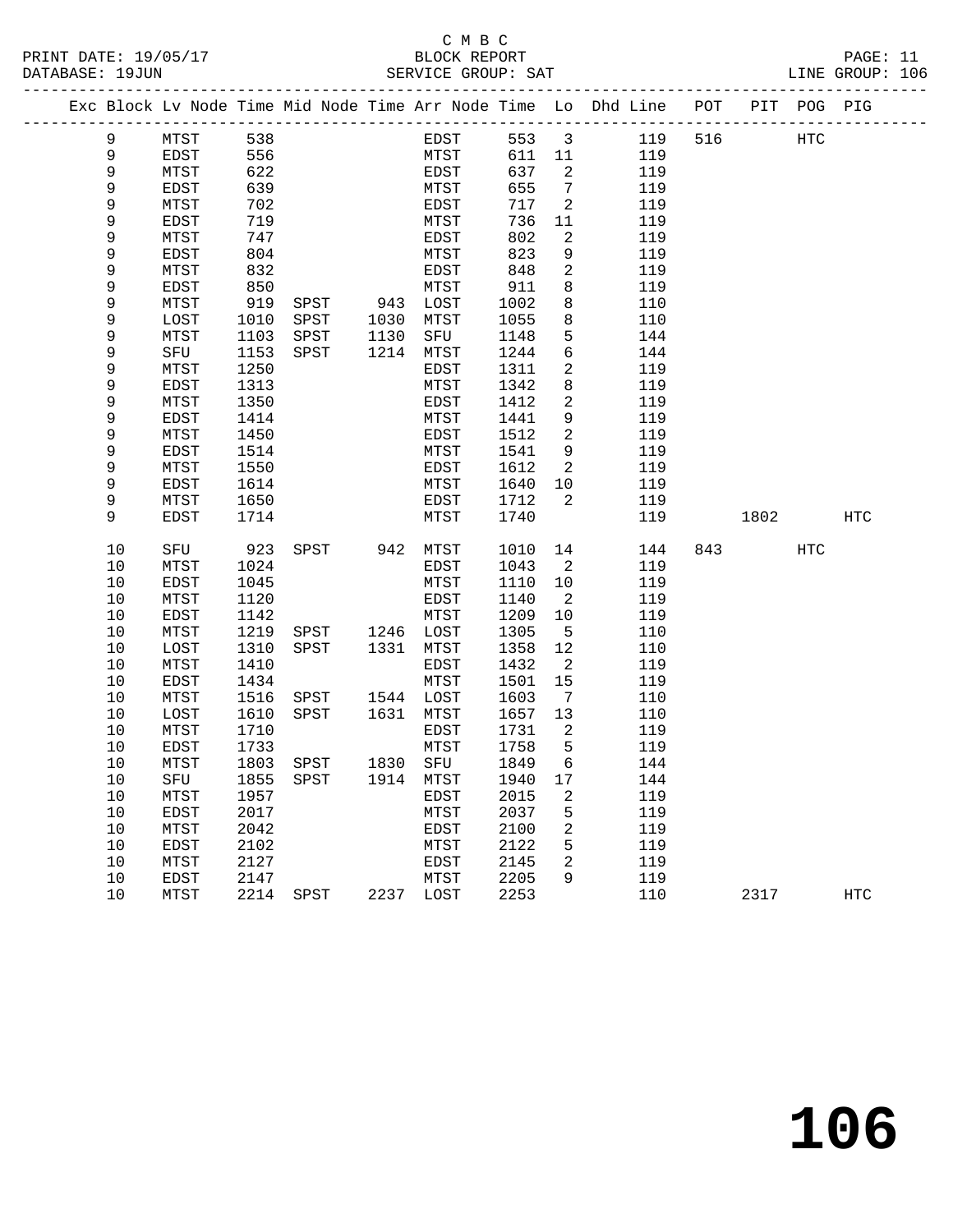|  |      |             |      |                     |      |           |      |                            | Exc Block Lv Node Time Mid Node Time Arr Node Time Lo Dhd Line POT PIT POG PIG |         |     |            |
|--|------|-------------|------|---------------------|------|-----------|------|----------------------------|--------------------------------------------------------------------------------|---------|-----|------------|
|  | 11   |             |      |                     |      |           |      |                            | SFU 814 SPST 833 MTST 858 25 144<br>MTST 923 EDST 940 2 119                    | 734 HTC |     |            |
|  | 11   | MTST        |      |                     |      |           |      |                            |                                                                                |         |     |            |
|  | 11   | EDST        | 942  |                     |      | MTST      | 1004 | 8 <sup>8</sup>             | 119                                                                            |         |     |            |
|  | 11   | MTST        | 1012 |                     |      | EDST      | 1031 | $\overline{2}$             | 119                                                                            |         |     |            |
|  | 11   | <b>EDST</b> | 1033 |                     |      | MTST      | 1058 | 12                         | 119                                                                            |         |     |            |
|  | 11   | MTST        | 1110 |                     |      | EDST      | 1130 | $\overline{\phantom{a}}^2$ | 119                                                                            |         |     |            |
|  | 11   | EDST        | 1132 |                     |      | MTST      | 1159 | 11                         | 119                                                                            |         |     |            |
|  | 11   | MTST        | 1210 |                     |      | EDST      | 1231 | $\overline{\phantom{a}}$   | 119                                                                            |         |     |            |
|  | 11   | EDST        | 1233 |                     |      | MTST      | 1302 | 8 <sup>8</sup>             | 119                                                                            |         |     |            |
|  | 11   | MTST        | 1310 |                     |      | EDST      | 1331 | $\overline{\phantom{a}}$   | 119                                                                            |         |     |            |
|  | 11   | EDST        | 1333 |                     |      | MTST      | 1402 | 14                         | 119                                                                            |         |     |            |
|  | 11   | MTST        |      | 1416 SPST 1444 LOST |      |           | 1503 | $\overline{7}$             | 110                                                                            |         |     |            |
|  | 11   | LOST        | 1510 | SPST 1531 MTST      |      |           | 1558 | 12                         | 110                                                                            |         |     |            |
|  | 11   | MTST        | 1610 |                     |      | EDST      | 1632 | $\overline{\phantom{0}}^2$ | 119                                                                            |         |     |            |
|  | 11   | <b>EDST</b> | 1634 |                     |      | MTST      | 1700 | 16                         | 119                                                                            |         |     |            |
|  | 11   | MTST        | 1716 | SPST                |      | 1742 LOST | 1801 | 9                          | 110                                                                            |         |     |            |
|  | 11   | LOST        | 1810 | SPST                |      | 1831 MTST | 1856 | 9                          | 110                                                                            |         |     |            |
|  | 11   | MTST        | 1905 | SPST                | 1932 | SFU       | 1951 | $\overline{4}$             | 144                                                                            |         |     |            |
|  | 11   | SFU         | 1955 | SPST                | 2014 | MTST      | 2038 | 13                         | 144                                                                            |         |     |            |
|  | 11   | MTST        | 2051 | SPST                | 2115 | LOST      | 2132 | 8                          | 110                                                                            |         |     |            |
|  | 11   | LOST        | 2140 | SPST                | 2200 | MTST      | 2220 | 24                         | 110                                                                            |         |     |            |
|  | 11   | MTST        | 2244 | SPST                | 2307 | LOST      | 2323 | $\overline{\phantom{a}}$   | 110                                                                            |         |     |            |
|  | 11   | LOST        | 2325 | SPST                | 2345 | MTST      | 2404 |                            | 110                                                                            | 2422    |     | <b>HTC</b> |
|  | 12   | LOST        | 910  | SPST                |      | 929 MTST  | 954  | 9                          | 110                                                                            | 842     | HTC |            |
|  | 12   | MTST        | 1003 | SPST                | 1027 | SFU       | 1045 | 8 <sup>8</sup>             | 144                                                                            |         |     |            |
|  | 12   | SFU         | 1053 | SPST                |      | 1114 MTST | 1144 | $6\overline{6}$            | 144                                                                            |         |     |            |
|  | $12$ | MTST        | 1150 |                     |      | EDST      | 1210 | $\overline{a}$             | 119                                                                            |         |     |            |
|  | $12$ | <b>EDST</b> | 1212 |                     |      | MTST      | 1241 | 8 <sup>8</sup>             | 119                                                                            |         |     |            |
|  | 12   | MTST        | 1249 | SPST 1316 LOST      |      |           | 1335 | $5^{\circ}$                | 110                                                                            |         |     |            |
|  | 12   | LOST        | 1340 | SPST                |      | 1401 MTST | 1428 | 12                         | 110                                                                            |         |     |            |
|  | 12   | MTST        | 1440 |                     |      | EDST      | 1502 | $\overline{a}$             | 119                                                                            |         |     |            |
|  | 12   | EDST        | 1504 |                     |      | MTST      | 1531 | 15                         | 119                                                                            |         |     |            |
|  | $12$ | MTST        | 1546 | SPST                |      | 1614 LOST | 1633 | $7\overline{ }$            | 110                                                                            |         |     |            |
|  | 12   | LOST        | 1640 | SPST                |      | 1701 MTST | 1727 | 16                         | 110                                                                            |         |     |            |
|  | 12   | MTST        | 1743 | SPST                | 1810 | SFU       | 1829 | 6                          | 144                                                                            |         |     |            |
|  | 12   | SFU         | 1835 | SPST                |      | 1855 MTST | 1922 | $5^{\circ}$                | 144                                                                            |         |     |            |
|  | 12   | MTST        | 1927 |                     |      | EDST      | 1947 | 2                          | 119                                                                            |         |     |            |
|  | 12   | <b>EDST</b> | 1949 |                     |      | MTST      | 2009 |                            | 119                                                                            | 2027    |     | <b>HTC</b> |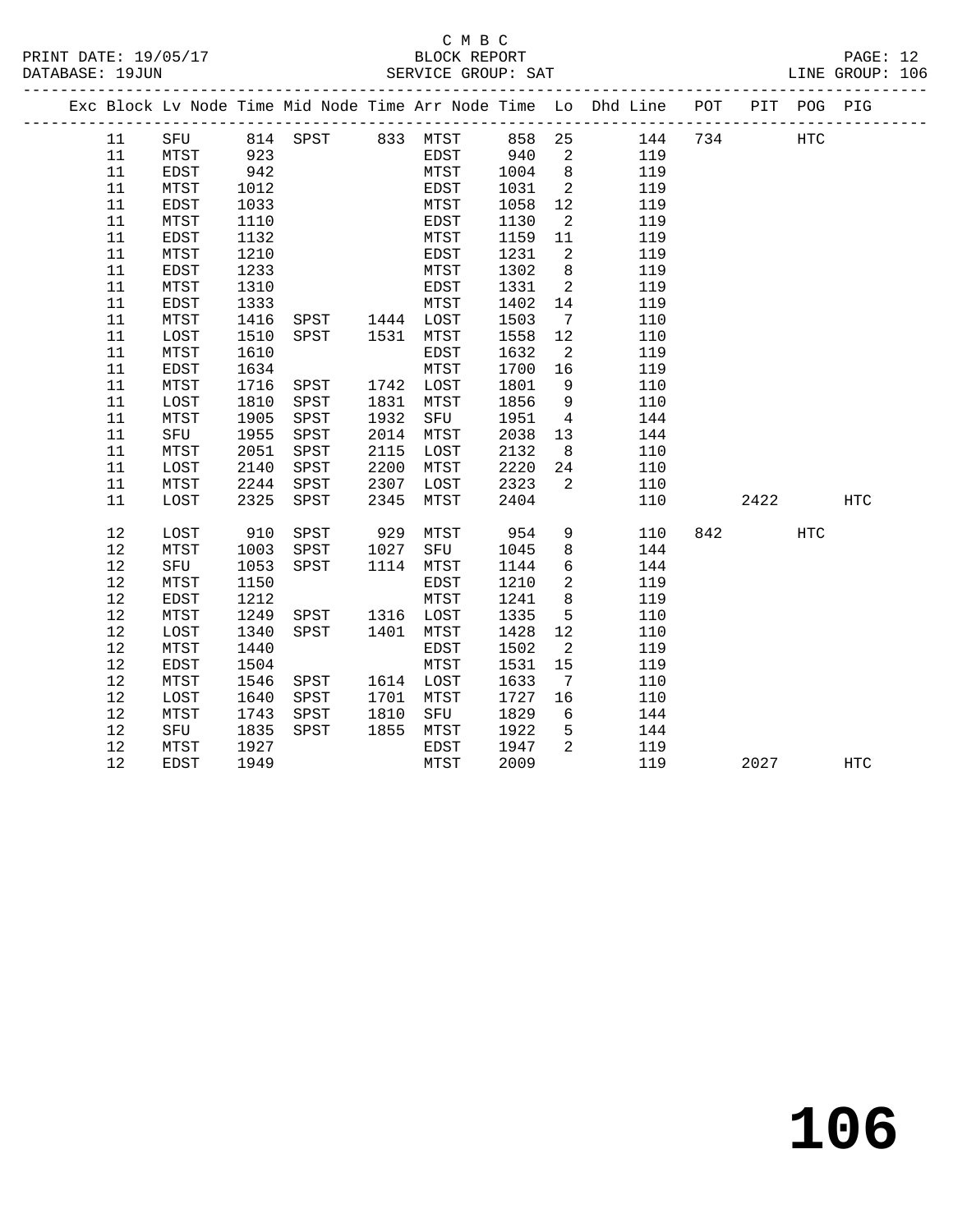#### C M B C<br>BLOCK REPORT SERVICE GROUP: SAT

|    | --------------------------------- |      |      |      |      |      |                 | Exc Block Lv Node Time Mid Node Time Arr Node Time Lo Dhd Line | POT | PIT POG PIG |     |  |
|----|-----------------------------------|------|------|------|------|------|-----------------|----------------------------------------------------------------|-----|-------------|-----|--|
| 13 | NWST                              | 538  |      |      | MTST | 558  | $4\overline{ }$ | 112                                                            | 524 |             | HTC |  |
| 13 | MTST                              | 602  |      |      | EDST | 617  | $\overline{2}$  | 119                                                            |     |             |     |  |
| 13 | EDST                              | 619  |      |      | MTST | 634  | 8               | 119                                                            |     |             |     |  |
| 13 | MTST                              | 642  |      |      | EDST | 657  | 2               | 119                                                            |     |             |     |  |
| 13 | EDST                              | 659  |      |      | MTST | 715  | $\overline{2}$  | 119                                                            |     |             |     |  |
| 13 | MTST                              | 717  |      |      | EDST | 732  | 2               | 119                                                            |     |             |     |  |
| 13 | EDST                              | 734  |      |      | MTST | 753  | 9               | 119                                                            |     |             |     |  |
| 13 | MTST                              | 802  |      |      | EDST | 817  | 2               | 119                                                            |     |             |     |  |
| 13 | EDST                              | 819  |      |      | MTST | 840  | 17              | 119                                                            |     |             |     |  |
| 13 | MTST                              | 857  |      |      | EDST | 913  | 2               | 119                                                            |     |             |     |  |
| 13 | EDST                              | 915  |      |      | MTST | 937  | 12              | 119                                                            |     |             |     |  |
| 13 | MTST                              | 949  | SPST | 1013 | LOST | 1032 | 8               | 110                                                            |     |             |     |  |
| 13 | LOST                              | 1040 | SPST | 1100 | MTST | 1125 | 8               | 110                                                            |     |             |     |  |
| 13 | MTST                              | 1133 | SPST | 1200 | SFU  | 1218 | 5               | 144                                                            |     |             |     |  |
| 13 | SFU                               | 1223 | SPST | 1244 | MTST | 1314 | 6               | 144                                                            |     |             |     |  |
| 13 | MTST                              | 1320 |      |      | EDST | 1341 | 2               | 119                                                            |     |             |     |  |
| 13 | EDST                              | 1343 |      |      | MTST | 1412 | 8               | 119                                                            |     |             |     |  |
| 13 | MTST                              | 1420 |      |      | EDST | 1442 | 2               | 119                                                            |     |             |     |  |
| 13 | EDST                              | 1444 |      |      | MTST | 1511 | 9               | 119                                                            |     |             |     |  |
| 13 | MTST                              | 1520 |      |      | EDST | 1542 | $\overline{2}$  | 119                                                            |     |             |     |  |
| 13 | EDST                              | 1544 |      |      | MTST | 1611 | 9               | 119                                                            |     |             |     |  |

| 13 | MTST | 1912 |      |      | EDST | 1932 | 2  | 119 |      |            |
|----|------|------|------|------|------|------|----|-----|------|------------|
| 13 | EDST | 1934 |      |      | MTST | 1954 | 18 | 119 |      |            |
| 13 | MTST | 2012 |      |      | EDST | 2030 | 2  | 119 |      |            |
| 13 | EDST | 2032 |      |      | MTST | 2052 | 5  | 119 |      |            |
| 13 | MTST | 2057 |      |      | EDST | 2115 | 2  | 119 |      |            |
| 13 | EDST | 2117 |      |      | MTST | 2137 | 5  | 119 |      |            |
| 13 | MTST | 2142 |      |      | EDST | 2200 | 2  | 119 |      |            |
| 13 | EDST | 2202 |      |      | MTST | 2220 | 15 | 119 |      |            |
| 13 | MTST | 2235 |      |      | EDST | 2252 | 2  | 119 |      |            |
| 13 | EDST | 2254 |      |      | MTST | 2312 | 28 | 119 |      |            |
| 13 | MTST | 2340 | SPST | 2401 | SFU  | 2419 | 9  | 144 |      |            |
| 13 | SFU  | 2428 | SPST | 2445 | MTST | 2504 |    | 144 | 2522 | <b>HTC</b> |
|    |      |      |      |      |      |      |    |     |      |            |

 13 MTST 1620 EDST 1642 2 119 13 EDST 1644 MTST 1710 10 119 13 MTST 1720 EDST 1741 2 119 13 EDST 1743 MTST 1808 7 119 13 MTST 1815 EDST 1836 2 119 13 EDST 1838 MTST 1900 12 119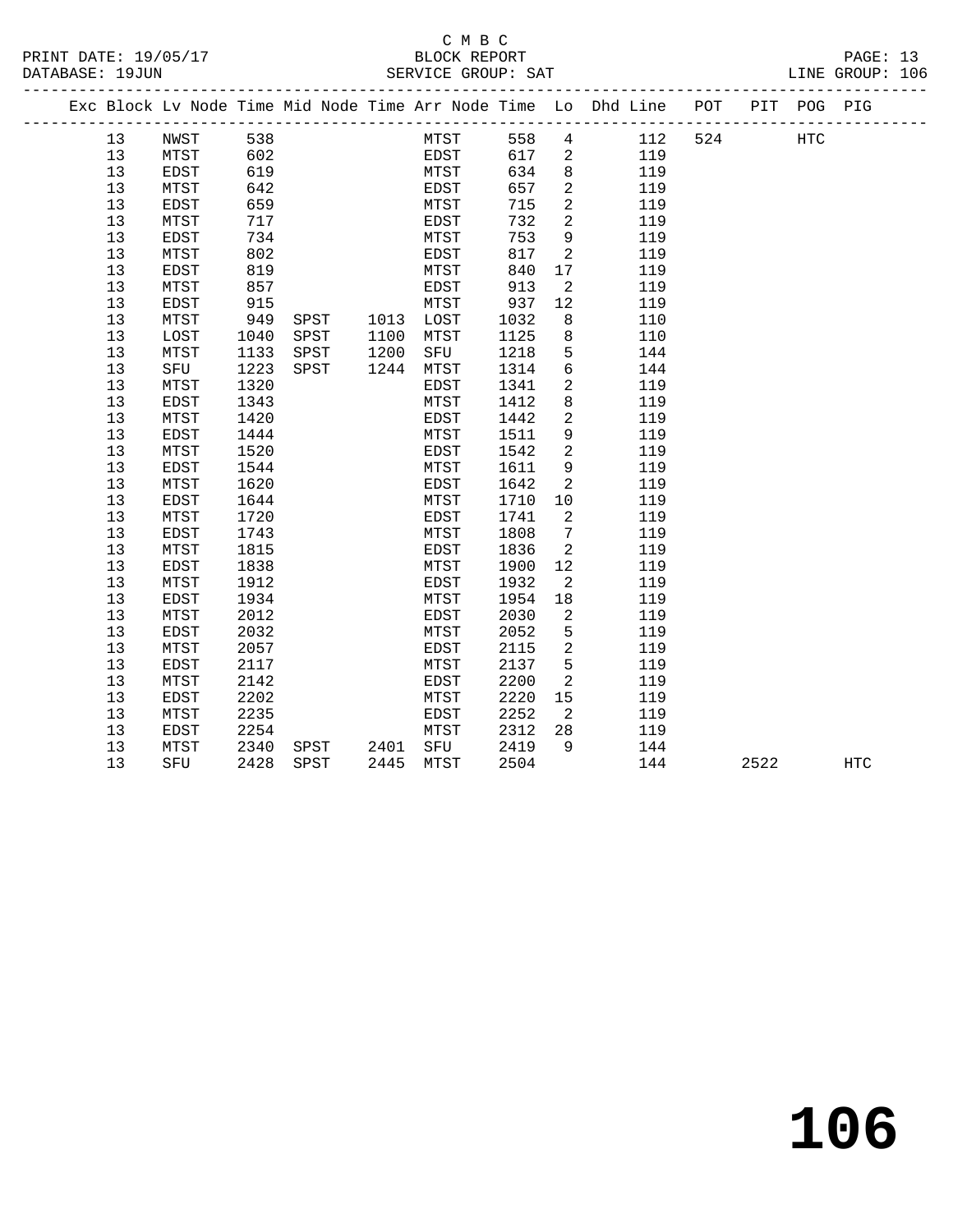#### C M B C<br>BLOCK REPORT PRINT DATE: 19/05/17 BLOCK REPORT PAGE: 14 SERVICE GROUP: SAT

|  |    |      |            |                   |              |            |         |                            | Exc Block Lv Node Time Mid Node Time Arr Node Time Lo Dhd Line POT PIT POG PIG |     |                          |     |            |
|--|----|------|------------|-------------------|--------------|------------|---------|----------------------------|--------------------------------------------------------------------------------|-----|--------------------------|-----|------------|
|  | 14 | MTST |            |                   |              |            |         |                            | 632 SPST 651 LOST 707 11 110                                                   | 610 | HTC                      |     |            |
|  | 14 | LOST |            | 718 SPST 736 MTST |              |            | 758     | $\overline{4}$             | 110                                                                            |     |                          |     |            |
|  | 14 | MTST | 802        | SPST              |              | 823 LOST   | 841     | $5^{\circ}$                | 110                                                                            |     |                          |     |            |
|  | 14 | LOST | 846        | SPST              |              | $904$ MTST | 926     | $7\phantom{.0}$            | 110                                                                            |     |                          |     |            |
|  | 14 | MTST | 933        | SPST              | 957          | SFU        | 1014    | 9                          | 144                                                                            |     |                          |     |            |
|  | 14 | SFU  | 1023       | SPST              |              | 1043 MTST  | 1112    | $7\phantom{.0}$            | 144                                                                            |     |                          |     |            |
|  | 14 | MTST | 1119       | SPST              |              | 1145 LOST  | 1204    | 6                          | 110                                                                            |     |                          |     |            |
|  | 14 | LOST | 1210       | SPST              | 1231         | MTST       | 1258    | $\overline{a}$             | 110                                                                            |     |                          |     |            |
|  | 14 | MTST | 1300       |                   |              | EDST       | 1321    | $\overline{a}$             | 119                                                                            |     |                          |     |            |
|  | 14 | EDST | 1323       |                   |              | MTST       | 1352    | 8                          | 119                                                                            |     |                          |     |            |
|  | 14 | MTST | 1400       |                   |              | EDST       | 1422    | 2                          | 119                                                                            |     |                          |     |            |
|  | 14 | EDST | 1424       |                   |              | MTST       | 1451    | 9                          | 119                                                                            |     |                          |     |            |
|  | 14 | MTST | 1500       |                   |              | EDST       | 1522    | 2                          | 119                                                                            |     |                          |     |            |
|  | 14 | EDST | 1524       |                   |              | MTST       | 1551    | 9                          | 119                                                                            |     |                          |     |            |
|  | 14 | MTST | 1600       |                   |              | EDST       | 1622    | $\overline{a}$             | 119                                                                            |     |                          |     |            |
|  | 14 | EDST | 1624       |                   |              | MTST       | 1650    | 11                         | 119                                                                            |     |                          |     |            |
|  | 14 | MTST | 1701       |                   |              | EDST       | 1722    | $\overline{\phantom{a}}^2$ | 119                                                                            |     |                          |     |            |
|  | 14 | EDST | 1724       |                   |              | MTST       | 1750    | 10                         | 119                                                                            |     |                          |     |            |
|  | 14 | MTST | 1800       |                   |              | EDST       | 1821    | $\overline{\phantom{a}}$   | 119                                                                            |     |                          |     |            |
|  | 14 | EDST | 1823       |                   |              | MTST       | 1846    | 11                         | 119                                                                            |     |                          |     |            |
|  | 14 | MTST | 1857       |                   |              | EDST       | 1917    | $\overline{2}$             | 119                                                                            |     |                          |     |            |
|  | 14 | EDST | 1919       |                   |              | MTST       | 1941    | 9                          | 119                                                                            |     |                          |     |            |
|  | 14 | MTST | 1950       | SPST 2015 LOST    |              |            | 2032    | 8 <sup>8</sup>             | 110                                                                            |     |                          |     |            |
|  | 14 | LOST | 2040       | SPST              | 2100         | MTST       | 2122    | 13                         | 110                                                                            |     |                          |     |            |
|  | 14 | MTST | 2135       | SPST              | 2200<br>2246 | SFU        | 2218    | 10                         | 144                                                                            |     |                          |     |            |
|  | 14 | SFU  | 2228       | SPST              |              | 2246 MTST  | 2307    | 28                         | 144                                                                            |     |                          |     |            |
|  | 14 | MTST | 2335       |                   |              | EDST       | 2351    | $\overline{\phantom{a}}$   | 119                                                                            |     |                          |     |            |
|  | 14 | EDST | 2353       |                   |              | MTST       | 2409 11 |                            | 119                                                                            |     |                          |     |            |
|  | 14 | MTST | 2420       | SPST              |              | 2441 SFU   | 2459    |                            | 144                                                                            |     | 2532                     |     | HTC        |
|  | 15 | LOST | 620        | SPST              |              | 638 MTST   | 700     | $\overline{a}$             | 110                                                                            |     | 552 and $\overline{552}$ | HTC |            |
|  | 15 | MTST | 702        | SPST              |              | 721 LOST   | 737     | 9                          | 110                                                                            |     |                          |     |            |
|  | 15 | LOST | 746        | SPST              |              | 804 MTST   | 826     | 14                         | 110                                                                            |     |                          |     |            |
|  | 15 | MTST |            | SPST              | 904          | LOST       | 923     | 17                         | 110                                                                            |     |                          |     |            |
|  | 15 | LOST | 840<br>940 | SPST              |              | 959 MTST   | 1024    | 12                         | 110                                                                            |     |                          |     |            |
|  | 15 | MTST | 1036       |                   |              | EDST       | 1055    | $\overline{\phantom{a}}$   | 119                                                                            |     |                          |     |            |
|  | 15 | EDST | 1057       |                   |              | MTST       | 1122    | 8 <sup>8</sup>             | 119                                                                            |     |                          |     |            |
|  | 15 | MTST | 1130       |                   |              | EDST       | 1150    | $\overline{\phantom{0}}^2$ | 119                                                                            |     |                          |     |            |
|  | 15 | EDST | 1152       |                   |              | MTST       | 1219 11 |                            | 119                                                                            |     |                          |     |            |
|  | 15 | MTST | 1230       |                   |              | EDST       | 1251 2  |                            | 119                                                                            |     |                          |     |            |
|  | 15 | EDST | 1253       |                   |              | MTST       | 1322    | 8                          | 119                                                                            |     |                          |     |            |
|  | 15 | MTST | 1330       |                   |              | EDST       | 1352    | 2                          | 119                                                                            |     |                          |     |            |
|  | 15 | EDST | 1354       |                   |              | MTST       | 1421    | 12                         | 119                                                                            |     |                          |     |            |
|  | 15 | MTST | 1433       | SPST              | 1501         | SFU        | 1521    | $\overline{4}$             | 144                                                                            |     |                          |     |            |
|  | 15 | SFU  | 1525       | SPST              | 1546         | MTST       | 1617    | 26                         | 144                                                                            |     |                          |     |            |
|  | 15 | MTST | 1643       | SPST              | 1711         | SFU        | 1731    | 4                          | 144                                                                            |     |                          |     |            |
|  | 15 | SFU  | 1735       | SPST              | 1756         | MTST       | 1825    |                            | 144                                                                            |     | 1847                     |     | <b>HTC</b> |
|  |    |      |            |                   |              |            |         |                            |                                                                                |     |                          |     |            |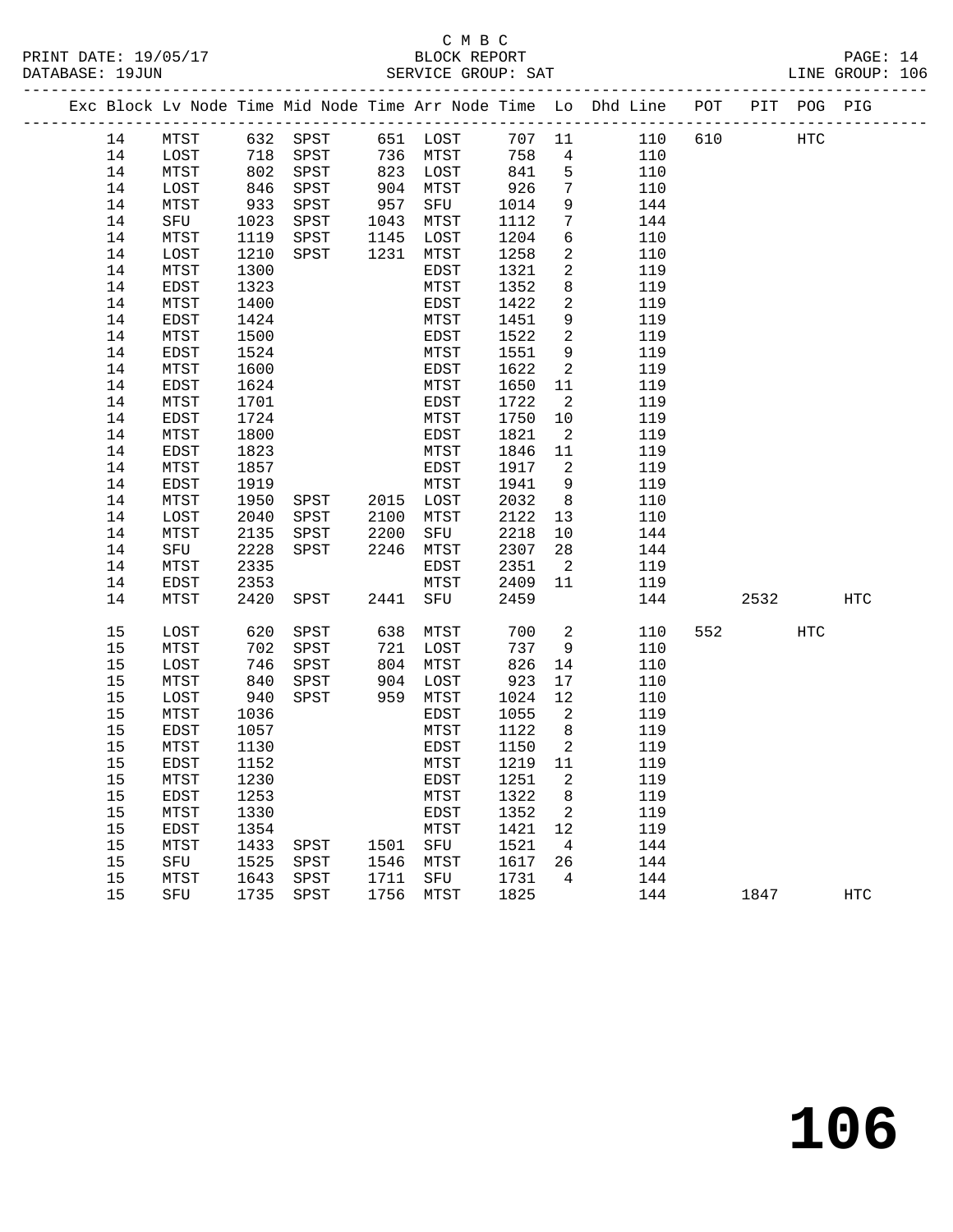| PRINT DATE: 19/05/17<br>DATABASE: 19JUN |    |             |      |      |      | C M B C<br>BLOCK REPORT<br>SERVICE GROUP: SAT |      |                |                                                                |     |      |         | PAGE: 15<br>LINE GROUP: 106 |  |
|-----------------------------------------|----|-------------|------|------|------|-----------------------------------------------|------|----------------|----------------------------------------------------------------|-----|------|---------|-----------------------------|--|
|                                         |    |             |      |      |      |                                               |      |                | Exc Block Lv Node Time Mid Node Time Arr Node Time Lo Dhd Line | POT | PIT  | POG PIG |                             |  |
|                                         | 16 | MTST        | 509  |      |      | EDST                                          | 524  | 2              | 119                                                            | 447 |      | HTC     |                             |  |
|                                         | 16 | <b>EDST</b> | 526  |      |      | MTST                                          | 541  | 19             | 119                                                            |     |      |         |                             |  |
|                                         | 16 | MTST        | 600  | SPST | 618  | SFU                                           | 634  | 10             | 144                                                            |     |      |         |                             |  |
|                                         | 16 | SFU         | 644  | SPST | 701  | MTST                                          | 722  | 10             | 144                                                            |     |      |         |                             |  |
|                                         | 16 | MTST        | 732  | SPST | 753  | LOST                                          | 811  | 7              | 110                                                            |     |      |         |                             |  |
|                                         | 16 | LOST        | 818  | SPST | 836  | MTST                                          | 858  | 5              | 110                                                            |     |      |         |                             |  |
|                                         | 16 | MTST        | 903  | SPST | 927  | SFU                                           | 944  | 9              | 144                                                            |     |      |         |                             |  |
|                                         | 16 | SFU         | 953  | SPST | 1012 | MTST                                          | 1040 | 9              | 144                                                            |     |      |         |                             |  |
|                                         | 16 | MTST        | 1049 | SPST | 1115 | LOST                                          | 1134 | 6              | 110                                                            |     |      |         |                             |  |
|                                         | 16 | LOST        | 1140 | SPST | 1201 | MTST                                          | 1228 | 5              | 110                                                            |     |      |         |                             |  |
|                                         | 16 | MTST        | 1233 | SPST | 1300 | SFU                                           | 1320 | 5              | 144                                                            |     |      |         |                             |  |
|                                         | 16 | SFU         | 1325 | SPST | 1346 | MTST                                          | 1416 | 14             | 144                                                            |     |      |         |                             |  |
|                                         | 16 | MTST        | 1430 |      |      | EDST                                          | 1452 | $\overline{a}$ | 119                                                            |     |      |         |                             |  |
|                                         | 16 | <b>EDST</b> | 1454 |      |      | MTST                                          | 1521 | 9              | 119                                                            |     |      |         |                             |  |
|                                         | 16 | MTST        | 1530 |      |      | EDST                                          | 1552 | $\mathbf{2}$   | 119                                                            |     |      |         |                             |  |
|                                         | 16 | EDST        | 1554 |      |      | MTST                                          | 1621 | 9              | 119                                                            |     |      |         |                             |  |
|                                         | 16 | MTST        | 1630 |      |      | EDST                                          | 1652 | $\overline{a}$ | 119                                                            |     |      |         |                             |  |
|                                         | 16 | <b>EDST</b> | 1654 |      |      | MTST                                          | 1720 | 10             | 119                                                            |     |      |         |                             |  |
|                                         | 16 | MTST        | 1730 |      |      | EDST                                          | 1751 | $\overline{a}$ | 119                                                            |     |      |         |                             |  |
|                                         | 16 | EDST        | 1753 |      |      | MTST                                          | 1818 | $12$           | 119                                                            |     |      |         |                             |  |
|                                         | 16 | MTST        | 1830 |      |      | EDST                                          | 1850 | 2              | 119                                                            |     |      |         |                             |  |
|                                         | 16 | EDST        | 1852 |      |      | MTST                                          | 1914 | 5              | 119                                                            |     |      |         |                             |  |
|                                         | 16 | MTST        | 1919 | SPST | 1944 | LOST                                          | 2001 | 9              | 110                                                            |     |      |         |                             |  |
|                                         | 16 | LOST        | 2010 | SPST | 2030 | MTST                                          | 2052 | 13             | 110                                                            |     |      |         |                             |  |
|                                         | 16 | MTST        | 2105 | SPST | 2130 | SFU                                           | 2148 | 10             | 144                                                            |     |      |         |                             |  |
|                                         | 16 | SFU         | 2158 | SPST | 2217 | MTST                                          | 2239 | 26             | 144                                                            |     |      |         |                             |  |
|                                         | 16 | MTST        | 2305 | SPST | 2326 | SFU                                           | 2344 | 14             | 144                                                            |     |      |         |                             |  |
|                                         | 16 | SFU         | 2358 | SPST | 2415 | MTST                                          | 2434 | 31             | 144                                                            |     |      |         |                             |  |
|                                         | 16 | MTST        | 2505 |      |      | EDST                                          | 2521 | 2              | 119                                                            |     |      |         |                             |  |
|                                         | 16 | EDST        | 2523 |      |      | MTST                                          | 2537 | 28             | 119                                                            |     |      |         |                             |  |
|                                         | 16 | MTST        | 2605 |      |      | EDST                                          | 2621 |                | 119                                                            |     | 2631 |         | <b>HTC</b>                  |  |
|                                         | 17 | MTST        | 803  | SPST | 825  | SFU                                           | 841  | 7              | 144                                                            | 741 |      | HTC     |                             |  |
|                                         | 17 | SFU         | 848  | SPST | 907  | MTST                                          | 934  | 14             | 144                                                            |     |      |         |                             |  |
|                                         | 17 | MTST        | 948  |      |      | EDST                                          | 1006 | 2              | 119                                                            |     |      |         |                             |  |
|                                         | 17 | EDST        | 1008 |      |      | MTST                                          | 1032 | 16             | 119                                                            |     |      |         |                             |  |
|                                         | 17 | MTST        | 1048 |      |      | EDST                                          | 1107 | 2              | 119                                                            |     |      |         |                             |  |
|                                         | 17 | EDST        | 1109 |      |      | MTST                                          | 1134 | 6              | 119                                                            |     |      |         |                             |  |
|                                         | 17 | MTST        | 1140 |      |      | <b>EDST</b>                                   | 1200 | $\overline{2}$ | 119                                                            |     |      |         |                             |  |

 17 EDST 1202 MTST 1231 9 119 17 MTST 1240 EDST 1301 2 119 17 EDST 1303 MTST 1332 8 119 17 MTST 1340 EDST 1402 2 119 17 EDST 1404 MTST 1431 15 119

 17 MTST 1640 EDST 1702 2 119 17 EDST 1704 MTST 1730 10 119 17 MTST 1740 EDST 1801 2 119

 17 MTST 1446 SPST 1514 LOST 1533 7 110 17 LOST 1540 SPST 1601 MTST 1628 12 110

17 EDST 1803 MTST 1826 119 1848 HTC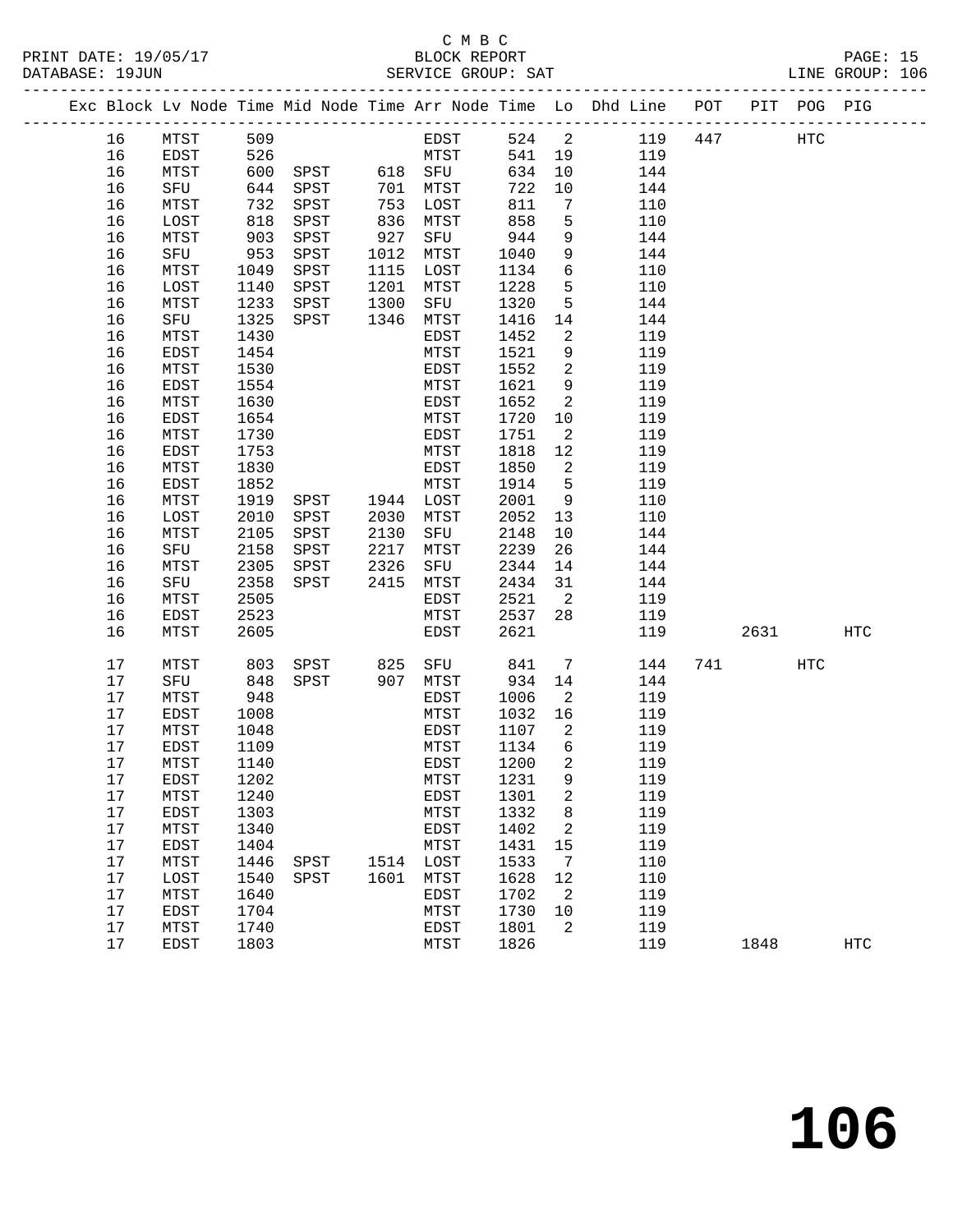#### C M B C<br>BLOCK REPORT PRINT DATE: 19/05/17 BLOCK REPORT PAGE: 16 SERVICE GROUP: SAT

|    |      |      |                                                              |      |           |         |                            | Exc Block Lv Node Time Mid Node Time Arr Node Time Lo Dhd Line POT PIT POG PIG |          |           |     |            |
|----|------|------|--------------------------------------------------------------|------|-----------|---------|----------------------------|--------------------------------------------------------------------------------|----------|-----------|-----|------------|
| 18 |      |      |                                                              |      |           |         |                            | MTST 700 SPST 720 SFU 736 8 144<br>SFU 744 SPST 802 MTST 825 19 144            |          | 638 HTC   |     |            |
| 18 |      |      |                                                              |      |           |         |                            |                                                                                |          |           |     |            |
| 18 | MTST | 844  |                                                              |      | EDST      | 900     | $\overline{\phantom{a}}^2$ | 119                                                                            |          |           |     |            |
| 18 | EDST | 902  |                                                              |      | MTST      | 922     | 14                         | 119                                                                            |          |           |     |            |
| 18 | MTST | 936  |                                                              |      | EDST      | 954     | $\overline{\phantom{0}}^2$ | 119                                                                            |          |           |     |            |
| 18 | EDST | 956  |                                                              |      | MTST      | 1018    | 15                         | 119                                                                            |          |           |     |            |
| 18 | MTST | 1033 | SPST 1057 SFU                                                |      |           | 1115    | 8 <sup>8</sup>             | 144                                                                            |          |           |     |            |
| 18 | SFU  | 1123 | SPST 1144 MTST                                               |      |           | 1214    | 6                          | 144                                                                            |          |           |     |            |
| 18 | MTST | 1220 |                                                              |      | EDST      | 1241    | $\overline{\phantom{a}}$   | 119                                                                            |          |           |     |            |
| 18 | EDST | 1243 |                                                              |      | MTST      | 1312    | $7\overline{ }$            | 119                                                                            |          |           |     |            |
| 18 | MTST | 1319 | SPST 1346 LOST                                               |      |           | 1405    | $5^{\circ}$                | 110                                                                            |          |           |     |            |
| 18 | LOST | 1410 | SPST 1431 MTST                                               |      |           | 1458    | 12                         | 110                                                                            |          |           |     |            |
| 18 | MTST | 1510 |                                                              |      | EDST      | 1532    | $\overline{\phantom{a}}$   | 119                                                                            |          |           |     |            |
| 18 | EDST | 1534 |                                                              |      | MTST      | 1601    | 15                         | 119                                                                            |          |           |     |            |
| 18 | MTST | 1616 | SPST 1644 LOST                                               |      |           | 1703    | $7\overline{ }$            | 110                                                                            |          |           |     |            |
| 18 | LOST | 1710 | SPST 1731 MTST                                               |      |           | 1757    | 22                         | 110                                                                            |          |           |     |            |
| 18 | MTST | 1819 | SPST                                                         |      | 1844 LOST | 1901    | 9                          | 110                                                                            |          |           |     |            |
| 18 | LOST | 1910 | SPST                                                         |      | 1930 MTST | 1952    | 13                         | 110                                                                            |          |           |     |            |
| 18 | MTST | 2005 | SPST                                                         | 2030 | SFU       | 2048    | 10                         | 144                                                                            |          |           |     |            |
| 18 | SFU  | 2058 | SPST                                                         | 2117 | MTST      | 2139    | $\overline{7}$             | 144                                                                            |          |           |     |            |
| 18 | MTST | 2146 | SPST                                                         | 2209 | LOST      | 2225    | $\overline{\phantom{a}}$   | 110                                                                            |          |           |     |            |
| 18 | LOST | 2227 | SPST                                                         | 2247 | MTST      | 2306    |                            | 110                                                                            |          | 2324      |     | HTC        |
|    |      |      |                                                              |      |           |         |                            |                                                                                |          |           |     |            |
| 20 | MTST | 1623 | SPST                                                         | 1651 | SFU       | 1711    |                            | $4\overline{ }$                                                                | 144 1601 |           | HTC |            |
| 20 | SFU  | 1715 | SPST                                                         |      | 1736 MTST | 1805    | 18                         | 144                                                                            |          |           |     |            |
| 20 | MTST | 1823 | SPST                                                         |      | 1850 SFU  | 1909    | 6                          | 144                                                                            |          |           |     |            |
| 20 | SFU  | 1915 | SPST                                                         |      | 1934 MTST | 1958    |                            | 144                                                                            |          | 2016      |     | HTC        |
| 55 | MTST | 1019 | SPST                                                         |      | 1044 LOST | 1103    | $7\overline{ }$            | 110                                                                            |          | 957 — 100 | HTC |            |
| 55 | LOST | 1110 | SPST                                                         |      | 1131 MTST | 1158    | $5^{\circ}$                | 110                                                                            |          |           |     |            |
| 55 | MTST | 1203 | SPST                                                         |      | 1230 SFU  | 1250    | $\overline{3}$             | 144                                                                            |          |           |     |            |
| 55 | SFU  | 1253 | SPST                                                         |      | 1314 MTST | 1344    | $5^{\circ}$                | 144                                                                            |          |           |     |            |
| 55 | MTST | 1349 | SPST                                                         |      | 1416 LOST | 1435    | 5                          | 110                                                                            |          |           |     |            |
| 55 | LOST | 1440 | SPST                                                         | 1501 | MTST      | 1528    | 12                         | 110                                                                            |          |           |     |            |
| 55 | MTST | 1540 |                                                              |      | EDST      | 1602    | $\overline{\phantom{a}}^2$ | 119                                                                            |          |           |     |            |
| 55 | EDST | 1604 |                                                              |      | MTST      | 1630    | 16                         | 119                                                                            |          |           |     |            |
| 55 | MTST | 1646 | SPST 1714 LOST                                               |      |           | 1733    | $\overline{7}$             | 110                                                                            |          |           |     |            |
| 55 | LOST | 1740 |                                                              |      |           | 1827 16 |                            | 110                                                                            |          |           |     |            |
| 55 | MTST |      | SPST       1801   MTST<br>SPST       1910   SFU<br>1843 SPST |      |           | 1929    | 6                          | 144                                                                            |          |           |     |            |
| 55 |      |      | SFU 1935 SPST 1954 MTST 2018 3                               |      |           |         |                            | 144                                                                            |          |           |     |            |
| 55 | MTST | 2021 | SPST                                                         | 2045 | LOST      | 2102    | 8                          | 110                                                                            |          |           |     |            |
| 55 | LOST | 2110 | SPST                                                         | 2130 | MTST      | 2150    | 15                         | 110                                                                            |          |           |     |            |
| 55 | MTST | 2205 | SPST                                                         | 2229 | SFU       | 2247    | 11                         | 144                                                                            |          |           |     |            |
| 55 | SFU  | 2258 | SPST                                                         | 2316 | MTST      | 2337    | 28                         | 144                                                                            |          |           |     |            |
| 55 | MTST | 2405 |                                                              |      | EDST      | 2421    | 2                          | 119                                                                            |          |           |     |            |
| 55 | EDST | 2423 |                                                              |      | MTST      | 2438    | 7                          | 119                                                                            |          |           |     |            |
| 55 | MTST | 2445 | SPST                                                         |      | 2508 LOST | 2524    | $\mathbf{1}$               | 110                                                                            |          |           |     |            |
| 55 | LOST | 2525 | SPST                                                         |      | 2544 MTST | 2602    |                            | 110                                                                            |          | 2620      |     | <b>HTC</b> |
|    |      |      |                                                              |      |           |         |                            |                                                                                |          |           |     |            |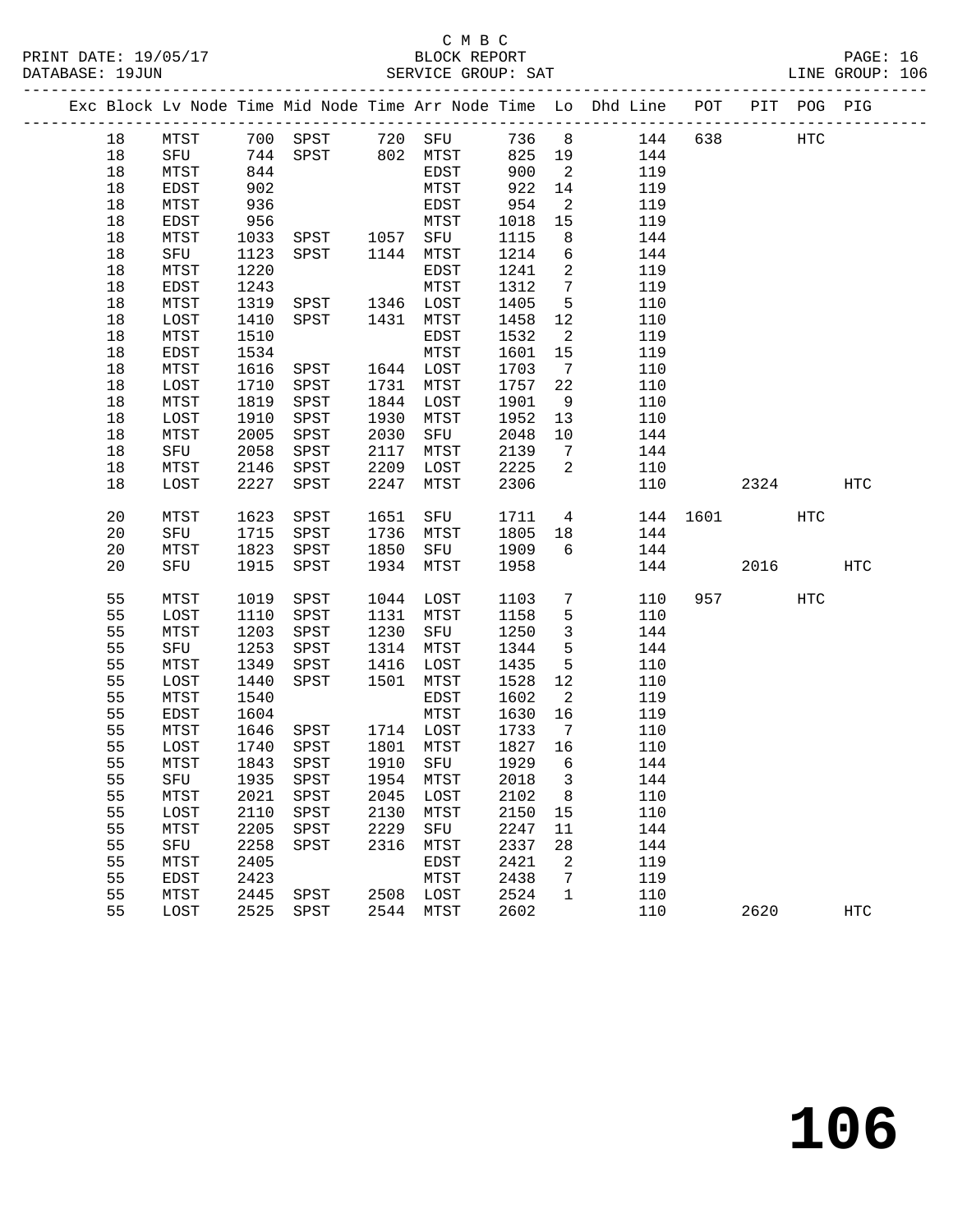|  |    |             |      |                    |      |           |      |                            | Exc Block Lv Node Time Mid Node Time Arr Node Time Lo Dhd Line POT PIT POG PIG |          |      |            |            |
|--|----|-------------|------|--------------------|------|-----------|------|----------------------------|--------------------------------------------------------------------------------|----------|------|------------|------------|
|  | 71 | <b>MTST</b> |      | 1403 SPST 1431 SFU |      |           |      |                            | 1451 4 144 1341                                                                |          |      | <b>HTC</b> |            |
|  | 71 | SFU 1455    |      | SPST 1516 MTST     |      |           |      |                            | 1547 16 144                                                                    |          |      |            |            |
|  | 71 | MTST        | 1603 | SPST               |      | 1631 SFU  | 1651 | $\overline{4}$             | 144                                                                            |          |      |            |            |
|  | 71 | SFU         | 1655 | SPST               |      | 1716 MTST | 1745 | 5                          | 144                                                                            |          |      |            |            |
|  | 71 | MTST        | 1750 |                    |      | EDST      | 1811 | $\overline{\phantom{0}}^2$ | 119                                                                            |          |      |            |            |
|  | 71 | EDST        | 1813 |                    |      | MTST      | 1836 | 9                          | 119                                                                            |          |      |            |            |
|  | 71 | MTST        | 1845 |                    |      | EDST      | 1905 | $\overline{2}$             | 119                                                                            |          |      |            |            |
|  | 71 | EDST        | 1907 |                    |      | MTST      | 1929 | 13                         | 119                                                                            |          |      |            |            |
|  | 71 | MTST        | 1942 |                    |      | EDST      | 2000 | $\overline{2}$             | 119                                                                            |          |      |            |            |
|  | 71 | EDST        | 2002 |                    |      | MTST      | 2022 | 5                          | 119                                                                            |          |      |            |            |
|  | 71 | MTST        | 2027 |                    |      | EDST      | 2045 | $\overline{a}$             | 119                                                                            |          |      |            |            |
|  | 71 | EDST        | 2047 |                    |      | MTST      | 2107 | 5                          | 119                                                                            |          |      |            |            |
|  | 71 | MTST        | 2112 |                    |      | EDST      | 2130 | 2                          | 119                                                                            |          |      |            |            |
|  | 71 | EDST        | 2132 |                    |      | MTST      | 2150 | 15                         | 119                                                                            |          |      |            |            |
|  | 71 | MTST        | 2205 |                    |      | EDST      | 2222 | $\overline{2}$             | 119                                                                            |          |      |            |            |
|  | 71 | EDST        | 2224 |                    |      | MTST      | 2242 | 23                         | 119                                                                            |          |      |            |            |
|  | 71 | MTST        | 2305 |                    |      | EDST      | 2321 | $\overline{\phantom{a}}^2$ | 119                                                                            |          |      |            |            |
|  | 71 | EDST        | 2323 |                    |      | MTST      | 2339 | 6                          | 119                                                                            |          |      |            |            |
|  | 71 | MTST        | 2345 | SPST 2408 LOST     |      |           | 2424 | $\mathbf{1}$               | 110                                                                            |          |      |            |            |
|  | 71 | LOST        | 2425 | SPST               | 2445 | MTST      | 2504 |                            | 110                                                                            |          | 2522 |            | HTC        |
|  | 72 | MTST        | 1149 | SPST               | 1215 | LOST      | 1234 | 6                          |                                                                                | 110 1127 |      | HTC        |            |
|  | 72 | LOST        | 1240 | SPST               | 1301 | MTST      | 1328 | 5                          | 110                                                                            |          |      |            |            |
|  | 72 | MTST        | 1333 | SPST               | 1401 | SFU       | 1421 | $\overline{4}$             | 144                                                                            |          |      |            |            |
|  | 72 | SFU         | 1425 | SPST               | 1446 | MTST      | 1517 | $6\overline{6}$            | 144                                                                            |          |      |            |            |
|  | 72 | MTST        | 1523 | SPST               | 1553 | SFU       | 1613 | 5                          | 144                                                                            |          |      |            |            |
|  | 72 | SFU         | 1618 | SPST               | 1639 | MTST      | 1709 | 14                         | 144                                                                            |          |      |            |            |
|  | 72 | MTST        | 1723 | SPST               | 1750 | SFU       | 1809 | 6                          | 144                                                                            |          |      |            |            |
|  | 72 | SFU         | 1815 | SPST               | 1835 | MTST      | 1902 |                            |                                                                                | 144      | 1920 |            | HTC        |
|  | 74 | MTST        | 1543 | SPST               | 1613 | SFU       | 1633 | 5                          |                                                                                | 144 1521 |      | HTC        |            |
|  | 74 | SFU         | 1638 | SPST               | 1659 | MTST      | 1728 | 21                         | 144                                                                            |          |      |            |            |
|  | 74 | MTST        | 1749 | SPST               | 1815 | LOST      | 1834 | 6                          | 110                                                                            |          |      |            |            |
|  | 74 | LOST        | 1840 | SPST               | 1901 | MTST      | 1926 | 9                          | 110                                                                            |          |      |            |            |
|  | 74 | MTST        | 1935 | SPST               | 2002 | SFU       | 2021 | $\overline{4}$             | 144                                                                            |          |      |            |            |
|  | 74 | SFU         | 2025 | SPST               | 2044 | MTST      | 2108 | 8                          | 144                                                                            |          |      |            |            |
|  | 74 | MTST        | 2116 | SPST               |      | 2139 LOST | 2155 |                            | 110                                                                            |          | 2219 |            | <b>HTC</b> |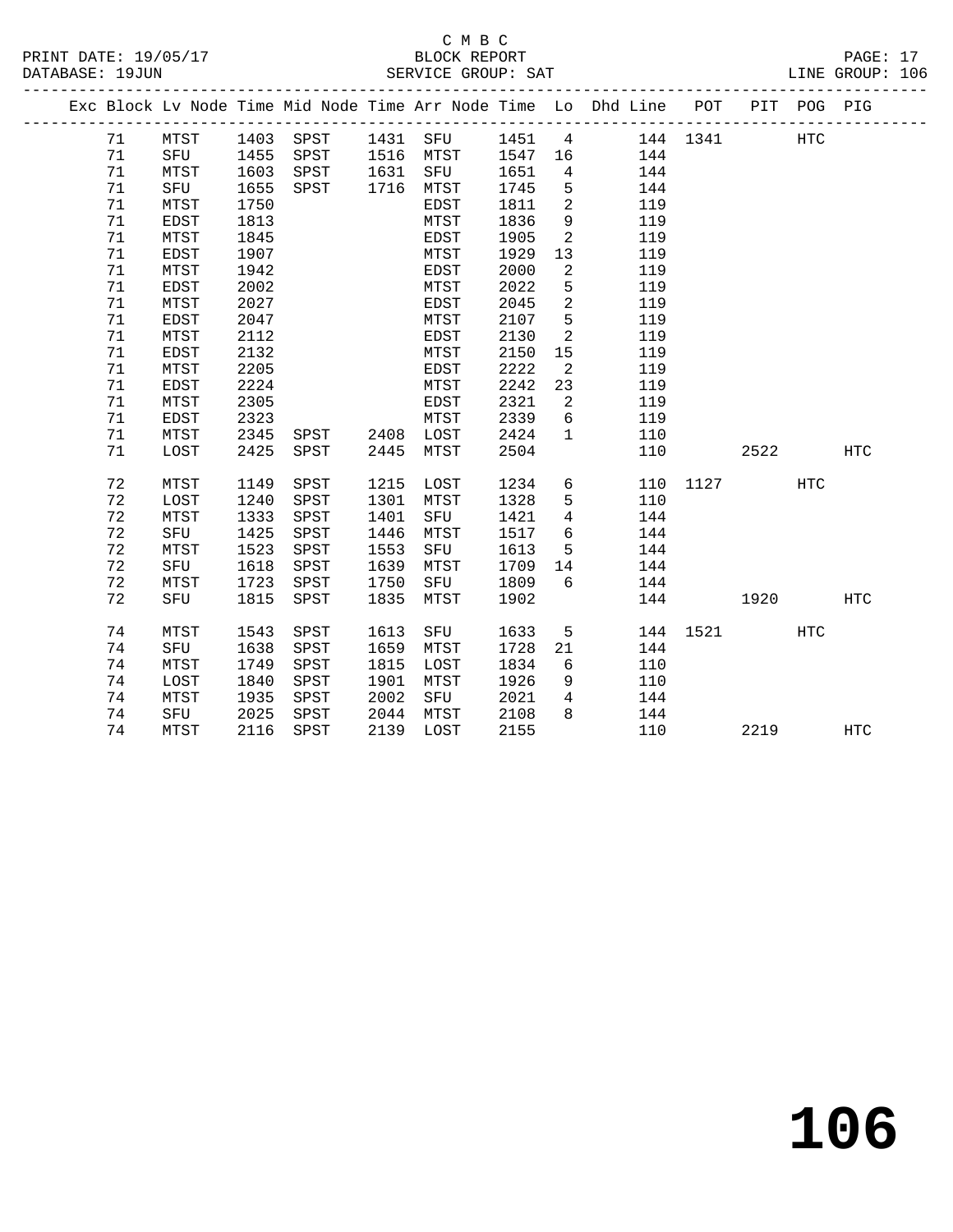|  |                                                                                                                                                              |                                                                                                                      |                                                                              |                                                                                                                                                                           |                                  |                                                                                                                                                          | C M B C |                                                                                                                   |                                                                                                                     | PRINT DATE: 19/05/17<br>BLOCK REPORT BLOCK PRESS BAT DATABASE: 19JUN SERVICE GROUP: SAT LINE GROUP: 123                                                                                                                                                                                                                                                                                                                                                                                   |      | LINE GROUP: 123 |  |
|--|--------------------------------------------------------------------------------------------------------------------------------------------------------------|----------------------------------------------------------------------------------------------------------------------|------------------------------------------------------------------------------|---------------------------------------------------------------------------------------------------------------------------------------------------------------------------|----------------------------------|----------------------------------------------------------------------------------------------------------------------------------------------------------|---------|-------------------------------------------------------------------------------------------------------------------|---------------------------------------------------------------------------------------------------------------------|-------------------------------------------------------------------------------------------------------------------------------------------------------------------------------------------------------------------------------------------------------------------------------------------------------------------------------------------------------------------------------------------------------------------------------------------------------------------------------------------|------|-----------------|--|
|  |                                                                                                                                                              | BCHL BURNABY CITY HALL                                                                                               |                                                                              |                                                                                                                                                                           |                                  |                                                                                                                                                          |         |                                                                                                                   |                                                                                                                     | BW04 BRENTWOOD STN BAY4<br>ECHE BURNABY CITY HALL BOOT BOOT BE CAN BE SENTWOOD STARDA WAY & LEDGER-WEST<br>EDGER EDGER-EAST CL-W CANADA WAY & LEDGER-WEST<br>FN37 NORTH FRASER WAY AT 3700 BLOCK GIST GILMORE STATION<br>HODM HOWE & DUNSMUIR<br>HODM HOWE & DUNS                                                                                                                                                                                                                         |      |                 |  |
|  |                                                                                                                                                              |                                                                                                                      |                                                                              |                                                                                                                                                                           |                                  |                                                                                                                                                          |         |                                                                                                                   |                                                                                                                     | Exc Block Lv Node Time Mid Node Time Arr Node Time Lo Dhd Line POT PIT POG PIG                                                                                                                                                                                                                                                                                                                                                                                                            |      |                 |  |
|  | $\mathbf 1$<br>$\mathbf 1$<br>$\mathbf{1}$<br>1<br>$\mathbf 1$<br>1<br>$\mathbf 1$<br>$\mathbf 1$<br>1<br>1<br>$\mathbf 1$<br>1<br>$1\,$<br>$\mathbf 1$<br>1 | NWST<br>BW04<br>NWST<br>BW04<br>NWST<br>BW04<br>NWST<br>BW04<br>NWST<br>BW04<br>NWST<br>BW04<br>NWST<br>BW04<br>NWST | 1001<br>1043<br>1158<br>1313<br>1348<br>1543<br>1658                         | 813 CL-W<br>846 CL-E<br>928 CL-W<br>$CL-E$<br>$CL-W$<br>1117 CL-E<br>$CL-W$<br>1232 CL-E<br>$CL-W$<br>$CL - E$<br>1428 CL-W<br>1503 CL-E<br>$CL-W$<br>1618 CL-E<br>$CL-W$ | 831 BW04<br>858 NWST<br>946 BW04 | 1013 NWST<br>1103 BW04<br>1130 NWST<br>1218 BW04<br>1245 NWST<br>1333 BW04<br>1402 NWST<br>1448 BW04<br>1517 NWST<br>1603 BW04<br>1632 NWST<br>1718 BW04 |         | 843<br>916<br>958<br>1032<br>1115<br>1149<br>1230<br>1304<br>1346<br>1423<br>1501<br>1538<br>1616<br>1653<br>1731 | $\overline{\mathbf{3}}$<br>11<br>$\overline{\mathbf{2}}$<br>9<br>$\overline{\mathbf{2}}$<br>$\overline{\mathbf{2}}$ | 1 BW04 528 CL-E 538 NWST 552 9 123 456 HTC<br>1 NWST 601 CL-W 614 BW04 625 8 123<br>1 BW04 633 CL-E 643 NWST 657 4 123<br>1 NWST 701 CL-W 716 BW04 728 5 123<br>1 BW04 733 CL-E 743 NWST 800 13 123<br>123<br>12<br>123<br>$3 \t 123$<br>123<br>123<br>9 123<br>$\frac{2}{2}$ 123<br>123<br>123<br>$\begin{array}{ccc} 5 & \hspace{1.5cm} 123 \\ 2 & \hspace{1.5cm} 123 \end{array}$<br>5 123<br>$\begin{array}{ccc} 2 & \hspace{1.5cm} 123 \\ 5 & \hspace{1.5cm} 123 \end{array}$<br>123 |      |                 |  |
|  | 1<br>1<br>1<br>1<br>$\mathbf 1$<br>1<br>1<br>1<br>$\mathbf 1$<br>1                                                                                           | BW04<br>NWST<br>BW04<br>NWST<br>BW04<br>NWST<br>BW04<br>NWST<br>EDST<br>HOLD                                         | 1733<br>1813<br>1846<br>1928<br>2002<br>2040<br>2117<br>2200<br>2223<br>2246 | $CL - E$<br>$CL-W$<br>$CL-E$<br>$CL - W$<br>$CL - E$<br>$CL-W$<br>$CL-E$ 2129<br>$CL - E$<br>BCHL 2239 HOLD<br>GIST                                                       | 1948<br>2100 BW04                | 1745 NWST<br>1833 BW04<br>1858 NWST<br>BW04<br>2014 NWST<br>2129 NWST<br>EDST<br>2300 PAST                                                               |         | 1805<br>1844<br>1918<br>1958<br>2032<br>2109<br>2147<br>2215<br>2246<br>2317                                      | 10<br>$\Omega$                                                                                                      | $\begin{array}{cc} 8 & 123 \\ 2 & 123 \end{array}$<br>123<br>$\begin{array}{cc} 4 & 123 \\ 8 & 123 \end{array}$<br>8 123<br>$\begin{array}{cc} 13 & \hspace{1.5cm} 123 \\ 8 & \hspace{1.5cm} 112 \end{array}$<br>133<br>129                                                                                                                                                                                                                                                               | 2335 | HTC             |  |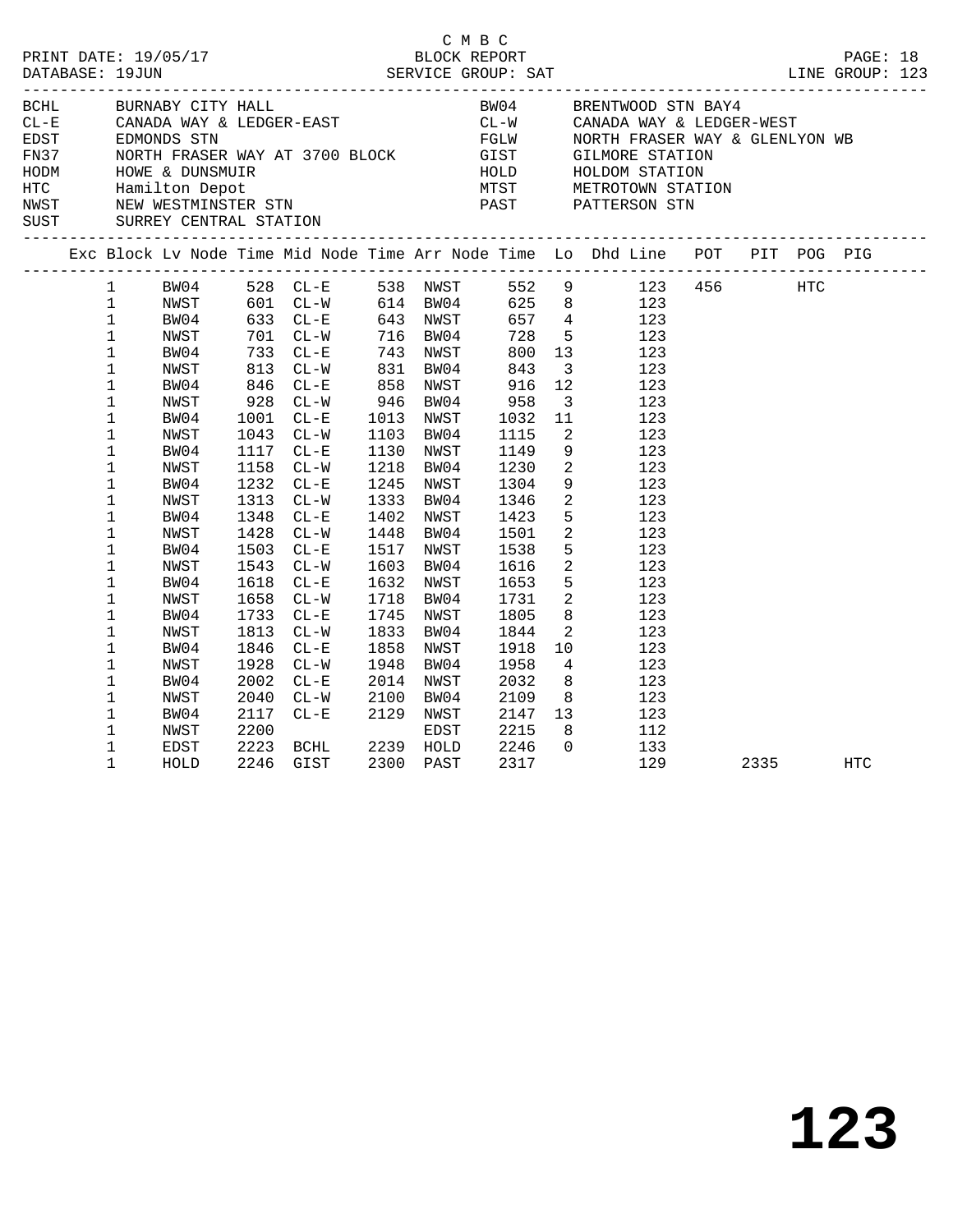# C M B C<br>BLOCK REPORT

PAGE: 19<br>LINE GROUP: 123

|            |              |              | -------------------- |              |              |              |                            | ----------------------                                             |     |      |             |            |  |
|------------|--------------|--------------|----------------------|--------------|--------------|--------------|----------------------------|--------------------------------------------------------------------|-----|------|-------------|------------|--|
|            |              |              |                      |              |              |              |                            | Exc Block Lv Node Time Mid Node Time Arr Node Time Lo Dhd Line POT |     |      | PIT POG PIG |            |  |
| 2          | NWST         |              | 828 CL-W             |              | 846 BW04     | 858          | $\overline{\mathbf{3}}$    | 123                                                                | 814 |      | HTC         |            |  |
| $\sqrt{2}$ | BW04         |              | 901 CL-E             |              | 912 NWST     | 930          | 13                         | 123                                                                |     |      |             |            |  |
| 2          | NWST         | 943          | $CL-W$               | 1003         | BW04         | 1015         | $\overline{\phantom{a}}^2$ | 123                                                                |     |      |             |            |  |
| $\sqrt{2}$ | BW04         | 1017         | $CL - E$             | 1029         | NWST         | 1048         | 10                         | 123                                                                |     |      |             |            |  |
| 2          | NWST         | 1058         | $CL - W$             | 1118         | BW04         | 1130         | 2                          | 123                                                                |     |      |             |            |  |
| 2          | BW04         | 1132         | $CL-E$               | 1145         | NWST         | 1204         | 9                          | 123                                                                |     |      |             |            |  |
| 2          | NWST         | 1213         | $CL - W$             | 1233         | BW04         | 1245         | $\mathbf{2}$               | 123                                                                |     |      |             |            |  |
| 2          | BW04         | 1247         | $CL - E$             | 1300         | NWST         | 1319         | $\mathsf 9$                | 123                                                                |     |      |             |            |  |
| 2          | NWST         | 1328         | $CL-W$               | 1348         | BW04         | 1401         | $\mathbf{2}$               | 123                                                                |     |      |             |            |  |
| 2          | BW04         | 1403         | $CL-E$               | 1417         | NWST         | 1438         | 5                          | 123                                                                |     |      |             |            |  |
| 2          | NWST         | 1443         | $CL - W$             | 1503         | BW04         | 1516         | $\sqrt{2}$                 | 123                                                                |     |      |             |            |  |
| 2          | BW04         | 1518         | $CL - E$             | 1532         | NWST         | 1553         | 5                          | 123                                                                |     |      |             |            |  |
| 2          | NWST         | 1558         | $CL - W$             | 1618         | BW04         | 1631         | 2                          | 123                                                                |     |      |             |            |  |
| 2          | BW04         | 1633         | $CL - E$             | 1647         | NWST         | 1708         | 5                          | 123                                                                |     |      |             |            |  |
| 2          | NWST         | 1713         | $CL - W$             | 1733         | BW04         | 1746         | $\overline{a}$             | 123                                                                |     |      |             |            |  |
| 2          | BW04         | 1748         | $CL-E$               | 1800         | NWST         | 1820         | 8                          | 123                                                                |     |      |             |            |  |
| 2          | NWST         | 1828         | $CL - W$             | 1848         | BW04         | 1859         | $\overline{3}$             | 123                                                                |     |      |             |            |  |
| 2          | BW04         | 1902         | $CL-E$               | 1914         | NWST         | 1932         | 11                         | 123                                                                |     |      |             |            |  |
| 2          | NWST         | 1943         | $CL - W$             | 2003         | BW04         | 2013         | $\overline{4}$             | 123                                                                |     |      |             |            |  |
| 2          | BW04         | 2017         | $CL - E$             | 2029         | NWST         | 2047         | 8                          | 123                                                                |     |      |             |            |  |
| 2          | NWST         | 2055         | $CL - W$             | 2115         | BW04         | 2124         |                            | 123                                                                |     | 2156 |             | <b>HTC</b> |  |
| 3          | MTST         | 600          | GIST                 | 616          | HOLD         | 631          | $\overline{0}$             | 129                                                                | 538 |      | <b>HTC</b>  |            |  |
| 3          | HOLD         | 631          | BCHL                 |              | EDST         | 651          | 19                         | 133                                                                |     |      |             |            |  |
| 3          | <b>EDST</b>  | 710          |                      |              | NWST         | 723          | 8                          | 112                                                                |     |      |             |            |  |
| 3          | NWST         | 731          | $CL - W$             |              | 746 BW04     | 758          | 5                          | 123                                                                |     |      |             |            |  |
| 3          | BW04         | 803          | $CL - E$             | 813          | NWST         | 831          | 12                         | 123                                                                |     |      |             |            |  |
| 3          | NWST         | 843          | $CL-W$               | 901          | BW04         | 913          | $\overline{3}$             | 123                                                                |     |      |             |            |  |
| 3          | BW04         | 916          | $CL - E$             | 927          | NWST         | 945          | 13                         | 123                                                                |     |      |             |            |  |
| 3          | NWST         | 958          | $CL - W$             | 1018         | BW04         | 1030         | 2                          | 123                                                                |     |      |             |            |  |
| 3          | BW04         | 1032         | $CL - E$             | 1044         | NWST         | 1103         | 10                         | 123                                                                |     |      |             |            |  |
| 3          | NWST         | 1113         | $CL - W$             | 1133         | BW04         | 1145         | 2                          | 123                                                                |     |      |             |            |  |
| 3          | BW04         | 1147         | $CL - E$             | 1200         | NWST         | 1219         | 9                          | 123                                                                |     |      |             |            |  |
| 3          | NWST         | 1228         | $CL-W$               | 1248         | BW04         | 1300         | $\mathbf{2}$               | 123                                                                |     |      |             |            |  |
| 3          | BW04         | 1302         | $CL-E$               | 1315         | NWST         | 1334         | 9                          | 123                                                                |     |      |             |            |  |
| 3          | NWST         | 1343         | $CL-W$               | 1403         | BW04         | 1416         | $\overline{a}$             | 123                                                                |     |      |             |            |  |
| 3          | BW04         | 1418         | $CL-E$               | 1432         | NWST         | 1453         | 5<br>2                     | 123                                                                |     |      |             |            |  |
| 3<br>3     | NWST         | 1458<br>1533 | $CL - W$             | 1518<br>1547 | BW04<br>NWST | 1531         | 5                          | 123<br>123                                                         |     |      |             |            |  |
|            | BW04         |              | $CL - E$             | 1633         |              | 1608<br>1646 |                            |                                                                    |     |      |             |            |  |
| 3<br>3     | NWST         | 1613         | $CL-W$               |              | BW04         |              | 2<br>5                     | 123<br>123                                                         |     |      |             |            |  |
| 3          | BW04<br>NWST | 1648<br>1728 | $CL - E$<br>$CL-W$   | 1702<br>1748 | NWST<br>BW04 | 1723<br>1801 | $\sqrt{2}$                 | 123                                                                |     |      |             |            |  |
| 3          | BW04         | 1803         | $CL - E$             | 1815         | NWST         | 1835         |                            | 123                                                                |     |      |             |            |  |
| 3          | NWST         | 1843         | $CL-W$               | 1903         | BW04         | 1913         | 8                          | 123                                                                |     |      |             |            |  |
| 3          | BW04         | 1917         | $CL - E$             | 1929         | NWST         | 1947         | 4<br>8                     | 123                                                                |     |      |             |            |  |
| 3          | NWST         | 1955         | $CL-W$               | 2015         | BW04         | 2025         | 7                          | 123                                                                |     |      |             |            |  |
| 3          | BW04         | 2032         | $CL - E$             | 2044         | NWST         | 2102         | 8                          | 123                                                                |     |      |             |            |  |
| 3          | NWST         | 2110         | $CL-W$               | 2130         | BW04         | 2139         | 8                          | 123                                                                |     |      |             |            |  |
| 3          | BW04         | 2147         | $CL - E$             | 2159         | NWST         | 2217         | 13                         | 123                                                                |     |      |             |            |  |
| 3          | NWST         | 2230         |                      |              | EDST         | 2245         | 7                          | 112                                                                |     |      |             |            |  |
| 3          | EDST         | 2252         | <b>BCHL</b>          | 2308         | HOLD         | 2315         | 0                          | 133                                                                |     |      |             |            |  |
| 3          | HOLD         | 2315         | GIST                 | 2329         | PAST         | 2346         | 14                         | 129                                                                |     |      |             |            |  |
| 3          | PAST         | 2400         | GIST                 | 2414         | HOLD         | 2428         | 0                          | 129                                                                |     |      |             |            |  |
| 3          | HOLD         | 2428         | <b>BCHL</b>          | 2436         | EDST         | 2449         |                            | 133                                                                |     | 2459 |             | <b>HTC</b> |  |
|            |              |              |                      |              |              |              |                            |                                                                    |     |      |             |            |  |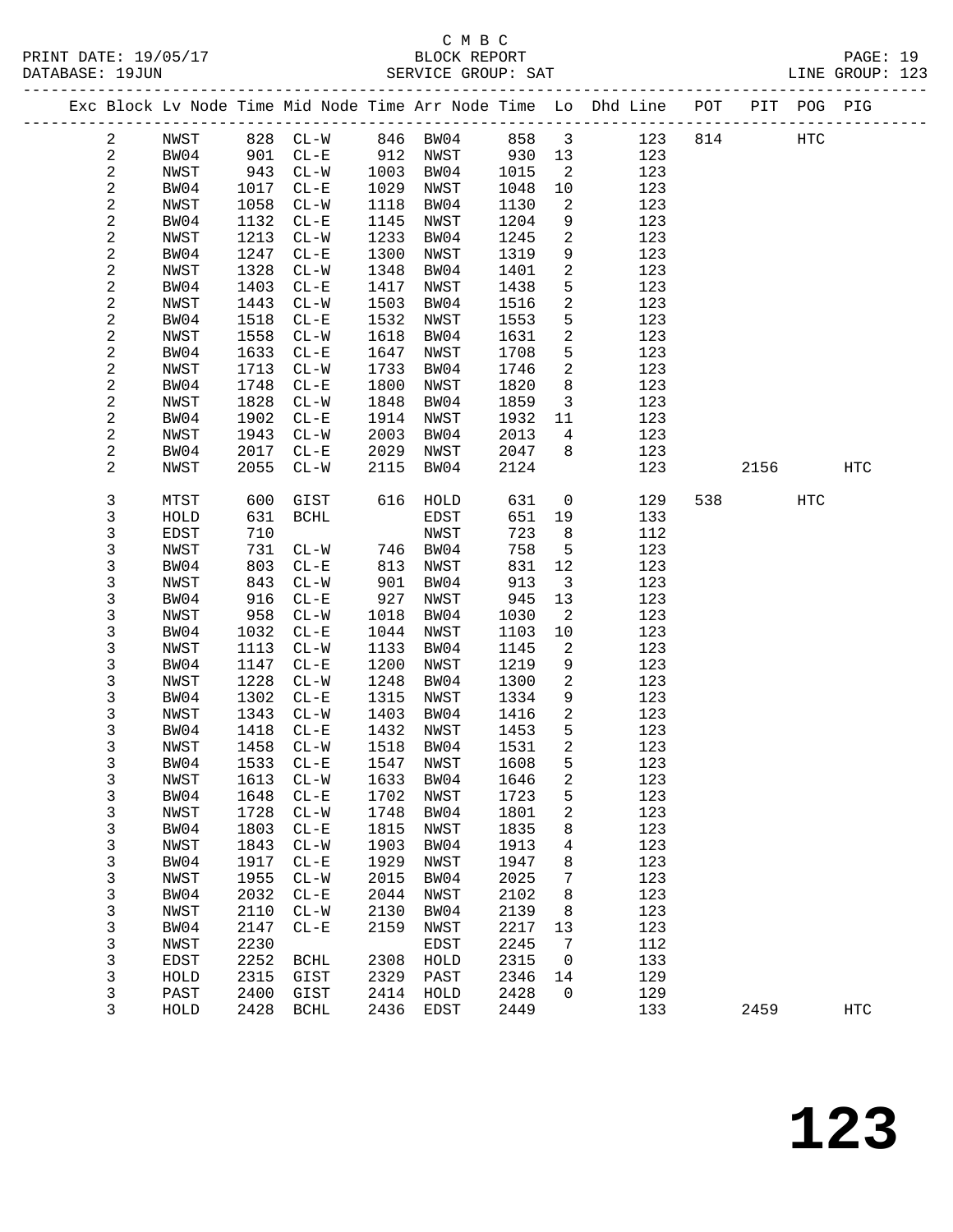# C M B C <br>C M B C <br>BLOCK REPOR

|  | DATABASE: 19JUN |              |              |                    |              | SERVICE GROUP: SAT                                                             |              |                         |            |             |                          |     | LINE GROUP: 123 |  |
|--|-----------------|--------------|--------------|--------------------|--------------|--------------------------------------------------------------------------------|--------------|-------------------------|------------|-------------|--------------------------|-----|-----------------|--|
|  |                 |              |              |                    |              | Exc Block Lv Node Time Mid Node Time Arr Node Time Lo Dhd Line POT PIT POG PIG |              |                         |            |             |                          |     |                 |  |
|  | $\overline{4}$  | BW04         |              |                    |              | 818 CL-E 828 NWST 846 12                                                       |              |                         |            | 123 746 HTC |                          |     |                 |  |
|  | 4               | NWST         | 858          | $CL-W$ 916 BW04    |              |                                                                                | 928          | $\overline{\mathbf{3}}$ | 123        |             |                          |     |                 |  |
|  | $\overline{4}$  | BW04         | 931          | $CL - E$           |              | 943 NWST                                                                       | 1002         | 11                      | 123        |             |                          |     |                 |  |
|  | 4               | NWST         | 1013         | $CL-W$             | 1033         | BW04                                                                           | 1045         | $\overline{2}$          | 123        |             |                          |     |                 |  |
|  | 4               | BW04         | 1047         | $CL - E$           | 1059         | NWST                                                                           | 1118         | 10                      | 123        |             |                          |     |                 |  |
|  | 4               | NWST         | 1128         | $CL-W$             | 1148         | BW04                                                                           | 1200         | $\overline{2}$          | 123        |             |                          |     |                 |  |
|  | 4               | BW04         | 1202         | $CL - E$           | 1215         | NWST                                                                           | 1234         | 9                       | 123        |             |                          |     |                 |  |
|  | 4               | NWST         | 1243         | $CL-W$             | 1303         | BW04                                                                           | 1316         | $\overline{a}$          | 123        |             |                          |     |                 |  |
|  | 4               | BW04         | 1318         | $CL-E$             | 1331         | NWST                                                                           | 1350         | 8                       | 123        |             |                          |     |                 |  |
|  | 4               | NWST         | 1358         | $CL-W$             | 1418         | BW04                                                                           | 1431         | 2                       | 123        |             |                          |     |                 |  |
|  | 4               | BW04         | 1433         | $CL - E$           | 1447         | NWST                                                                           | 1508         | 5                       | 123        |             |                          |     |                 |  |
|  | 4               | NWST         | 1513         | $CL-W$             | 1533         | BW04                                                                           | 1546         | $\overline{a}$          | 123        |             |                          |     |                 |  |
|  | 4               | BW04         | 1548         | $CL - E$           | 1602         | NWST                                                                           | 1623         | 5                       | 123        |             |                          |     |                 |  |
|  | 4               | NWST         | 1628         | $CL-W$             | 1648         | BW04                                                                           | 1701         | $\overline{a}$          | 123        |             |                          |     |                 |  |
|  | 4               | BW04         | 1703         | $CL - E$           | 1716         | NWST                                                                           | 1736         | $7\phantom{.0}$         | 123        |             |                          |     |                 |  |
|  | 4               | NWST         | 1743         | $CL-W$             | 1803         | BW04                                                                           | 1816         | 2                       | 123        |             |                          |     |                 |  |
|  | 4               | BW04         | 1818         | $CL - E$           | 1830         | NWST                                                                           | 1850         | 8                       | 123        |             |                          |     |                 |  |
|  | 4               | NWST         | 1858         | $CL-W$             | 1918         | BW04                                                                           | 1928         | $4\overline{ }$         | 123        |             |                          |     |                 |  |
|  | 4               | BW04         | 1932         | $CL - E$           | 1944         | NWST                                                                           | 2002         | 8                       | 123        |             |                          |     |                 |  |
|  | 4               | NWST         | 2010         | $CL-W$             | 2030         | BW04                                                                           | 2039         | 8                       | 123        |             |                          |     |                 |  |
|  | 4               | BW04         | 2047         | $CL - E$           | 2059         | NWST                                                                           | 2117         |                         | 123        |             | 2129                     |     | HTC             |  |
|  | 5               | HODM         | 609          | NWST               | 711          | SUST                                                                           | 731          | 15                      | 15<br>N19  |             | 533 and $\overline{533}$ | HTC |                 |  |
|  | 5               | NWST         | 801          | $CL-W$             | 819          | BW04                                                                           | 831          | 2                       | 123        |             |                          |     |                 |  |
|  | 5               | BW04         | 833          | $CL - E$           | 845          | NWST                                                                           | 903          | 10                      | 123        |             |                          |     |                 |  |
|  | 5               | NWST         | 913          | $CL-W$             | 931          | BW04                                                                           | 943          | $\overline{\mathbf{3}}$ | 123        |             |                          |     |                 |  |
|  | 5               | BW04         | 946          | $CL - E$           | 958          | NWST                                                                           | 1017         | 11                      | 123        |             |                          |     |                 |  |
|  | 5               | NWST         | 1028         | $CL-W$             | 1048         | BW04                                                                           | 1100         | 2                       | 123        |             |                          |     |                 |  |
|  | 5               | BW04         | 1102         | $CL - E$           | 1115         | NWST                                                                           | 1134         | 9                       | 123        |             |                          |     |                 |  |
|  | 5               | NWST         | 1143         | $CL-W$             | 1203         | BW04                                                                           | 1215         | $\mathbf{2}$            | 123        |             |                          |     |                 |  |
|  | 5               | BW04         | 1217         | $CL - E$           | 1230         | NWST                                                                           | 1249         | 9                       | 123        |             |                          |     |                 |  |
|  | 5<br>5          | NWST         | 1258         | $CL-W$             | 1318         | BW04                                                                           | 1331         | 2<br>5                  | 123        |             |                          |     |                 |  |
|  | 5               | BW04         | 1333<br>1413 | $CL - E$           | 1347<br>1433 | NWST                                                                           | 1408<br>1446 | 2                       | 123        |             |                          |     |                 |  |
|  | 5               | NWST<br>BW04 | 1448         | $CL-W$<br>$CL - E$ | 1502         | BW04<br>NWST                                                                   | 1523         | 5                       | 123<br>123 |             |                          |     |                 |  |
|  | 5               | NWST         | 1528         | $CL-W$             | 1548         | BW04                                                                           | 1601         | 2                       | 123        |             |                          |     |                 |  |
|  | 5               | BW04         | 1603         | $CL - E$           | 1617         | NWST                                                                           | 1638         | 5                       | 123        |             |                          |     |                 |  |
|  | 5               | NWST         | 1643         | $CL - W$           |              | 1703 BW04                                                                      | 1716         | 2                       | 123        |             |                          |     |                 |  |
|  | 5               | BW04         |              |                    |              | 1718 CL-E 1731 NWST 1751 7                                                     |              |                         | 123        |             |                          |     |                 |  |
|  | 5               | NWST         | 1758         | $CL-W$             | 1818         | BW04                                                                           | 1831         | 2                       | 123        |             |                          |     |                 |  |
|  | 5               | BW04         | 1833         | $CL - E$           | 1845         | NWST                                                                           | 1905         | 8                       | 123        |             |                          |     |                 |  |
|  | 5               | NWST         | 1913         | $CL - W$           | 1933         | BW04                                                                           | 1943         | 4                       | 123        |             |                          |     |                 |  |
|  | 5               | BW04         | 1947         | $CL-E$             | 1959         | NWST                                                                           | 2017         | 8                       | 123        |             |                          |     |                 |  |
|  | 5               | NWST         | 2025         | $CL - W$           | 2045         | BW04                                                                           | 2054         | 8                       | 123        |             |                          |     |                 |  |
|  | 5               | BW04         | 2102         | $CL - E$           | 2114         | NWST                                                                           | 2132         | 8                       | 123        |             |                          |     |                 |  |
|  | 5               | NWST         | 2140         | $CL-W$             | 2200         | BW04                                                                           | 2209         | 8                       | 123        |             |                          |     |                 |  |
|  | 5               | BW04         | 2217         | $CL - E$           | 2229         | NWST                                                                           | 2245         | 15                      | 123        |             |                          |     |                 |  |
|  | 5               | NWST         | 2300         |                    |              | EDST                                                                           | 2315         |                         | 112        |             | 2325                     |     | HTC             |  |
|  |                 |              |              |                    |              |                                                                                |              |                         |            |             |                          |     |                 |  |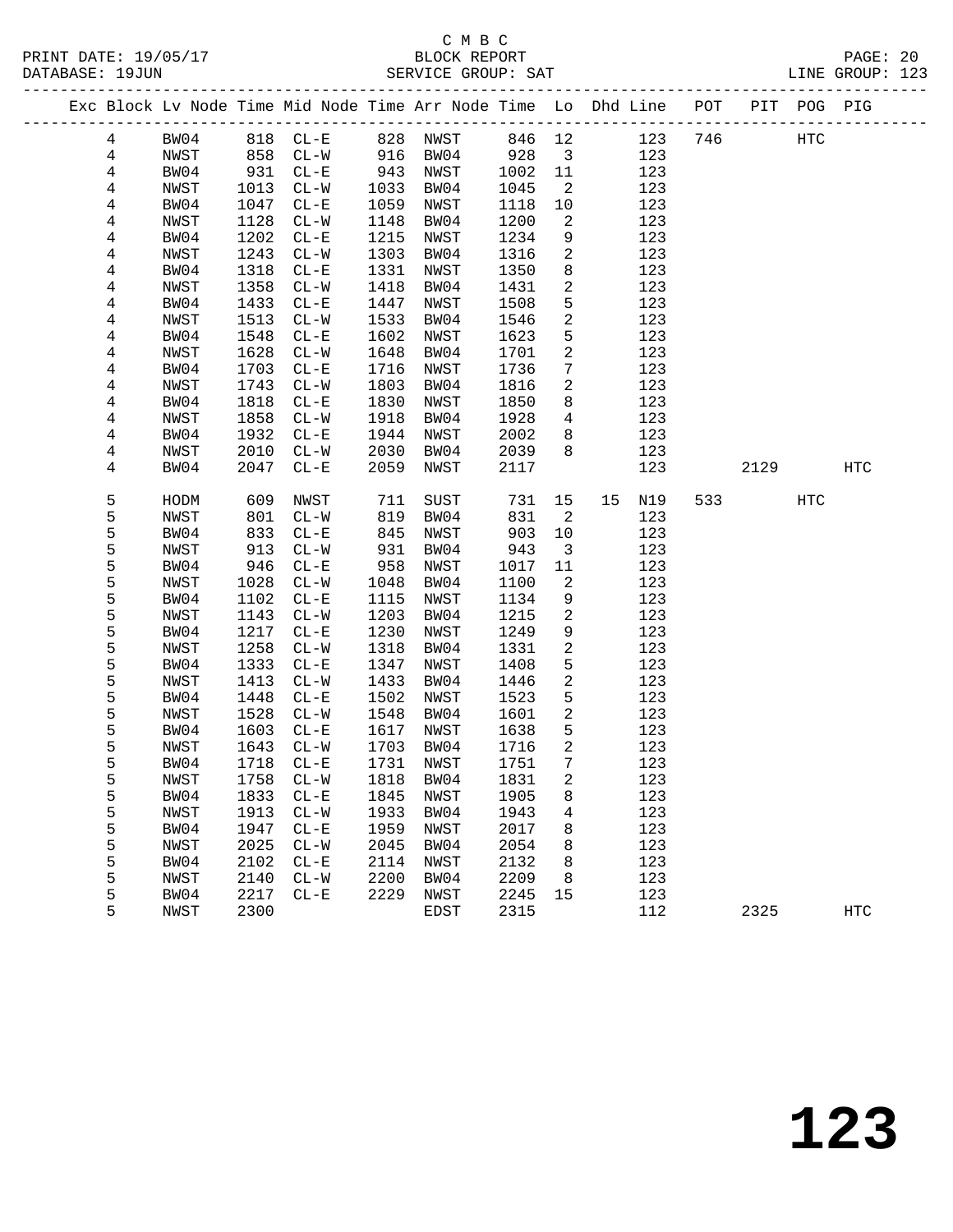#### C M B C<br>BLOCK REPORT SERVICE GROUP: SAT

|  |    |             |      |             |      |             |      |                 | Exc Block Lv Node Time Mid Node Time Arr Node Time Lo Dhd Line POT |     | PIT POG PIG |  |
|--|----|-------------|------|-------------|------|-------------|------|-----------------|--------------------------------------------------------------------|-----|-------------|--|
|  | 20 | PAST        |      | 702 GIST    | 716  | HOLD        | 731  | $\overline{0}$  | 129                                                                | 641 | HTC         |  |
|  | 20 | HOLD        | 731  | BCHL        |      | EDST        | 751  | $7\phantom{.0}$ | 133                                                                |     |             |  |
|  | 20 | EDST        | 758  |             |      | NWST        | 811  | 9               | 112                                                                |     |             |  |
|  | 20 | NWST        | 820  |             |      | EDST        | 834  | 9               | 112                                                                |     |             |  |
|  | 20 | EDST        | 843  |             |      | NWST        | 856  | 11              | 112                                                                |     |             |  |
|  | 20 | NWST        | 907  |             |      | EDST        | 922  | 6               | 112                                                                |     |             |  |
|  | 20 | <b>EDST</b> | 928  |             |      | NWST        | 941  | 10              | 112                                                                |     |             |  |
|  | 20 | NWST        | 951  |             |      | EDST        | 1008 | 11              | 112                                                                |     |             |  |
|  | 20 | EDST        | 1019 | BCHL        |      | HOLD        | 1044 | $\mathbf 0$     | 133                                                                |     |             |  |
|  | 20 | HOLD        | 1044 | GIST        | 1105 | PAST        | 1125 | $7\overline{ }$ | 129                                                                |     |             |  |
|  | 20 | PAST        | 1132 | GIST        | 1147 | HOLD        | 1205 | 0               | 129                                                                |     |             |  |
|  | 20 | HOLD        | 1205 | <b>BCHL</b> |      | EDST        | 1229 | 13              | 133                                                                |     |             |  |
|  | 20 | <b>EDST</b> | 1242 |             |      | NWST        | 1258 | $7\phantom{.0}$ | 112                                                                |     |             |  |
|  | 20 | NWST        | 1305 |             |      | EDST        | 1323 | 5               | 112                                                                |     |             |  |
|  | 20 | <b>EDST</b> | 1328 |             |      | NWST        | 1344 | $7\phantom{.0}$ | 112                                                                |     |             |  |
|  | 20 | NWST        | 1351 |             |      | EDST        | 1409 | 10              | 112                                                                |     |             |  |
|  | 20 | EDST        | 1419 | BCHL        |      | HOLD        | 1445 | $\mathsf{O}$    | 133                                                                |     |             |  |
|  | 20 | HOLD        | 1445 | GIST        | 1505 | PAST        | 1525 | $7\phantom{.0}$ | 129                                                                |     |             |  |
|  | 20 | PAST        | 1532 | GIST        | 1548 | HOLD        | 1607 | $\overline{0}$  | 129                                                                |     |             |  |
|  | 20 | HOLD        | 1607 | <b>BCHL</b> |      | EDST        | 1631 | 11              | 133                                                                |     |             |  |
|  | 20 | <b>EDST</b> | 1642 |             |      | NWST        | 1701 | 5               | 112                                                                |     |             |  |
|  | 20 | NWST        | 1706 |             |      | EDST        | 1724 | $\mathbf{3}$    | 112                                                                |     |             |  |
|  | 20 | <b>EDST</b> | 1727 |             |      | NWST        | 1746 | $\overline{4}$  | 112                                                                |     |             |  |
|  | 20 | NWST        | 1750 |             |      | EDST        | 1808 | 15              | 112                                                                |     |             |  |
|  | 20 | EDST        | 1823 | BCHL        |      | HOLD        | 1847 | 0               | 133                                                                |     |             |  |
|  | 20 | HOLD        | 1847 | GIST        | 1907 | PAST        | 1927 | $4\overline{ }$ | 129                                                                |     |             |  |
|  | 20 | PAST        | 1931 | GIST        | 1946 | HOLD        | 2004 | $\mathbf 0$     | 129                                                                |     |             |  |
|  | 20 | HOLD        | 2004 | <b>BCHL</b> | 2012 | EDST        | 2026 | 16              | 133                                                                |     |             |  |
|  | 20 | <b>EDST</b> | 2042 |             |      | NWST        | 2057 | 2               | 112                                                                |     |             |  |
|  | 20 | NWST        | 2059 |             |      | <b>EDST</b> | 2115 | 8               | 112                                                                |     |             |  |
|  | 20 | EDST        | 2123 | BCHL        | 2139 | HOLD        | 2146 | $\overline{0}$  | 133                                                                |     |             |  |
|  | 20 | HOLD        | 2146 | GIST        | 2203 | PAST        | 2221 | $7\overline{ }$ | 129                                                                |     |             |  |

 20 PAST 2228 GIST 2243 HOLD 2258 0 129 20 HOLD 2258 BCHL 2306 EDST 2319 3 133 20 EDST 2322 BCHL 2338 HOLD 2345 0 133

20 HOLD 2345 GIST 2359 PAST 2416 129 2434 HTC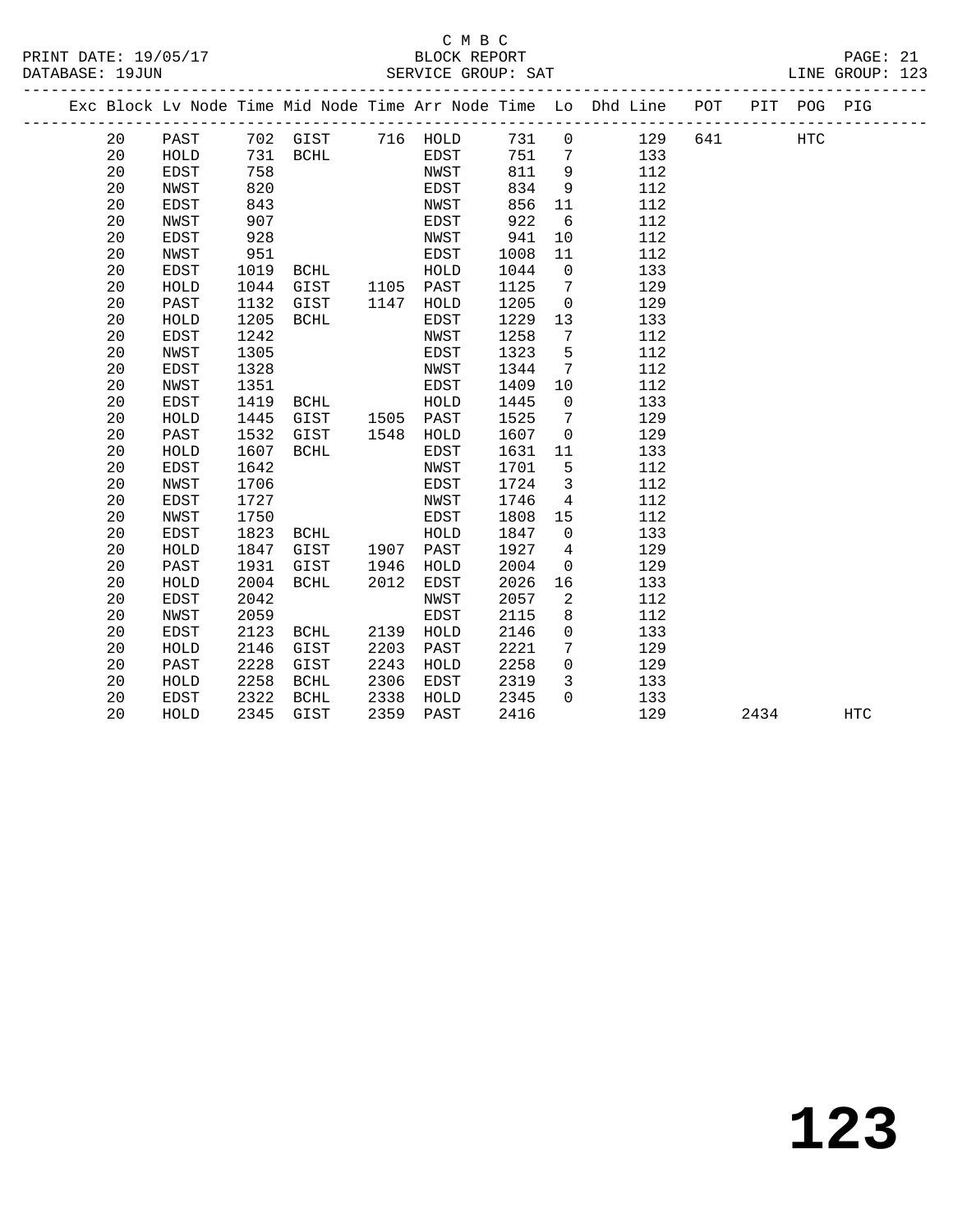#### C M B C<br>BLOCK REPORT SERVICE GROUP: SAT

PRINT DATE: 19/05/17 BLOCK REPORT PAGE: 22

|  |    |      |      |                 |      |      |      |                 | Exc Block Lv Node Time Mid Node Time Arr Node Time Lo Dhd Line POT |         |      | PIT POG PIG |            |
|--|----|------|------|-----------------|------|------|------|-----------------|--------------------------------------------------------------------|---------|------|-------------|------------|
|  | 21 | EDST | 613  |                 |      | NWST | 626  |                 | $5^{\circ}$<br>112                                                 | 559 751 |      | HTC         |            |
|  | 21 | NWST | 631  | $CL-W$ 644 BW04 |      |      | 655  | 8               | 123                                                                |         |      |             |            |
|  | 21 | BW04 | 703  | $CL-E$          | 713  | NWST | 730  | 5               | 123                                                                |         |      |             |            |
|  | 21 | NWST | 735  |                 |      | EDST | 749  | $\Omega$        | 112                                                                |         |      |             |            |
|  | 21 | EDST | 749  | BCHL            |      | HOLD | 813  | $\Omega$        | 133                                                                |         |      |             |            |
|  | 21 | HOLD | 813  | GIST            | 831  | PAST | 850  | 12              | 129                                                                |         |      |             |            |
|  | 21 | PAST | 902  | GIST            | 916  | HOLD | 933  | $\mathbf 0$     | 129                                                                |         |      |             |            |
|  | 21 | HOLD | 933  | BCHL            |      | EDST | 957  | 16              | 133                                                                |         |      |             |            |
|  | 21 | EDST | 1013 |                 |      | NWST | 1029 | 6               | 112                                                                |         |      |             |            |
|  | 21 | NWST | 1035 |                 |      | EDST | 1053 | $5^{\circ}$     | 112                                                                |         |      |             |            |
|  | 21 | EDST | 1058 |                 |      | NWST | 1114 | 6               | 112                                                                |         |      |             |            |
|  | 21 | NWST | 1120 |                 |      | EDST | 1138 | 11              | 112                                                                |         |      |             |            |
|  | 21 | EDST | 1149 | BCHL            |      | HOLD | 1214 | $\Omega$        | 133                                                                |         |      |             |            |
|  | 21 | HOLD | 1214 | GIST            | 1235 | PAST | 1255 | 7               | 129                                                                |         |      |             |            |
|  | 21 | PAST | 1302 | GIST            | 1318 | HOLD | 1337 | $\overline{0}$  | 129                                                                |         |      |             |            |
|  | 21 | HOLD | 1337 | BCHL            |      | EDST | 1401 | 12              | 133                                                                |         |      |             |            |
|  | 21 | EDST | 1413 |                 |      | NWST | 1430 | 6               | 112                                                                |         |      |             |            |
|  | 21 | NWST | 1436 |                 |      | EDST | 1454 | $\overline{4}$  | 112                                                                |         |      |             |            |
|  | 21 | EDST | 1458 |                 |      | NWST | 1517 | 4               | 112                                                                |         |      |             |            |
|  | 21 | NWST | 1521 |                 |      | EDST | 1539 | 10              | 112                                                                |         |      |             |            |
|  | 21 | EDST | 1549 | BCHL            |      | HOLD | 1615 | $\mathbf 0$     | 133                                                                |         |      |             |            |
|  | 21 | HOLD | 1615 | GIST            | 1635 | PAST | 1655 | $7\phantom{.0}$ | 129                                                                |         |      |             |            |
|  | 21 | PAST | 1702 | GIST            | 1718 | HOLD | 1737 | $\overline{0}$  | 129                                                                |         |      |             |            |
|  | 21 | HOLD | 1737 | BCHL            |      | EDST | 1800 | 13              | 133                                                                |         |      |             |            |
|  | 21 | EDST | 1813 |                 |      | NWST | 1831 |                 | 112                                                                |         | 1845 |             | <b>HTC</b> |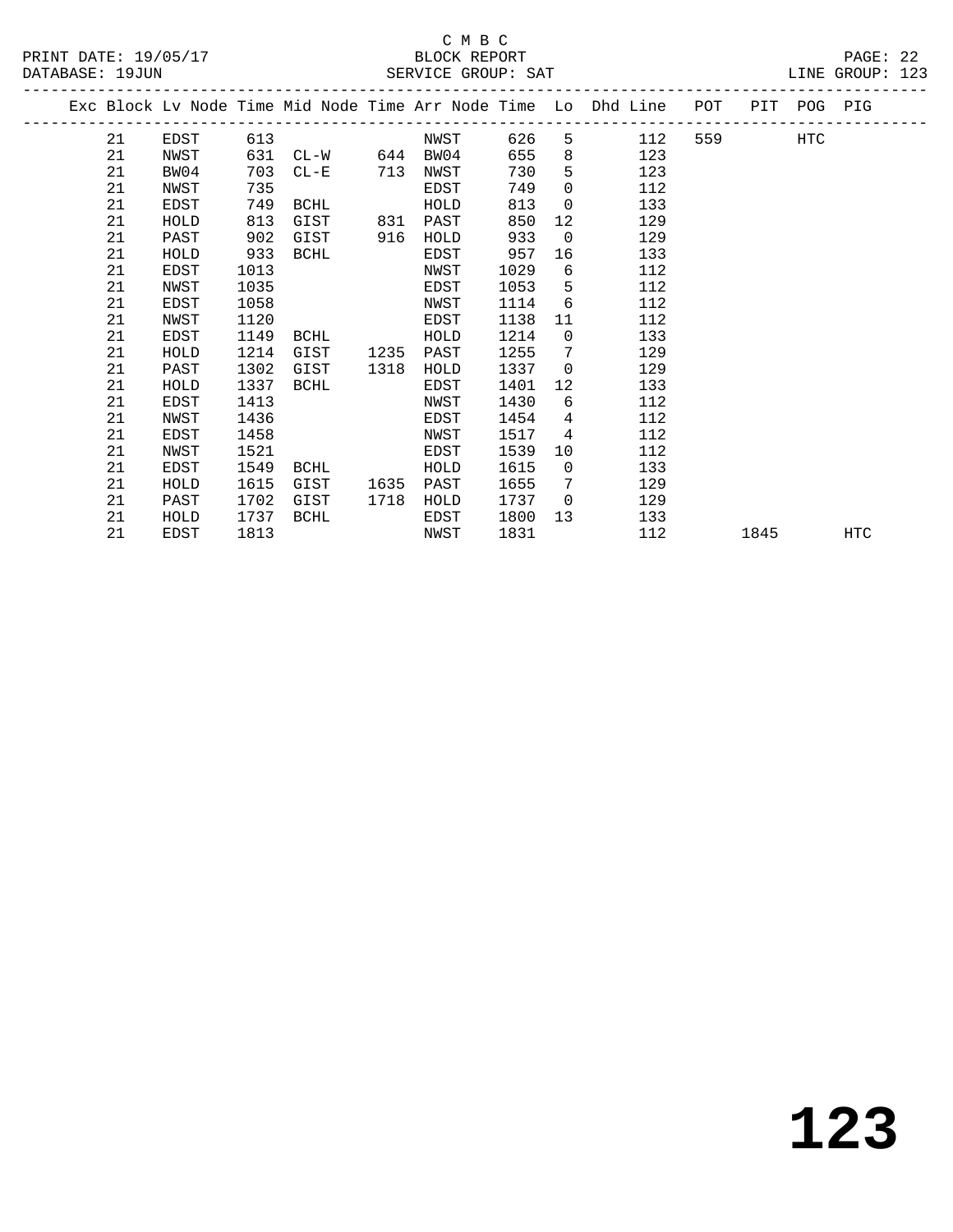### C M B C<br>BLOCK REPORT

| PRINT DATE: 19/05/17 | BLOCK REPORT       | PAGE: 23        |  |
|----------------------|--------------------|-----------------|--|
| DATABASE: 19JUN      | SERVICE GROUP: SAT | LINE GROUP: 123 |  |

|  |    |      |      |                   |      |           |      |                         | Exc Block Lv Node Time Mid Node Time Arr Node Time Lo Dhd Line POT |     |      | PIT POG PIG |            |
|--|----|------|------|-------------------|------|-----------|------|-------------------------|--------------------------------------------------------------------|-----|------|-------------|------------|
|  | 22 | EDST |      | 745 FGLW 759 MTST |      |           |      |                         | 814 16 116                                                         | 731 |      | <b>HTC</b>  |            |
|  | 22 | MTST | 830  | FN37 840 EDST     |      |           | 856  |                         | 116                                                                |     |      |             |            |
|  | 22 | EDST | 913  |                   |      | NWST      | 926  | 11                      | 112                                                                |     |      |             |            |
|  | 22 | NWST | 937  |                   |      | EDST      | 952  | 6                       | 112                                                                |     |      |             |            |
|  | 22 | EDST | 958  |                   |      | NWST      | 1014 | 6                       | 112                                                                |     |      |             |            |
|  | 22 | NWST | 1020 |                   |      | EDST      | 1038 | 11                      | 112                                                                |     |      |             |            |
|  | 22 | EDST | 1049 | BCHL              |      | HOLD      | 1114 | $\overline{0}$          | 133                                                                |     |      |             |            |
|  | 22 | HOLD | 1114 | GIST 1135 PAST    |      |           | 1155 | $\overline{7}$          | 129                                                                |     |      |             |            |
|  | 22 | PAST | 1202 | GIST              |      | 1218 HOLD | 1237 | $\overline{0}$          | 129                                                                |     |      |             |            |
|  | 22 | HOLD | 1237 | BCHL              |      | EDST      | 1301 | 12                      | 133                                                                |     |      |             |            |
|  | 22 | EDST | 1313 |                   |      | NWST      | 1329 | $7\overline{ }$         | 112                                                                |     |      |             |            |
|  | 22 | NWST | 1336 |                   |      | EDST      | 1354 | $\overline{4}$          | 112                                                                |     |      |             |            |
|  | 22 | EDST | 1358 |                   |      | NWST      | 1414 | $7\overline{ }$         | 112                                                                |     |      |             |            |
|  | 22 | NWST | 1421 |                   |      | EDST      | 1439 | 10                      | 112                                                                |     |      |             |            |
|  | 22 | EDST | 1449 | <b>BCHL</b>       |      | HOLD      | 1515 | $\overline{0}$          | 133                                                                |     |      |             |            |
|  | 22 | HOLD | 1515 | GIST 1535 PAST    |      |           | 1555 | $7\overline{ }$         | 129                                                                |     |      |             |            |
|  | 22 | PAST | 1602 | GIST              |      | 1618 HOLD | 1637 | $\mathbf 0$             | 129                                                                |     |      |             |            |
|  | 22 | HOLD | 1637 | BCHL              |      | EDST      | 1701 | 11                      | 133                                                                |     |      |             |            |
|  | 22 | EDST | 1712 |                   |      | NWST      | 1731 | 5                       | 112                                                                |     |      |             |            |
|  | 22 | NWST | 1736 |                   |      | EDST      | 1754 | $\overline{\mathbf{3}}$ | 112                                                                |     |      |             |            |
|  | 22 | EDST | 1757 |                   |      | NWST      | 1815 | 16                      | 112                                                                |     |      |             |            |
|  | 22 | NWST | 1831 |                   |      | EDST      | 1848 | 5                       | 112                                                                |     |      |             |            |
|  | 22 | EDST | 1853 | BCHL              |      | 1911 HOLD | 1919 | $\mathbf 0$             | 133                                                                |     |      |             |            |
|  | 22 | HOLD | 1919 | GIST              | 1937 | PAST      | 1956 | 5                       | 129                                                                |     |      |             |            |
|  | 22 | PAST | 2001 | GIST              | 2016 | HOLD      | 2034 | $\overline{0}$          | 129                                                                |     |      |             |            |
|  | 22 | HOLD | 2034 | BCHL              | 2042 | EDST      | 2056 | 16                      | 133                                                                |     |      |             |            |
|  | 22 | EDST | 2112 |                   |      | NWST      | 2127 | 2                       | 112                                                                |     |      |             |            |
|  | 22 | NWST | 2129 |                   |      | EDST      | 2145 | 8                       | 112                                                                |     |      |             |            |
|  | 22 | EDST | 2153 | BCHL              | 2209 | HOLD      | 2216 | $\overline{0}$          | 133                                                                |     |      |             |            |
|  | 22 | HOLD | 2216 | GIST              | 2233 | PAST      | 2251 | 9                       | 129                                                                |     |      |             |            |
|  | 22 | PAST | 2300 | GIST              | 2314 | HOLD      | 2328 | $\mathbf 0$             | 129                                                                |     |      |             |            |
|  | 22 | HOLD | 2328 | BCHL              | 2336 | EDST      | 2349 | 23                      | 133                                                                |     |      |             |            |
|  | 22 | EDST | 2412 |                   |      | NWST      | 2425 | 15                      | 112                                                                |     |      |             |            |
|  | 22 | NWST | 2440 | $CL-W$            |      | 2456 BW04 | 2505 | $5^{\circ}$             | 123                                                                |     |      |             |            |
|  | 22 | BW04 | 2510 | $CL - E$          |      | 2522 NWST | 2536 | 13                      | 123                                                                |     |      |             |            |
|  | 22 | NWST | 2549 | $CL-W$            |      | 2603 BW04 | 2612 |                         | 123                                                                |     | 2644 |             | <b>HTC</b> |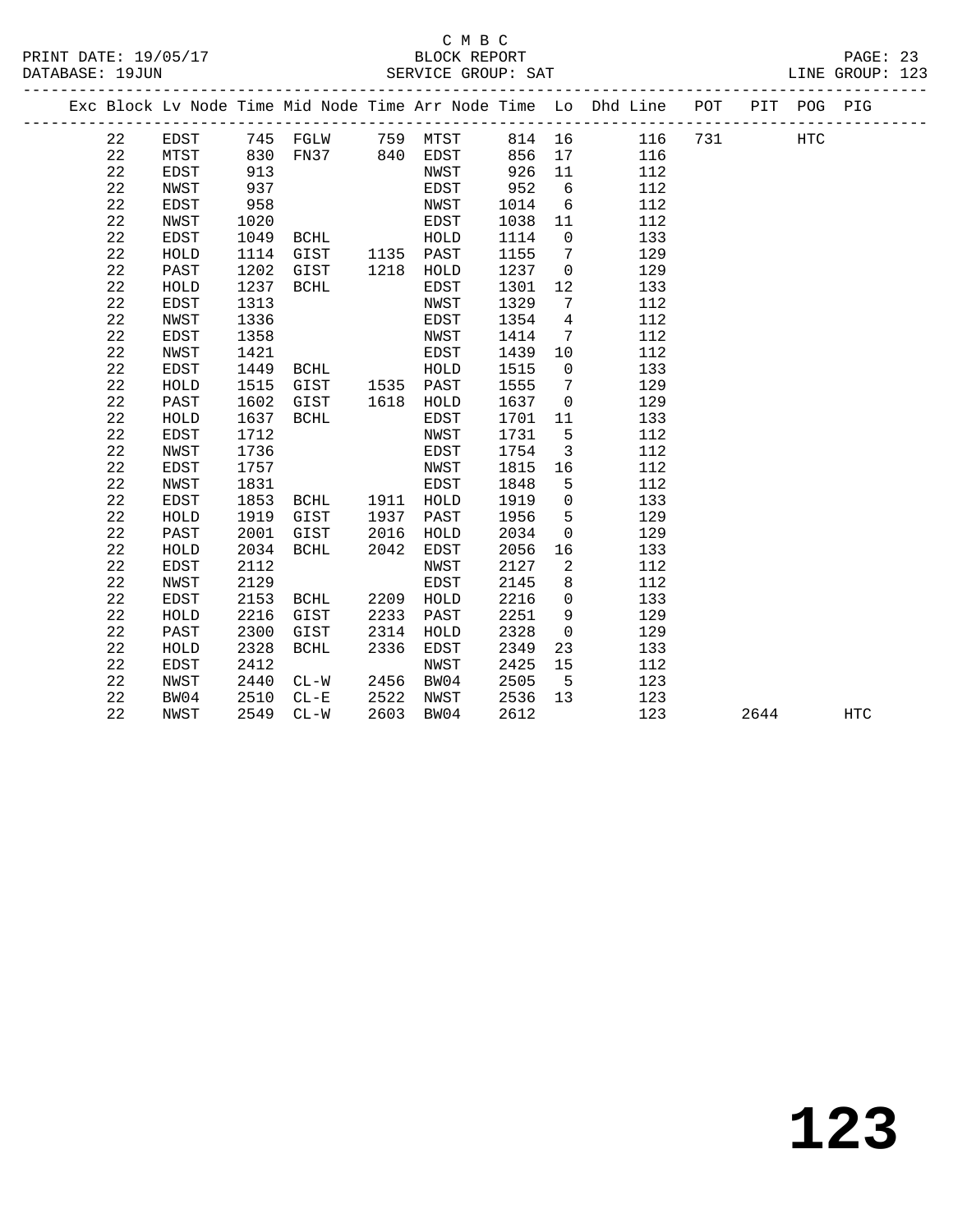|  |    |              |      | ----------------------- |      |              |      |                         |                                                                                              |     |      |             |            |  |
|--|----|--------------|------|-------------------------|------|--------------|------|-------------------------|----------------------------------------------------------------------------------------------|-----|------|-------------|------------|--|
|  |    |              |      |                         |      |              |      |                         | ----------------------<br>Exc Block Lv Node Time Mid Node Time Arr Node Time Lo Dhd Line POT |     |      | PIT POG PIG |            |  |
|  | 23 | EDST         | 640  |                         |      | NWST         | 653  | 9                       | 112                                                                                          | 626 |      | HTC         |            |  |
|  | 23 | NWST         | 702  |                         |      | EDST         | 716  | $\overline{\mathbf{3}}$ | 112                                                                                          |     |      |             |            |  |
|  | 23 | EDST         | 719  | BCHL                    |      | HOLD         | 739  | $\overline{0}$          | 133                                                                                          |     |      |             |            |  |
|  | 23 | ${\tt HOLD}$ | 739  | GIST 755 PAST           |      |              | 812  | 20                      | 129                                                                                          |     |      |             |            |  |
|  | 23 | PAST         | 832  | GIST                    |      | 846 HOLD     | 903  | $\mathsf{O}$            | 129                                                                                          |     |      |             |            |  |
|  | 23 | HOLD         | 903  | BCHL                    |      | EDST         | 925  | 18                      | 133                                                                                          |     |      |             |            |  |
|  | 23 | EDST         | 943  |                         |      | NWST         | 959  | $7\phantom{.0}\,$       | 112                                                                                          |     |      |             |            |  |
|  | 23 | NWST         | 1006 |                         |      | EDST         | 1023 | 20                      | 112                                                                                          |     |      |             |            |  |
|  | 23 | <b>EDST</b>  | 1043 |                         |      | NWST         | 1059 | 6                       | 112                                                                                          |     |      |             |            |  |
|  | 23 | NWST         | 1105 |                         |      | EDST         | 1123 | 5                       | 112                                                                                          |     |      |             |            |  |
|  | 23 | EDST         | 1128 |                         |      | NWST         | 1144 | $6\overline{6}$         | 112                                                                                          |     |      |             |            |  |
|  | 23 | NWST         | 1150 |                         |      | EDST         | 1208 | 11                      | 112                                                                                          |     |      |             |            |  |
|  | 23 | EDST         | 1219 | BCHL                    |      | HOLD         | 1245 | $\overline{0}$          | 133                                                                                          |     |      |             |            |  |
|  | 23 | HOLD         | 1245 | GIST                    |      | 1306 PAST    | 1326 | $6\overline{6}$         | 129                                                                                          |     |      |             |            |  |
|  | 23 | PAST         | 1332 | GIST                    | 1348 | HOLD         | 1407 | $\mathsf{O}$            | 129                                                                                          |     |      |             |            |  |
|  | 23 | ${\tt HOLD}$ | 1407 | BCHL                    |      | EDST         | 1431 | 12                      | 133                                                                                          |     |      |             |            |  |
|  | 23 | <b>EDST</b>  | 1443 |                         |      | NWST         | 1502 | $\overline{4}$          | 112                                                                                          |     |      |             |            |  |
|  | 23 | NWST         | 1506 |                         |      | EDST         | 1524 | $\overline{4}$          | 112                                                                                          |     |      |             |            |  |
|  | 23 | EDST         | 1528 |                         |      | NWST         | 1547 | $\overline{4}$          | 112                                                                                          |     |      |             |            |  |
|  | 23 | NWST         | 1551 |                         |      | EDST         | 1609 | 10                      | 112                                                                                          |     |      |             |            |  |
|  | 23 | EDST         | 1619 | BCHL                    |      | ${\tt HOLD}$ | 1645 | $\mathsf{O}$            | 133                                                                                          |     |      |             |            |  |
|  | 23 | ${\tt HOLD}$ | 1645 | GIST                    |      | 1705 PAST    | 1725 | $7\phantom{.0}$         | 129                                                                                          |     |      |             |            |  |
|  | 23 | PAST         | 1732 | GIST                    |      | 1748 HOLD    | 1807 | $\overline{0}$          | 129                                                                                          |     |      |             |            |  |
|  | 23 | HOLD         | 1807 | <b>BCHL</b>             |      | EDST         | 1830 | 12                      | 133                                                                                          |     |      |             |            |  |
|  | 23 | EDST         | 1842 |                         |      | NWST         | 1858 | 2                       | 112                                                                                          |     |      |             |            |  |
|  | 23 | NWST         | 1900 |                         |      | EDST         | 1917 | 6                       | 112                                                                                          |     |      |             |            |  |
|  | 23 | EDST         | 1923 | BCHL                    | 1941 | HOLD         | 1949 | $\mathbf 0$             | 133                                                                                          |     |      |             |            |  |
|  | 23 | ${\tt HOLD}$ | 1949 | GIST                    | 2007 | PAST         | 2026 | $6\overline{6}$         | 129                                                                                          |     |      |             |            |  |
|  | 23 | PAST         | 2032 | GIST                    | 2047 | HOLD         | 2103 | $\overline{0}$          | 129                                                                                          |     |      |             |            |  |
|  | 23 | HOLD         | 2103 | <b>BCHL</b>             | 2111 | EDST         | 2125 | 17                      | 133                                                                                          |     |      |             |            |  |
|  | 23 | <b>EDST</b>  | 2142 |                         |      | NWST         | 2157 | 13                      | 112                                                                                          |     |      |             |            |  |
|  | 23 | NWST         | 2210 | $CL-W$                  | 2230 | BW04         | 2239 | 8                       | 123                                                                                          |     |      |             |            |  |
|  | 23 | BW04         | 2247 | $CL - E$                | 2259 | NWST         | 2315 | 12                      | 123                                                                                          |     |      |             |            |  |
|  | 23 | NWST         | 2327 |                         |      | EDST         | 2342 | $\overline{0}$          | 112                                                                                          |     |      |             |            |  |
|  | 23 | EDST         | 2342 |                         |      | NWST         | 2355 | 15                      | 112                                                                                          |     |      |             |            |  |
|  | 23 | NWST         | 2410 | $CL-W$                  | 2426 | BW04         | 2435 | 2                       | 123                                                                                          |     |      |             |            |  |
|  | 23 | BW04         | 2437 | $CL - E$                | 2449 | NWST         | 2503 | 2                       | 123                                                                                          |     |      |             |            |  |
|  | 23 | NWST         | 2505 | $CL-W$                  | 2519 | BW04         | 2528 |                         | 123                                                                                          |     | 2600 |             | <b>HTC</b> |  |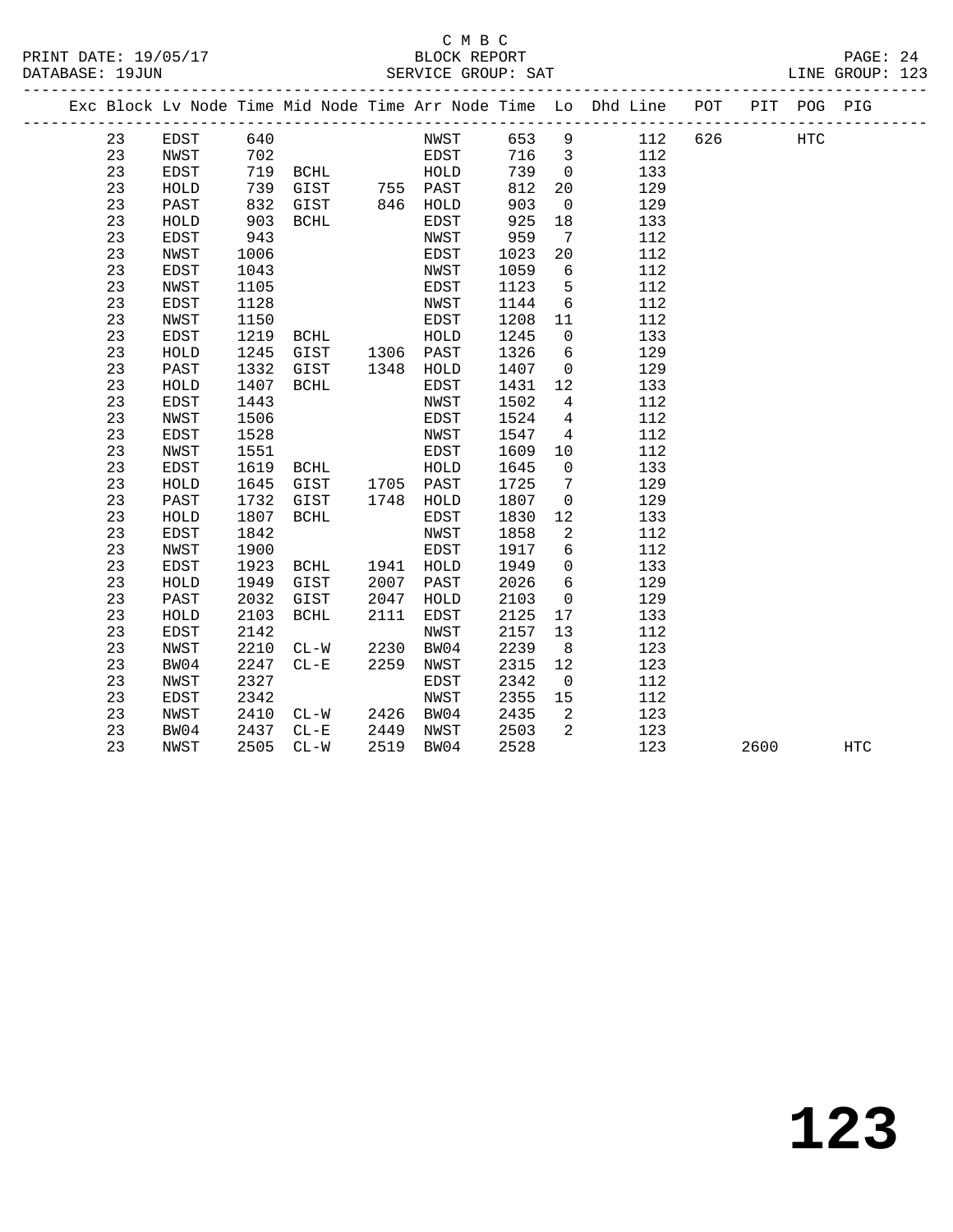# C M B C<br>BLOCK REPORT

PRINT DATE: 19/05/17 BLOCK REPORT PAGE: 25

LINE GROUP: 123

|  |    | Exc Block Lv Node Time Mid Node Time Arr Node Time Lo Dhd Line |      |             |      |      |      |                |     | POT |      | PIT POG PIG |            |
|--|----|----------------------------------------------------------------|------|-------------|------|------|------|----------------|-----|-----|------|-------------|------------|
|  | 24 | NWST                                                           | 720  |             |      | EDST | 734  | 9              | 112 | 706 |      | HTC         |            |
|  | 24 | EDST                                                           | 743  |             |      | NWST | 756  | 9              | 112 |     |      |             |            |
|  | 24 | NWST                                                           | 805  |             |      | EDST | 819  | 0              | 112 |     |      |             |            |
|  | 24 | EDST                                                           | 819  | BCHL        |      | HOLD | 843  | 0              | 133 |     |      |             |            |
|  | 24 | HOLD                                                           | 843  | GIST        | 901  | PAST | 920  | 12             | 129 |     |      |             |            |
|  | 24 | PAST                                                           | 932  | GIST        | 946  | HOLD | 1003 | $\Omega$       | 129 |     |      |             |            |
|  | 24 | HOLD                                                           | 1003 | BCHL        |      | EDST | 1027 | 3              | 133 |     |      |             |            |
|  | 24 | EDST                                                           | 1030 |             |      | NWST | 1046 | $\overline{4}$ | 112 |     |      |             |            |
|  | 24 | NWST                                                           | 1050 |             |      | EDST | 1108 | 11             | 112 |     |      |             |            |
|  | 24 | EDST                                                           | 1119 | <b>BCHL</b> |      | HOLD | 1144 | $\mathbf 0$    | 133 |     |      |             |            |
|  | 24 | HOLD                                                           | 1144 | GIST        | 1205 | PAST | 1225 | 7              | 129 |     |      |             |            |
|  | 24 | PAST                                                           | 1232 | GIST        | 1248 | HOLD | 1307 | 0              | 129 |     |      |             |            |
|  | 24 | HOLD                                                           | 1307 | <b>BCHL</b> |      | EDST | 1331 | 12             | 133 |     |      |             |            |
|  | 24 | EDST                                                           | 1343 |             |      | NWST | 1359 | 7              | 112 |     |      |             |            |
|  | 24 | NWST                                                           | 1406 |             |      | EDST | 1424 | 4              | 112 |     |      |             |            |
|  | 24 | EDST                                                           | 1428 |             |      | NWST | 1445 | 6              | 112 |     |      |             |            |
|  | 24 | NWST                                                           | 1451 |             |      | EDST | 1509 | 10             | 112 |     |      |             |            |
|  | 24 | EDST                                                           | 1519 | BCHL        |      | HOLD | 1545 | $\Omega$       | 133 |     |      |             |            |
|  | 24 | HOLD                                                           | 1545 | GIST        | 1605 | PAST | 1625 | 4              | 129 |     |      |             |            |
|  | 24 | PAST                                                           | 1629 | GIST        | 1645 | HOLD | 1704 | 0              | 129 |     |      |             |            |
|  | 24 | HOLD                                                           | 1704 | <b>BCHL</b> |      | EDST | 1727 | 15             | 133 |     |      |             |            |
|  | 24 | EDST                                                           | 1742 |             |      | NWST | 1800 | 5              | 112 |     |      |             |            |
|  | 24 | NWST                                                           | 1805 |             |      | EDST | 1823 |                | 112 |     | 1837 |             | <b>HTC</b> |
|  |    |                                                                |      |             |      |      |      |                |     |     |      |             |            |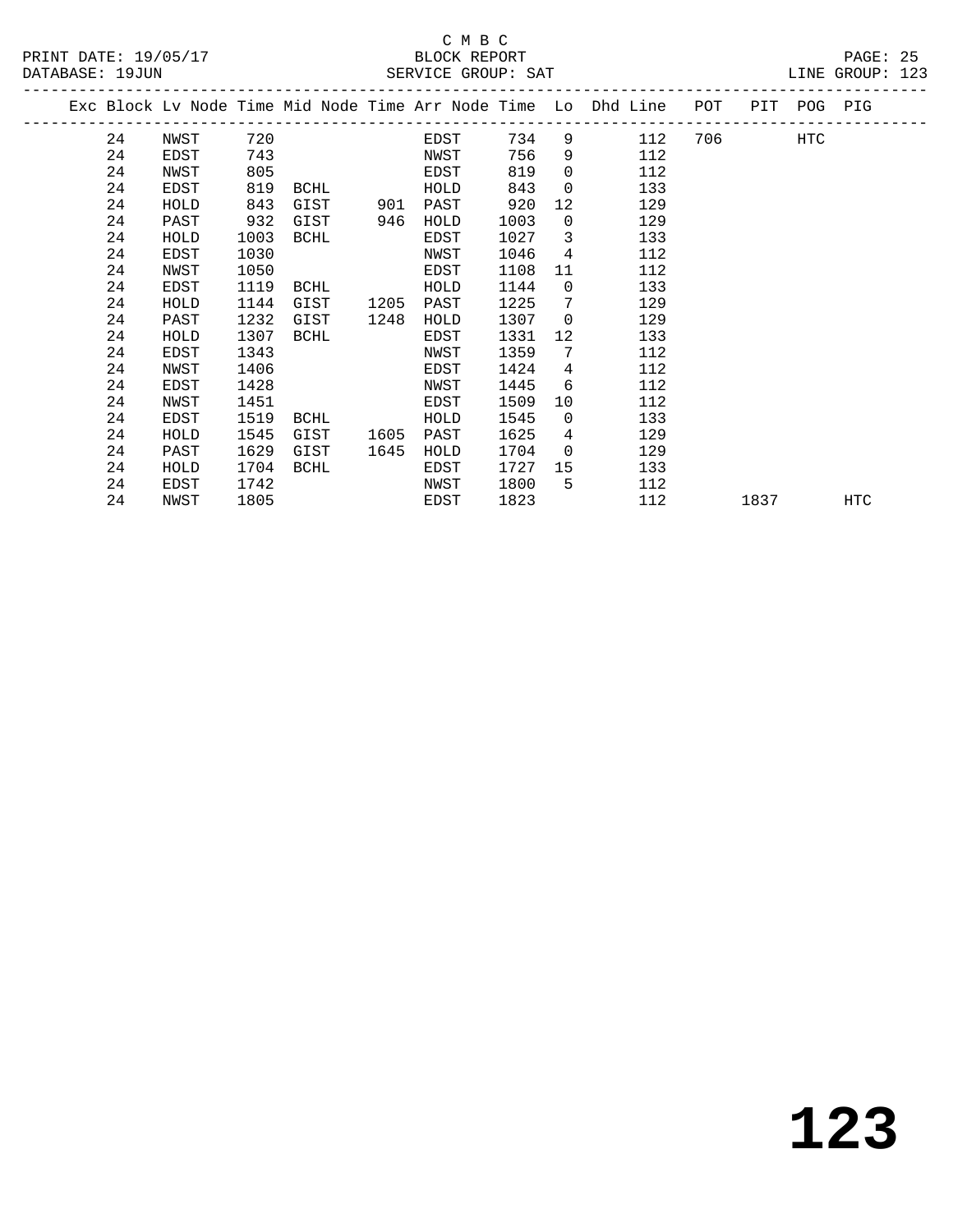|    |             |      |                                 |      |           |      |                         | Exc Block Lv Node Time Mid Node Time Arr Node Time Lo Dhd Line POT |     |      | PIT POG PIG |            |  |
|----|-------------|------|---------------------------------|------|-----------|------|-------------------------|--------------------------------------------------------------------|-----|------|-------------|------------|--|
| 25 | PAST        |      | 632 GIST 646 HOLD               |      |           | 701  | $\overline{0}$          | 129                                                                | 611 |      | <b>HTC</b>  |            |  |
| 25 | HOLD        |      | $701$ BCHL $728$                |      | EDST      | 721  | $\overline{7}$          | 133                                                                |     |      |             |            |  |
| 25 | EDST        | 728  |                                 |      | NWST      | 741  | 9                       | 112                                                                |     |      |             |            |  |
| 25 | NWST        | 750  |                                 |      | EDST      | 804  | 9                       | 112                                                                |     |      |             |            |  |
| 25 | EDST        | 813  |                                 |      | NWST      | 826  | 8                       | 112                                                                |     |      |             |            |  |
| 25 | NWST        | 834  |                                 |      | EDST      | 849  | $\mathsf{O}$            | 112                                                                |     |      |             |            |  |
| 25 | EDST        | 849  | BCHL HOLD                       |      |           | 913  | $\overline{0}$          | 133                                                                |     |      |             |            |  |
| 25 | HOLD        | 913  | GIST 931 PAST<br>GIST 1016 HOLD |      |           | 950  | 12                      | 129                                                                |     |      |             |            |  |
| 25 | PAST        | 1002 |                                 |      |           | 1033 | $\overline{0}$          | 129                                                                |     |      |             |            |  |
| 25 | HOLD        | 1033 | BCHL                            |      | EDST      | 1057 | 16                      | 133                                                                |     |      |             |            |  |
| 25 | EDST        | 1113 |                                 |      | NWST      | 1129 | $6\overline{6}$         | 112                                                                |     |      |             |            |  |
| 25 | NWST        | 1135 |                                 |      | EDST      | 1153 | $5^{\circ}$             | 112                                                                |     |      |             |            |  |
| 25 | <b>EDST</b> | 1158 |                                 |      | NWST      | 1214 | $6\overline{6}$         | 112                                                                |     |      |             |            |  |
| 25 | NWST        | 1220 | <b>BCHL</b>                     |      | EDST      | 1238 | 11                      | 112                                                                |     |      |             |            |  |
| 25 | EDST        | 1249 |                                 |      | HOLD      | 1315 | $\overline{0}$          | 133                                                                |     |      |             |            |  |
| 25 | HOLD        | 1315 | $GIST$ 1336 $PAST$              |      |           | 1356 | 6                       | 129                                                                |     |      |             |            |  |
| 25 | PAST        | 1402 | GIST 1418 HOLD                  |      |           | 1437 | $\overline{0}$          | 129                                                                |     |      |             |            |  |
| 25 | HOLD        | 1437 | BCHL                            |      | EDST      | 1501 | 12                      | 133                                                                |     |      |             |            |  |
| 25 | EDST        | 1513 |                                 |      | NWST      | 1532 | $\overline{4}$          | 112                                                                |     |      |             |            |  |
| 25 | NWST        | 1536 |                                 |      | EDST      | 1554 | $\overline{\mathbf{3}}$ | 112                                                                |     |      |             |            |  |
| 25 | <b>EDST</b> | 1557 |                                 |      | NWST      | 1616 | $5^{\circ}$             | 112                                                                |     |      |             |            |  |
| 25 | NWST        | 1621 |                                 |      | EDST      | 1639 | 10                      | 112                                                                |     |      |             |            |  |
| 25 | EDST        | 1649 | <b>BCHL</b>                     |      | HOLD      | 1715 | $\overline{0}$          | 133                                                                |     |      |             |            |  |
| 25 | HOLD        | 1715 | GIST 1735 PAST                  |      |           | 1755 | $\overline{7}$          | 129                                                                |     |      |             |            |  |
| 25 | PAST        | 1802 | GIST                            |      | 1817 HOLD | 1835 | $\overline{0}$          | 129                                                                |     |      |             |            |  |
| 25 | HOLD        | 1835 | BCHL                            |      | EDST      | 1858 | 14                      | 133                                                                |     |      |             |            |  |
| 25 | EDST        | 1912 |                                 |      | NWST      | 1928 | $\overline{2}$          | 112                                                                |     |      |             |            |  |
| 25 | NWST        | 1930 |                                 |      | EDST      | 1947 | 6                       | 112                                                                |     |      |             |            |  |
| 25 | EDST        | 1953 | BCHL 2010 HOLD                  |      |           | 2017 | $\overline{0}$          | 133                                                                |     |      |             |            |  |
| 25 | HOLD        | 2017 | GIST                            |      | 2034 PAST | 2053 | 9                       | 129                                                                |     |      |             |            |  |
| 25 | PAST        | 2102 | GIST                            | 2117 | HOLD      | 2133 | $\overline{0}$          | 129                                                                |     |      |             |            |  |
| 25 | HOLD        | 2133 | BCHL                            | 2141 | EDST      | 2155 | 17                      | 133                                                                |     |      |             |            |  |
| 25 | EDST        | 2212 |                                 |      | NWST      | 2225 | 15                      | 112                                                                |     |      |             |            |  |
| 25 | NWST        | 2240 | $CL-W$                          | 2300 | BW04      | 2309 | 8 <sup>8</sup>          | 123                                                                |     |      |             |            |  |
| 25 | BW04        | 2317 | $CL-E$                          | 2329 | NWST      | 2343 | 14                      | 123                                                                |     |      |             |            |  |
| 25 | NWST        | 2357 |                                 |      | EDST      | 2412 | 10                      | 112                                                                |     |      |             |            |  |
| 25 | EDST        | 2422 | BCHL                            |      | 2438 HOLD | 2445 | $\bigcap$               | 133                                                                |     |      |             |            |  |
| 25 | HOLD        | 2445 | GIST                            |      | 2459 PAST | 2516 |                         | 129                                                                |     | 2534 |             | <b>HTC</b> |  |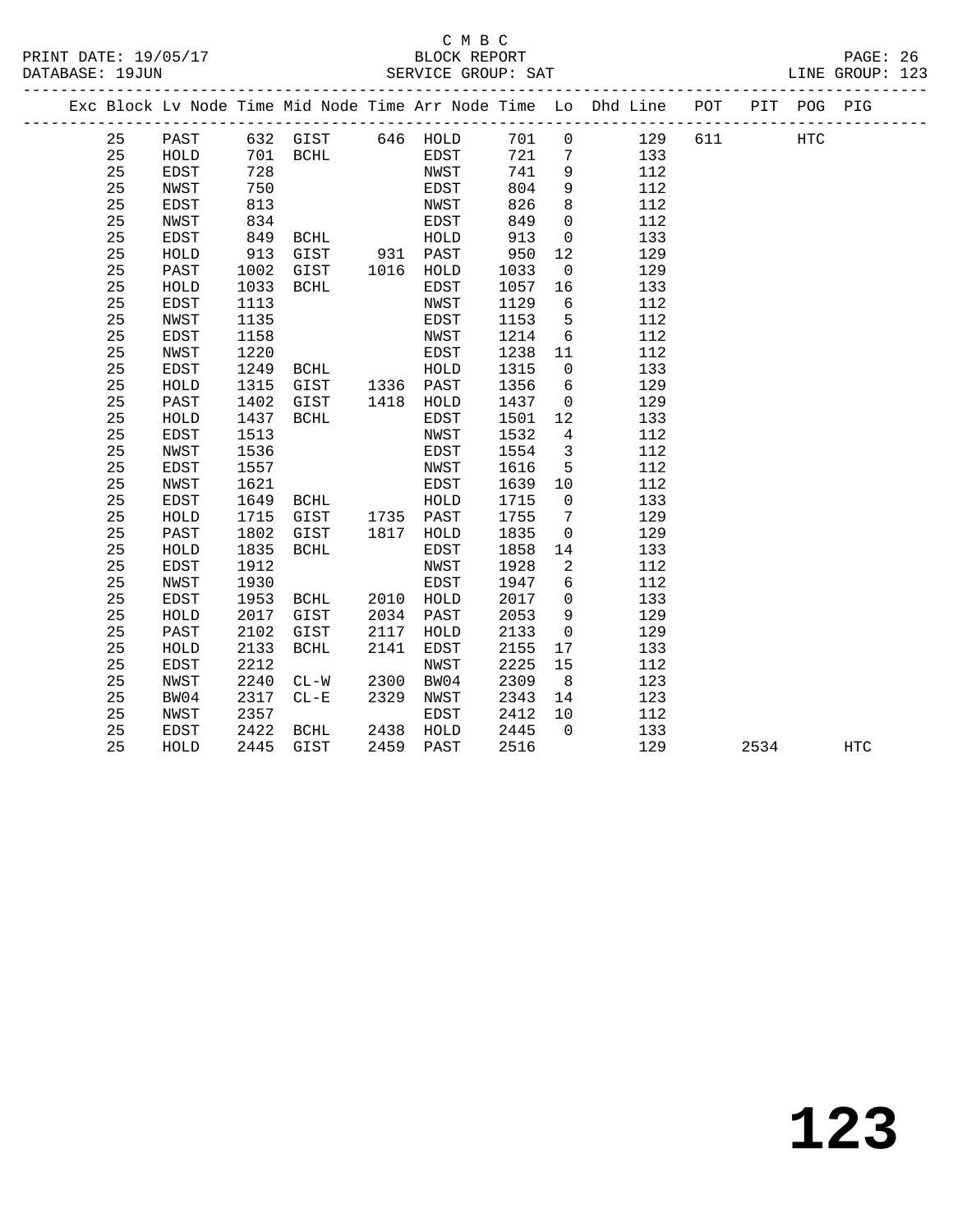#### C M B C PRINT DATE: 19/05/17 BLOCK REPORT BATE: 19/05/17

|          |              |                   |                                                                                     |      |              |                     |                         |                |            |                                                                                |      |            | LINE GROUP: 123 |  |
|----------|--------------|-------------------|-------------------------------------------------------------------------------------|------|--------------|---------------------|-------------------------|----------------|------------|--------------------------------------------------------------------------------|------|------------|-----------------|--|
|          |              |                   |                                                                                     |      |              |                     |                         |                |            | Exc Block Lv Node Time Mid Node Time Arr Node Time Lo Dhd Line POT PIT POG PIG |      |            |                 |  |
| 26       | MTST         | 530               |                                                                                     |      | NWST         | 546 17              |                         |                | 112        | 508                                                                            |      | <b>HTC</b> |                 |  |
| 26       | NWST         |                   |                                                                                     |      |              | 616 1               |                         |                | 112        |                                                                                |      |            |                 |  |
| 26       | EDST         |                   |                                                                                     |      |              | $637$ 0<br>$710$ 22 |                         |                | 133        |                                                                                |      |            |                 |  |
| 26       | HOLD         |                   | 603<br>617 BCHL EDST<br>637 GIST 653 PAST<br>732 GIST 746 HOLD<br>801 SATT 746 HOLD |      |              | 710 22              |                         |                | 129        |                                                                                |      |            |                 |  |
| 26       | PAST         |                   |                                                                                     |      |              | 801                 |                         | $\overline{0}$ | 129        |                                                                                |      |            |                 |  |
| 26       | HOLD         | 801               | BCHL                                                                                |      | EDST         | 821                 | $7\overline{ }$         |                | 133        |                                                                                |      |            |                 |  |
| 26       | EDST         | 828               |                                                                                     |      | NWST         | 841                 | 11                      |                | 112        |                                                                                |      |            |                 |  |
| 26       | NWST         | 852<br>85∠<br>919 | EDST<br>EDST<br>GIST 1004 PAST<br>GIST 1046 HOLD<br>BCHL EDST                       |      |              | 907                 | 12                      |                | 112        |                                                                                |      |            |                 |  |
| 26       | EDST         |                   |                                                                                     |      |              | 944                 | $\overline{0}$          |                | 133        |                                                                                |      |            |                 |  |
| 26       | HOLD         | 944               |                                                                                     |      |              | 1024                | 8 <sup>8</sup>          |                | 129        |                                                                                |      |            |                 |  |
| 26       | PAST         | 1032              |                                                                                     |      |              | 1103                | $\overline{0}$          |                | 129        |                                                                                |      |            |                 |  |
| 26<br>26 | HOLD<br>EDST | 1103<br>1143      |                                                                                     |      | NWST         | 1127<br>1159        | 16<br>6                 |                | 133<br>112 |                                                                                |      |            |                 |  |
| 26       | NWST         | 1205              |                                                                                     |      | EDST         | 1223                | $4\overline{4}$         |                | 112        |                                                                                |      |            |                 |  |
| 26       | EDST         | 1227              |                                                                                     |      |              | 1243                | $7\overline{ }$         |                | 112        |                                                                                |      |            |                 |  |
| 26       | NWST         | 1250              | NWST<br>EDST<br>EDST<br>HOLD<br>GIST<br>1406 PAST<br>GIST<br>1448 HOLD<br>FRST      |      |              | 1308                | 11                      |                | 112        |                                                                                |      |            |                 |  |
| 26       | EDST         | 1319              |                                                                                     |      |              | 1345                | $\overline{0}$          |                | 133        |                                                                                |      |            |                 |  |
| 26       | HOLD         | 1345              |                                                                                     |      |              | 1426                | $6\overline{6}$         |                | 129        |                                                                                |      |            |                 |  |
| 26       | PAST         | 1432              |                                                                                     |      |              | 1507                | $\overline{0}$          |                | 129        |                                                                                |      |            |                 |  |
| 26       | HOLD         | 1507              | BCHL                                                                                |      | EDST         | 1531                | 12                      |                | 133        |                                                                                |      |            |                 |  |
| 26       | EDST         | 1543              |                                                                                     |      | NWST         | 1602                | $\overline{4}$          |                | 112        |                                                                                |      |            |                 |  |
| 26       | NWST         | 1606              |                                                                                     |      | EDST         | 1624                | $\overline{\mathbf{3}}$ |                | 112        |                                                                                |      |            |                 |  |
| 26       | EDST         | 1627              |                                                                                     |      | NWST         | 1646                | $5^{\circ}$             |                | 112        |                                                                                |      |            |                 |  |
| 26       | NWST         | 1651              | EDST<br>BCHL HOLD<br>GIST 1803 PAST                                                 |      |              | 1709                | 10                      |                | 112        |                                                                                |      |            |                 |  |
| 26       | EDST         | 1719              |                                                                                     |      |              | 1743                | $\overline{0}$          |                | 133        |                                                                                |      |            |                 |  |
| 26       | HOLD         | 1743              |                                                                                     |      |              | 1823                | 9                       |                | 129        |                                                                                |      |            |                 |  |
| 26       | PAST         | 1832              | GIST 1847<br>BCHL 1913                                                              |      | HOLD         | 1905                | $\overline{0}$          |                | 129        |                                                                                |      |            |                 |  |
| 26       | HOLD         | 1905              |                                                                                     |      | EDST         | 1927                | 15                      |                | 133        |                                                                                |      |            |                 |  |
| 26       | EDST         | 1942              |                                                                                     |      | NWST         | 1958                | $\overline{2}$          |                | 112        |                                                                                |      |            |                 |  |
| 26       | NWST         | 2000              |                                                                                     |      | EDST         | 2016                | $7\overline{)}$         |                | 112        |                                                                                |      |            |                 |  |
| 26<br>26 | EDST         | 2023<br>2047      | BCHL 2040                                                                           |      | HOLD<br>PAST | 2047<br>2123        | $\overline{0}$<br>9     |                | 133<br>129 |                                                                                |      |            |                 |  |
| 26       | HOLD<br>PAST | 2132              | GIST 2104<br>GIST 2147                                                              |      | HOLD         | 2203                | $\overline{0}$          |                | 129        |                                                                                |      |            |                 |  |
| 26       | HOLD         | 2203              | BCHL                                                                                | 2211 | EDST         | 2225                | 17                      |                | 133        |                                                                                |      |            |                 |  |
| 26       | EDST         | 2242              |                                                                                     |      | NWST         | 2255                | 15                      |                | 112        |                                                                                |      |            |                 |  |
| 26       | NWST         | 2310              |                                                                                     |      | BW04         | 2339                | 8 <sup>8</sup>          |                | 123        |                                                                                |      |            |                 |  |
| 26       | BW04         | 2347              | CL-W 2330<br>CL-E 2359                                                              |      | NWST         | 2413                | 14                      |                | 123        |                                                                                |      |            |                 |  |
| 26       | NWST         | 2427              |                                                                                     |      | EDST         | 2442                | $\overline{0}$          |                | 112        |                                                                                |      |            |                 |  |
| 26       | EDST         | 2442              |                                                                                     |      | NWST         | 2455                | $\overline{\mathbf{2}}$ |                | 112        |                                                                                |      |            |                 |  |
| 26       | NWST         | 2457              |                                                                                     |      | EDST         | 2512                |                         | $\overline{0}$ | 9 112      |                                                                                |      |            |                 |  |
| 26       | NWST         | 2521              |                                                                                     |      | EDST         | 2536                | 6                       |                | 112        |                                                                                |      |            |                 |  |
| 26       | EDST         | 2542              |                                                                                     |      | NWST         | 2555                |                         |                | 112        |                                                                                | 2607 |            | HTC             |  |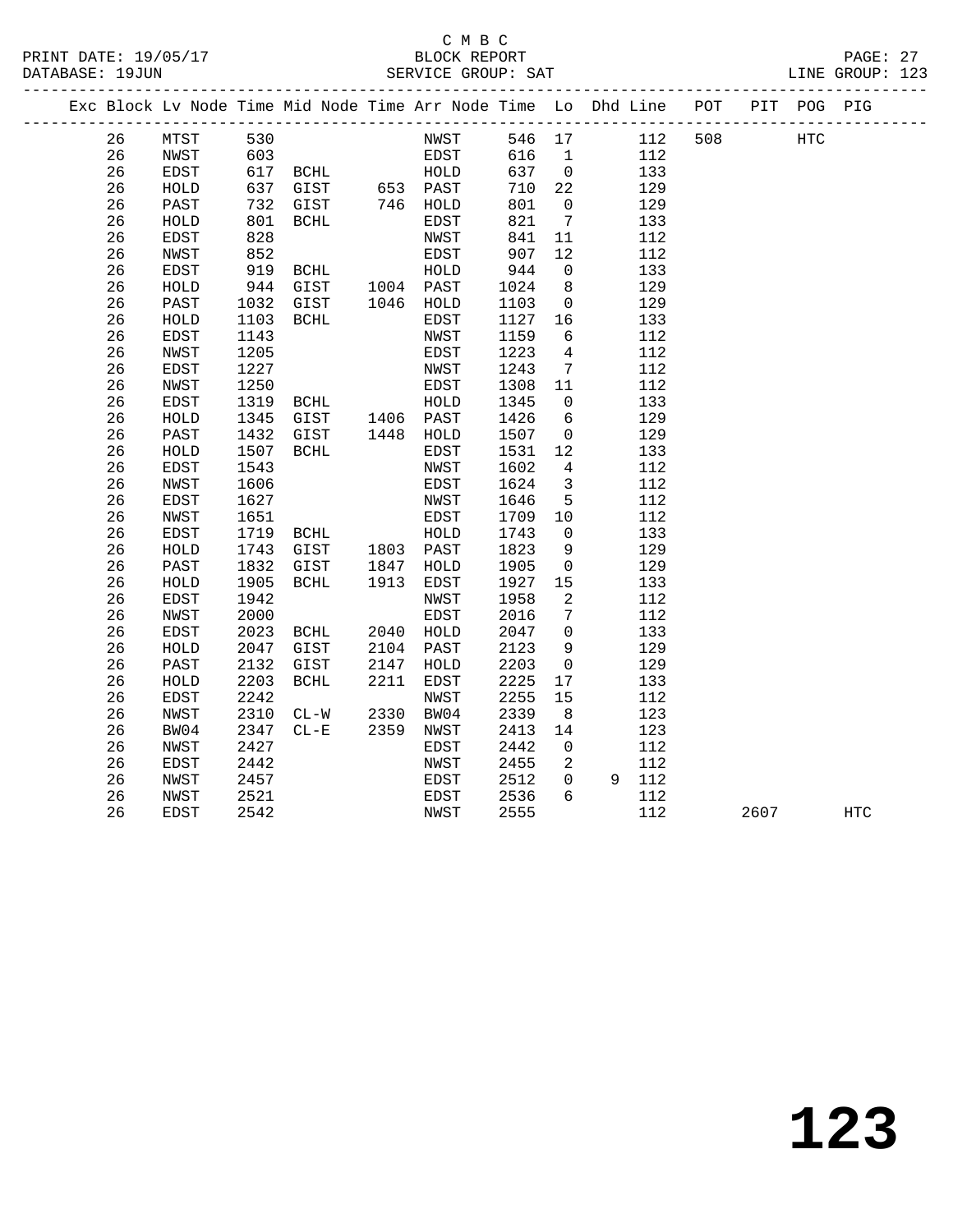#### C M B C<br>BLOCK REPORT PRINT DATE: 19/05/17 BLOCK REPORT PAGE: 28 SERVICE GROUP: SAT

|          |              |              |                                            |      |              |              |                                  | Exc Block Lv Node Time Mid Node Time Arr Node Time Lo Dhd Line POT |     |      | PIT POG PIG |            |
|----------|--------------|--------------|--------------------------------------------|------|--------------|--------------|----------------------------------|--------------------------------------------------------------------|-----|------|-------------|------------|
| 27       | BW04         |              | 603 CL-E 613 NWST                          |      |              | 627          | $6\overline{6}$                  | 123                                                                | 531 |      | <b>HTC</b>  |            |
| 27       | NWST         | 633          |                                            |      | EDST         | 646          | $\overline{\mathbf{3}}$          | 112                                                                |     |      |             |            |
| 27       | EDST         | 649          | BCHL                                       |      | HOLD         | 709          | $\overline{0}$                   | 133                                                                |     |      |             |            |
| 27       | HOLD         | 709          | سىمہ بہت<br>GIST 725 PAST<br>GIST 816 HOLD |      |              | 742          | 20                               | 129                                                                |     |      |             |            |
| 27       | PAST         | 802          |                                            |      |              | 833          | $\overline{0}$                   | 129                                                                |     |      |             |            |
| 27       | HOLD         | 833          | BCHL                                       |      | EDST         | 855          | $\overline{\mathbf{3}}$          | 133                                                                |     |      |             |            |
| 27       | EDST         | 858          |                                            |      | NWST         | 911          | 11                               | 112                                                                |     |      |             |            |
| 27       | NWST         | 922          |                                            |      | EDST         | 937          | 12                               | 112                                                                |     |      |             |            |
| 27       | EDST         | 949          | BCHL                                       |      | HOLD         | 1014         | $\overline{0}$                   | 133                                                                |     |      |             |            |
| 27       | ${\tt HOLD}$ | 1014         | GIST 1034 PAST                             |      |              | 1054         | 8                                | 129                                                                |     |      |             |            |
| 27       | PAST         | 1102         | GIST                                       |      | 1117 HOLD    | 1135         | $\overline{0}$                   | 129                                                                |     |      |             |            |
| 27       | HOLD         | 1135         | BCHL                                       |      | EDST         | 1159         | 14                               | 133                                                                |     |      |             |            |
| 27       | EDST         | 1213         |                                            |      | NWST         | 1229         | 6                                | 112                                                                |     |      |             |            |
| 27       | NWST         | 1235         |                                            |      | EDST         | 1253         | $\overline{4}$                   | 112                                                                |     |      |             |            |
| 27       | <b>EDST</b>  | 1257         |                                            |      | NWST         | 1313         | $\overline{7}$                   | 112                                                                |     |      |             |            |
| 27       | NWST         | 1320         |                                            |      | EDST         | 1338         | 11                               | 112                                                                |     |      |             |            |
| 27       | EDST         | 1349         | BCHL                                       |      | HOLD         | 1415         | $\mathbf 0$                      | 133                                                                |     |      |             |            |
| 27       | HOLD         | 1415         | GIST 1436 PAST<br>GIST 1518 HOLD           |      |              | 1456         | 6                                | 129                                                                |     |      |             |            |
| 27       | PAST         | 1502         |                                            |      |              | 1537         | $\overline{0}$                   | 129                                                                |     |      |             |            |
| 27       | HOLD         | 1537         | BCHL                                       |      | EDST         | 1601         | 11                               | 133                                                                |     |      |             |            |
| 27       | EDST         | 1612         |                                            |      | NWST         | 1631         | $5^{\circ}$                      | 112                                                                |     |      |             |            |
| 27       | NWST         | 1636         |                                            |      | EDST         | 1654         | $\overline{\mathbf{3}}$          | 112                                                                |     |      |             |            |
| 27       | EDST         | 1657         |                                            |      | NWST         | 1716         | 5                                | 112                                                                |     |      |             |            |
| 27       | NWST         | 1721         |                                            |      | EDST         | 1739         | 10                               | 112                                                                |     |      |             |            |
| 27       | EDST         | 1749         | BCHL                                       |      | HOLD         | 1813         | $\overline{0}$                   | 133                                                                |     |      |             |            |
| 27       | HOLD         | 1813         | GIST                                       |      | 1833 PAST    | 1853         | 8                                | 129                                                                |     |      |             |            |
| 27       | PAST         | 1901         | GIST                                       |      | 1916 HOLD    | 1934         | $\overline{0}$                   | 129                                                                |     |      |             |            |
| 27<br>27 | HOLD         | 1934         | BCHL                                       | 1942 | EDST         | 1956         | 16                               | 133                                                                |     |      |             |            |
| 27       | EDST<br>NWST | 2012<br>2029 |                                            |      | NWST<br>EDST | 2027<br>2045 | $\overline{2}$<br>8 <sup>8</sup> | 112<br>112                                                         |     |      |             |            |
| 27       | EDST         | 2053         | BCHL                                       | 2109 | HOLD         | 2116         | $\overline{0}$                   | 133                                                                |     |      |             |            |
| 27       | HOLD         | 2116         | GIST                                       | 2133 | PAST         | 2151         | 11                               | 129                                                                |     |      |             |            |
| 27       | PAST         | 2202         | GIST                                       | 2217 | HOLD         | 2232         | $\overline{0}$                   | 129                                                                |     |      |             |            |
| 27       | HOLD         | 2232         | BCHL                                       | 2240 | EDST         | 2253         | 19                               | 133                                                                |     |      |             |            |
| 27       | EDST         | 2312         |                                            |      | NWST         | 2325         | 15                               | 112                                                                |     |      |             |            |
| 27       | NWST         | 2340         | $CL-W$                                     | 2400 | BW04         | 2409         | 8 <sup>8</sup>                   | 123                                                                |     |      |             |            |
| 27       | BW04         |              | 2417 CL-E                                  | 2429 | NWST         | 2443         |                                  | 123                                                                |     | 2455 |             | <b>HTC</b> |
|          |              |              |                                            |      |              |              |                                  |                                                                    |     |      |             |            |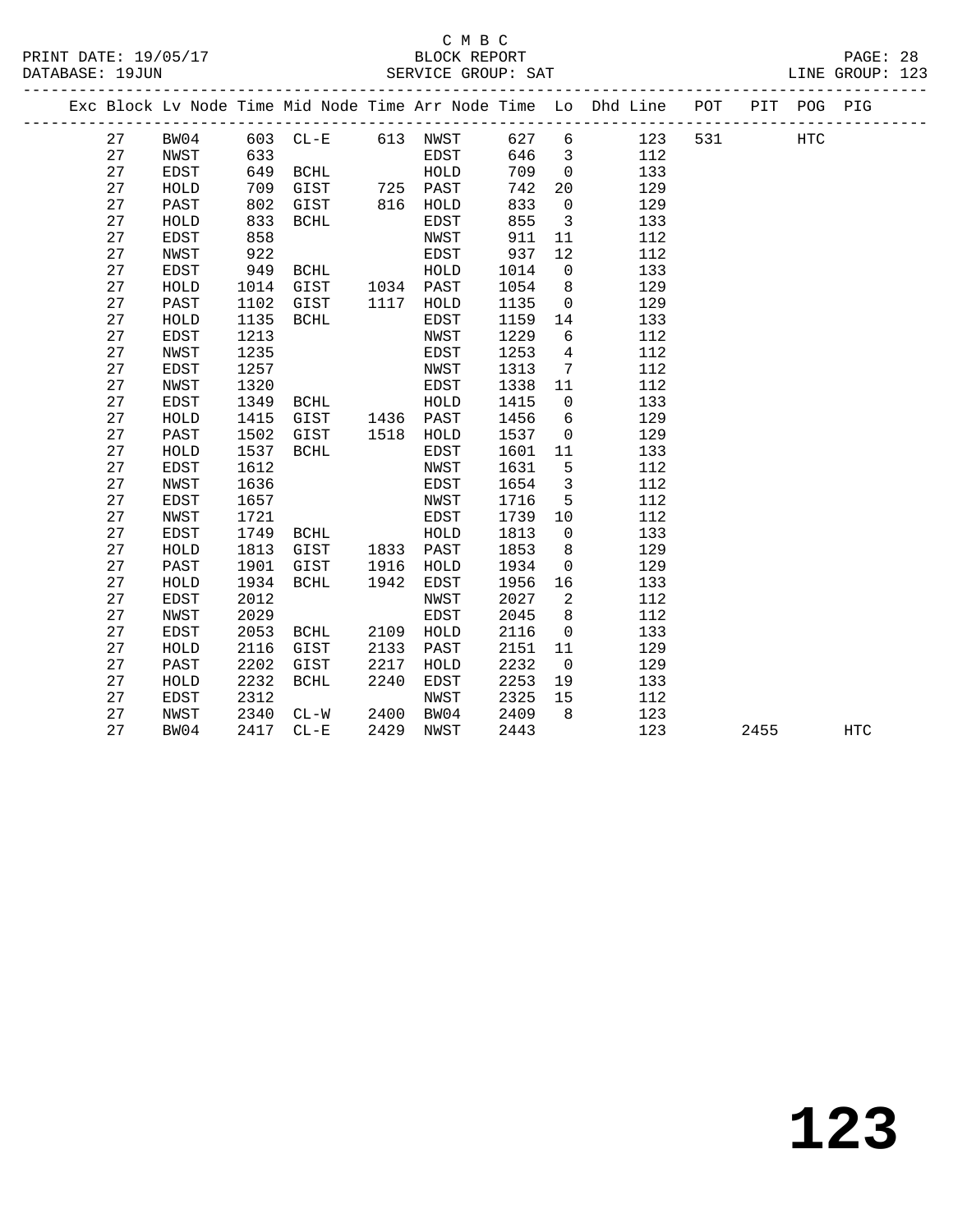| PRINT DATE: 19/05/17 |                |                                                                |            |                                                                  |      | СМВС<br>BLOCK REPORT |                     |                 |                                                                                                                                             |          |         | PAGE: 29   |  |
|----------------------|----------------|----------------------------------------------------------------|------------|------------------------------------------------------------------|------|----------------------|---------------------|-----------------|---------------------------------------------------------------------------------------------------------------------------------------------|----------|---------|------------|--|
|                      |                |                                                                |            |                                                                  |      |                      |                     |                 |                                                                                                                                             |          |         |            |  |
| 22ST                 |                | 22 ST STN                                                      |            |                                                                  |      |                      |                     |                 | 6&6N 6 AV & 6 ST                                                                                                                            |          |         |            |  |
|                      |                | 6&6W 6 ST & 6 AV                                               |            |                                                                  |      |                      |                     |                 | AD3W WB ANDERSON & NO.3 RD                                                                                                                  |          |         |            |  |
|                      |                | BHST BRIGHOUSE STATION                                         |            |                                                                  |      |                      |                     |                 | BRST BRAID STN                                                                                                                              |          |         |            |  |
|                      |                |                                                                |            |                                                                  |      |                      |                     |                 |                                                                                                                                             |          |         |            |  |
|                      |                | CLFO        CLIVEDEN & FOSTERS<br>HODM         HOWE & DUNSMUIR |            |                                                                  |      |                      |                     |                 |                                                                                                                                             |          |         |            |  |
| HTCE                 |                |                                                                |            |                                                                  |      |                      |                     |                 |                                                                                                                                             |          |         |            |  |
| LOST                 |                | LOUGHEED STN                                                   |            |                                                                  |      |                      |                     |                 | NWST NEW WESTMINSTER STN                                                                                                                    |          |         |            |  |
|                      |                |                                                                |            | QU-S SB HOWES ST FS HOWES ST RAMP                                |      |                      |                     |                 |                                                                                                                                             |          |         |            |  |
|                      |                |                                                                |            |                                                                  |      |                      |                     |                 | Exc Block Lv Node Time Mid Node Time Arr Node Time Lo Dhd Line POT PIT POG PIG                                                              |          |         |            |  |
|                      | 1              |                                                                |            |                                                                  |      |                      |                     |                 | $\begin{tabular}{lcccccc} HTCW & 431 & BHST & AD3W & 500 & 0 & 410 & 430 & HTC \\ AD3W & 500 & BHST & 22ST & 535 & 7 & 410 & \end{tabular}$ |          |         |            |  |
|                      | $\mathbf 1$    |                                                                |            |                                                                  |      |                      |                     |                 |                                                                                                                                             |          |         |            |  |
|                      | $\mathbf 1$    | 22ST                                                           |            | $542$ CM#6 601 AD3W<br>630 BHST<br>715 CM#6 735 AD3W<br>800 BHST |      |                      | 620 10              |                 | 410                                                                                                                                         |          |         |            |  |
|                      | $\mathbf 1$    | AD3W                                                           |            |                                                                  |      |                      | 708                 | $7\phantom{.0}$ | 410                                                                                                                                         |          |         |            |  |
|                      | $\mathbf 1$    | 22ST                                                           |            |                                                                  |      |                      | $752$<br>839<br>931 | 5 <sub>5</sub>  | 410                                                                                                                                         |          |         |            |  |
|                      | 1              | AD3W                                                           |            |                                                                  |      | 22ST                 |                     | 8 <sup>8</sup>  | 410                                                                                                                                         |          |         |            |  |
|                      | 1              | 22ST                                                           | 847        |                                                                  |      |                      | 931                 | $5^{\circ}$     | 410                                                                                                                                         |          |         |            |  |
|                      | 1              | AD3W                                                           | 936        | BHST                                                             |      | 22ST                 | 1016 11             |                 | 410                                                                                                                                         |          |         |            |  |
|                      | 1              | 22ST                                                           | 1027       | CM#6 1047 AD3W<br>BHST 22ST                                      |      |                      | 1115                | $5^{\circ}$     | 410                                                                                                                                         |          |         |            |  |
|                      | 1              | AD3W                                                           | 1120       | BHST                                                             |      | 22ST                 | 1208 16             |                 | 410                                                                                                                                         |          |         |            |  |
|                      | 1              | 22ST                                                           | 1224       | CM#6 1246 AD3W                                                   |      |                      | 1315                |                 | 5 410                                                                                                                                       |          |         |            |  |
|                      | 1              | AD3W                                                           | 1320       | BHST                                                             |      | 22ST                 | 1412 14             |                 | 410                                                                                                                                         |          |         |            |  |
|                      | 1              | 22ST                                                           | 1426       | CM#6                                                             |      | 1449 AD3W            | 1520                | 5 <sup>5</sup>  | 410                                                                                                                                         |          |         |            |  |
|                      | 1              | AD3W                                                           | 1525       | BHST                                                             |      | 22ST                 | 1618                | 8 <sup>8</sup>  | 410                                                                                                                                         |          |         |            |  |
|                      | 1              | 22ST                                                           | 1626       | $CM#6$ $1647$ $AD3W$                                             |      |                      | 1715 5              |                 | 410                                                                                                                                         |          |         |            |  |
|                      | 1              | AD3W                                                           | 1720       | BHST                                                             |      | 22ST                 | 1810 11             |                 | 410                                                                                                                                         |          |         |            |  |
|                      | 1              | 22ST                                                           | 1821       | CM#6 1842 AD3W                                                   |      |                      | 1907                | 5 <sup>5</sup>  | 410                                                                                                                                         |          |         |            |  |
|                      | 1              | AD3W                                                           | 1912       | BHST                                                             |      | 22ST                 | 1956                | 18              | 410                                                                                                                                         |          |         |            |  |
|                      | 1              | 22ST                                                           |            | 2014 CM#6 2033 AD3W                                              |      |                      | 2055                | 5 <sup>5</sup>  | 410                                                                                                                                         |          |         |            |  |
|                      | 1              | AD3W                                                           | 2100       | <b>BHST</b>                                                      |      | 22ST                 |                     |                 | 2138 19 410                                                                                                                                 |          |         |            |  |
|                      | 1              | 22ST                                                           | 2157       |                                                                  |      |                      |                     |                 | CM#6 2215 AD3W 2235 5 410                                                                                                                   |          |         |            |  |
|                      | $\mathbf 1$    | AD3W                                                           | 2240       | BHST                                                             |      | 22ST                 | 2317                |                 |                                                                                                                                             | 410 2324 |         | HTC        |  |
|                      | 2              | HTCW                                                           |            | 501 BHST                                                         |      | AD3W                 |                     |                 | 530 0<br>410                                                                                                                                |          | 500 HTC |            |  |
|                      | $\overline{a}$ | AD3W                                                           | 530        | BHST 22ST<br>CM#6 645 AD3W<br>-----                              |      | 22ST                 |                     |                 | 605 20 410                                                                                                                                  |          |         |            |  |
|                      | 2              | 22ST                                                           | 625<br>710 |                                                                  |      |                      | 705                 | $-5$            | 410                                                                                                                                         |          |         |            |  |
|                      | $\sqrt{2}$     | AD3W                                                           |            | 710 BHST                                                         |      | 22ST                 | 748 11              |                 | 410                                                                                                                                         |          |         |            |  |
|                      | 2              | 22ST                                                           |            | 759 CM#6                                                         |      | 819 AD3W             |                     |                 | 840 5 410                                                                                                                                   |          |         |            |  |
|                      | 2              | AD3W                                                           | 845        | BHST                                                             |      | 22ST                 | 924                 | 6               | 410                                                                                                                                         |          |         |            |  |
|                      | $\sqrt{2}$     | 22ST                                                           | 930        | CM#6                                                             |      | 952 AD3W             | 1015                | 5               | 410                                                                                                                                         |          |         |            |  |
|                      | $\sqrt{2}$     | AD3W                                                           | 1020       | BHST                                                             |      | 22ST                 | 1103                | 13              | 410                                                                                                                                         |          |         |            |  |
|                      | 2              | 22ST                                                           | 1116       | CM#6                                                             | 1137 | AD3W                 | 1205                | 5               | 410                                                                                                                                         |          |         |            |  |
|                      | 2              | AD3W                                                           | 1210       | BHST                                                             |      | 22ST                 | 1301                | 9               | 410                                                                                                                                         |          |         |            |  |
|                      | 2              | 22ST                                                           | 1310       | CM#6                                                             | 1333 | AD3W                 | 1404                | 5               | 410                                                                                                                                         |          |         |            |  |
|                      | $\sqrt{2}$     | AD3W                                                           | 1409       | BHST                                                             |      | 22ST                 | 1502                | 14              | 410                                                                                                                                         |          |         |            |  |
|                      | 2              | 22ST                                                           | 1516       | CM#6                                                             |      | 1538 AD3W            | 1608                | 5               | 410                                                                                                                                         |          |         |            |  |
|                      | $\sqrt{2}$     | AD3W                                                           | 1613       | <b>BHST</b>                                                      |      | 22ST                 | 1705                | 13              | 410                                                                                                                                         |          |         |            |  |
|                      | 2              | 22ST                                                           | 1718       | CM#6                                                             | 1739 | AD3W                 | 1807                | 5               | 410                                                                                                                                         |          |         |            |  |
|                      | $\sqrt{2}$     | AD3W                                                           | 1812       | BHST                                                             |      | 22ST                 | 1902                | 11              | 410                                                                                                                                         |          |         |            |  |
|                      | 2              | 22ST                                                           | 1913       | CM#6                                                             | 1933 | AD3W                 | 1955                | 5               | 410                                                                                                                                         |          |         |            |  |
|                      | $\sqrt{2}$     | AD3W                                                           | 2000       | BHST                                                             |      | 22ST                 | 2038                | 19              | 410                                                                                                                                         |          |         |            |  |
|                      | 2              | 22ST                                                           | 2057       | CM#6                                                             | 2115 | AD3W                 | 2135                | 5               | 410                                                                                                                                         |          |         |            |  |
|                      | $\sqrt{2}$     | AD3W                                                           | 2140       | BHST                                                             |      | 22ST                 | 2218                | 21              | 410                                                                                                                                         |          |         |            |  |
|                      | $\overline{c}$ | 22ST                                                           | 2239       | CM#6                                                             |      | 2257 AD3W            | 2315                | 5               | 410                                                                                                                                         |          |         |            |  |
|                      | $\overline{a}$ | AD3W                                                           | 2320       | BHST                                                             |      | 22ST                 | 2355                |                 | 410                                                                                                                                         |          | 2402    | <b>HTC</b> |  |
|                      |                |                                                                |            |                                                                  |      |                      |                     |                 |                                                                                                                                             |          |         |            |  |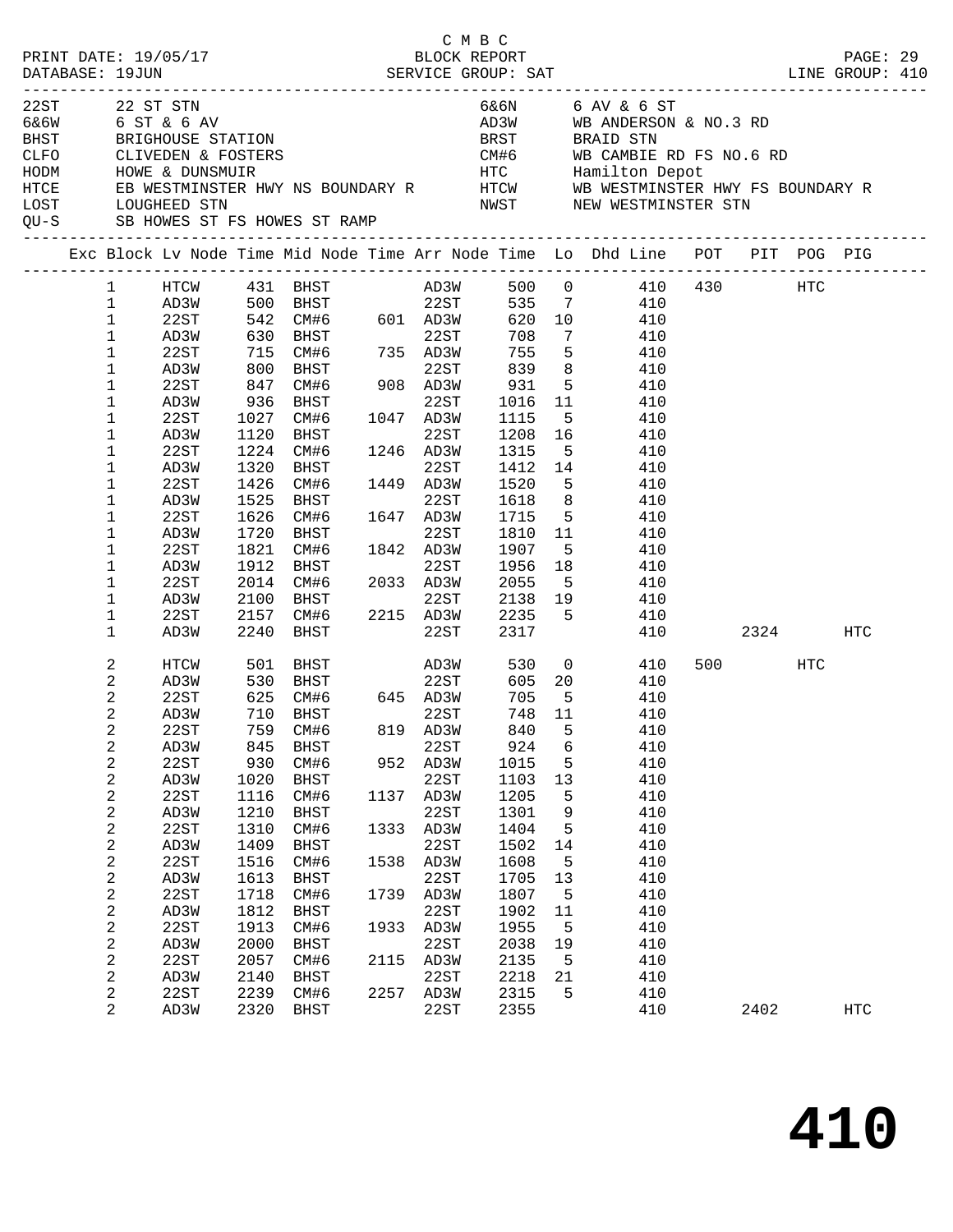#### C M B C DATABASE: 19JUN SERVICE GROUP: SAT

 3 BRST 1325 22ST 1345 10 128 3 22ST 1355 BRST 1416 9 128 3 BRST 1425 22ST 1445 10 128 3 22ST 1455 BRST 1516 9 128 3 BRST 1525 22ST 1546 9 128 3 22ST 1555 BRST 1616 9 128 3 BRST 1625 22ST 1646 9 128 3 22ST 1655 BRST 1716 9 128 3 BRST 1725 22ST 1746 9 128 3 22ST 1755 BRST 1814 11 128 3 BRST 1825 22ST 1846 9 128 3 22ST 1855 BRST 1914 11 128 3 BRST 1925 22ST 1943 12 128 3 22ST 1955 BRST 2014 11 128 3 BRST 2025 22ST 2043 12 128 3 22ST 2055 BRST 2112 13 128 3 BRST 2125 22ST 2143 17 128 3 22ST 2200 BRST 2219 11 155 3 BRST 2230 22ST 2246 14 128 3 22ST 2300 BRST 2318 12 155 3 BRST 2330 22ST 2346 14 128 3 22ST 2400 BRST 2418 12 155 3 BRST 2430 22ST 2446 4 128 3 22ST 2450 BRST 2505 25 128 3 BRST 2530 22ST 2546 4 128

|   | Exc Block Ly Node Time Mid Node Time Arr Node Time Lo Dhd Line |      |  |             |      |    |   |     | POT | PIT | POG | PIG |
|---|----------------------------------------------------------------|------|--|-------------|------|----|---|-----|-----|-----|-----|-----|
| 3 | HODM                                                           | 539  |  | NWST        | 641  | 5  | 9 | N19 | 503 |     | HTC |     |
| 3 | 22ST                                                           | 655  |  | <b>BRST</b> | 709  | 16 |   | 128 |     |     |     |     |
| 3 | <b>BRST</b>                                                    | 725  |  | 22ST        | 743  | 12 |   | 128 |     |     |     |     |
|   | 22ST                                                           | 755  |  | <b>BRST</b> | 811  | 14 |   | 128 |     |     |     |     |
| 3 | <b>BRST</b>                                                    | 825  |  | 22ST        | 843  | 12 |   | 128 |     |     |     |     |
| 3 | 22ST                                                           | 855  |  | <b>BRST</b> | 913  | 12 |   | 128 |     |     |     |     |
| 3 | BRST                                                           | 925  |  | 22ST        | 943  | 12 |   | 128 |     |     |     |     |
| 3 | 22ST                                                           | 955  |  | BRST        | 1013 | 12 |   | 128 |     |     |     |     |
|   | <b>BRST</b>                                                    | 1025 |  | 22ST        | 1045 | 10 |   | 128 |     |     |     |     |
|   | 22ST                                                           | 1055 |  | <b>BRST</b> | 1113 | 12 |   | 128 |     |     |     |     |
| 3 | BRST                                                           | 1125 |  | 22ST        | 1145 | 10 |   | 128 |     |     |     |     |
| 3 | 22ST                                                           | 1155 |  | <b>BRST</b> | 1214 | 11 |   | 128 |     |     |     |     |
|   | <b>BRST</b>                                                    | 1225 |  | 22ST        | 1245 | 10 |   | 128 |     |     |     |     |
|   | 22ST                                                           | 1255 |  | BRST        | 1314 | 11 |   | 128 |     |     |     |     |

3 22ST 2550 BRST 2605 128 2626 HTC

**410**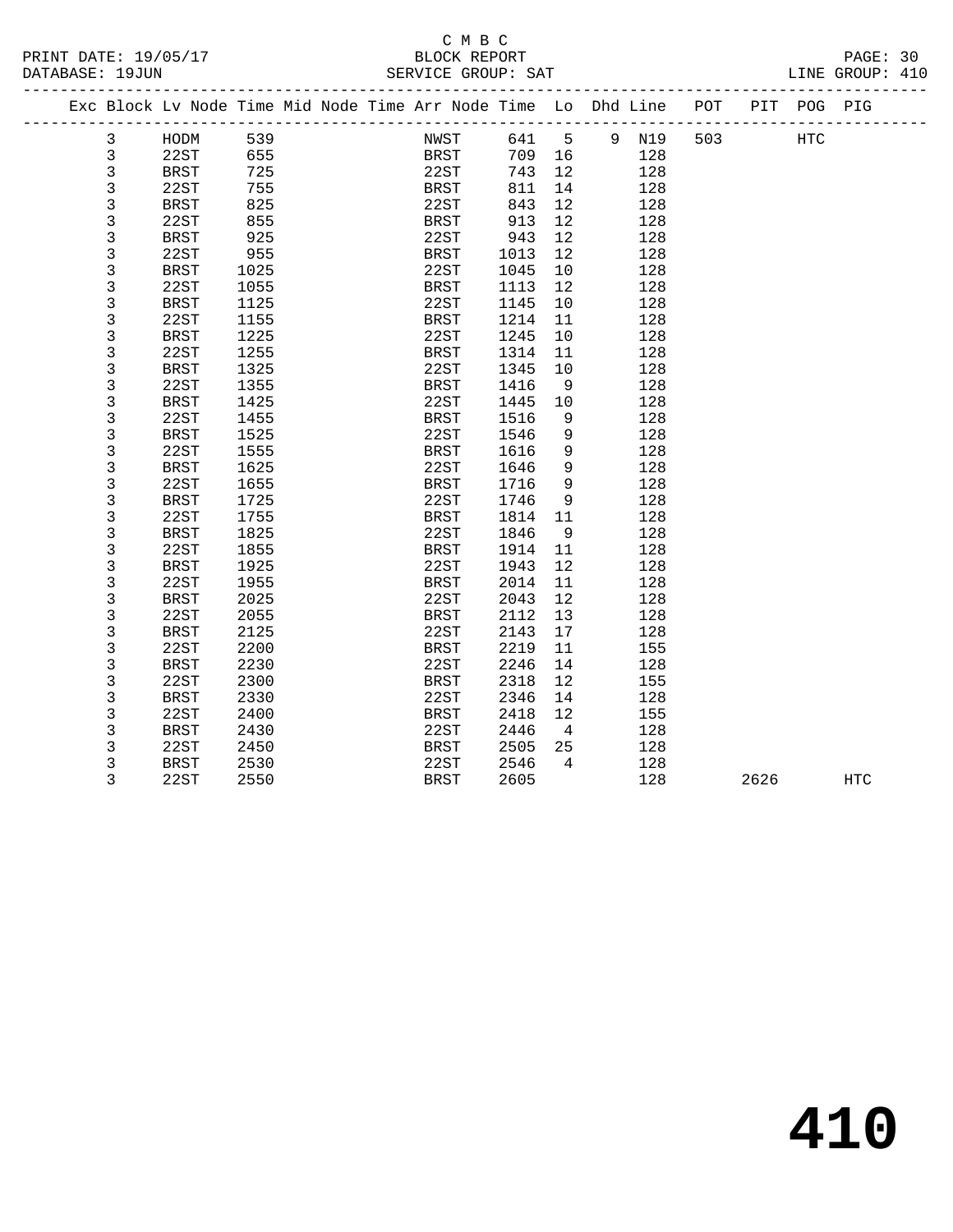|  |                |              |      |                   |      |             |        |                          | Exc Block Lv Node Time Mid Node Time Arr Node Time Lo Dhd Line POT |     |      | PIT POG PIG |     |
|--|----------------|--------------|------|-------------------|------|-------------|--------|--------------------------|--------------------------------------------------------------------|-----|------|-------------|-----|
|  | $\overline{4}$ | BRST         |      | 540               |      | 22ST        | 558 14 |                          | 155                                                                | 519 |      | HTC         |     |
|  | $\overline{4}$ | 22ST         |      | 612 QU-S 618 CLFO |      |             | 633    | $\overline{0}$           | 104                                                                |     |      |             |     |
|  | $\overline{4}$ | CLFO         | 633  |                   |      | 22ST        | 652    | 20                       | 104                                                                |     |      |             |     |
|  | 4              | 22ST         |      | 712 QU-S          |      | 718 CLFO    | 734    | $\overline{0}$           | 104                                                                |     |      |             |     |
|  | $\overline{4}$ | <b>CLFO</b>  | 734  |                   |      | 22ST        | 753    | 19                       | 104                                                                |     |      |             |     |
|  | 4              | 22ST         | 812  | $QU-S$            |      | 818 CLFO    | 834    | $\overline{0}$           | 104                                                                |     |      |             |     |
|  | 4              | CLFO         | 834  |                   |      | 22ST        | 854    | 18                       | 104                                                                |     |      |             |     |
|  | 4              | 22ST         | 912  | $QU-S$            | 918  | <b>CLFO</b> | 934    | $\overline{0}$           | 104                                                                |     |      |             |     |
|  | 4              | <b>CLFO</b>  | 934  |                   |      | 22ST        | 954    | 18                       | 104                                                                |     |      |             |     |
|  | $\overline{4}$ | 22ST         | 1012 | QU-S              |      | 1018 CLFO   | 1034   | $\overline{0}$           | 104                                                                |     |      |             |     |
|  | 4              | <b>CLFO</b>  | 1034 |                   |      | 22ST        | 1054   | 17                       | 104                                                                |     |      |             |     |
|  | 4              | 22ST         | 1111 | QU-S              |      | 1117 CLFO   | 1133   | $\overline{\mathbf{0}}$  | 104                                                                |     |      |             |     |
|  | 4              | <b>CLFO</b>  | 1133 |                   |      | 22ST        | 1154   | 16                       | 104                                                                |     |      |             |     |
|  | 4              | 22ST         | 1210 | QU-S              |      | 1217 CLFO   | 1233   | $\overline{\mathbf{0}}$  | 104                                                                |     |      |             |     |
|  | 4              | ${\tt CLFO}$ | 1233 |                   |      | 22ST        | 1254   | 15                       | 104                                                                |     |      |             |     |
|  | 4              | 22ST         | 1309 | QU-S              |      | 1316 CLFO   | 1333   | $\overline{0}$           | 104                                                                |     |      |             |     |
|  | 4              | <b>CLFO</b>  | 1333 |                   |      | 22ST        | 1354   | 16                       | 104                                                                |     |      |             |     |
|  | 4              | 22ST         | 1410 | $QU-S$            | 1417 | CLFO        | 1435   | $\overline{0}$           | 104                                                                |     |      |             |     |
|  | 4              | <b>CLFO</b>  | 1435 |                   |      | 22ST        | 1456   | 14                       | 104                                                                |     |      |             |     |
|  | 4              | 22ST         | 1510 | QU-S              |      | 1517 CLFO   | 1534   | $\overline{\phantom{0}}$ | 104                                                                |     |      |             |     |
|  | 4              | <b>CLFO</b>  | 1534 |                   |      | 22ST        | 1555   | 15                       | 104                                                                |     |      |             |     |
|  | 4              | 22ST         | 1610 | $QU-S$            | 1617 | <b>CLFO</b> | 1634   | $\overline{0}$           | 104                                                                |     |      |             |     |
|  | $\overline{4}$ | ${\tt CLFO}$ | 1634 |                   |      | 22ST        | 1655   | 14                       | 104                                                                |     |      |             |     |
|  | 4              | 22ST         | 1709 | $QU-S$            |      | 1716 CLFO   | 1733   | $\overline{\mathbf{0}}$  | 104                                                                |     |      |             |     |
|  | 4              | <b>CLFO</b>  | 1733 |                   |      | 22ST        | 1753   | 21                       | 104                                                                |     |      |             |     |
|  | 4              | 22ST         | 1814 | QU-S              |      | 1821 CLFO   | 1838   | $\overline{0}$           | 104                                                                |     |      |             |     |
|  | 4              | ${\tt CLFO}$ | 1838 |                   |      | 22ST        | 1858   | 27                       | 104                                                                |     |      |             |     |
|  | 4              | 22ST         | 1925 | OU-S              |      | 1931 CLFO   | 1948   | $\overline{0}$           | 104                                                                |     |      |             |     |
|  | 4              | <b>CLFO</b>  | 1948 |                   |      | 22ST        | 2008   | 20                       | 104                                                                |     |      |             |     |
|  | 4              | 22ST         | 2028 | QU-S              |      | 2034 CLFO   | 2051   | $\overline{0}$           | 104                                                                |     |      |             |     |
|  | 4              | CLFO         | 2051 |                   |      | 22ST        | 2111   | 23                       | 104                                                                |     |      |             |     |
|  | 4              | 22ST         | 2134 | OU-S              |      | 2140 CLFO   | 2156   | $\overline{0}$           | 104                                                                |     |      |             |     |
|  | 4              | ${\tt CLFO}$ | 2156 |                   |      | 22ST        | 2216   | 20                       | 104                                                                |     |      |             |     |
|  | 4              | 22ST         | 2236 | QU-S              |      | 2242 CLFO   | 2258   | $\overline{0}$           | 104                                                                |     |      |             |     |
|  | 4              | CLFO         | 2258 |                   |      | 22ST        | 2318   | 19                       | 104                                                                |     |      |             |     |
|  | 4              | 22ST         | 2337 | OU-S              |      | 2343 CLFO   | 2358   | $\overline{0}$           | 104                                                                |     |      |             |     |
|  | 4              | <b>CLFO</b>  | 2358 |                   |      | 22ST        | 2416   | 21                       | 104                                                                |     |      |             |     |
|  | 4              | 22ST         |      | 2437 QU-S         |      | 2443 CLFO   | 2458   | $\overline{0}$           | 104                                                                |     |      |             |     |
|  | 4              | CLFO         | 2458 |                   |      | 22ST        | 2516   |                          | 104                                                                |     | 2523 |             | HTC |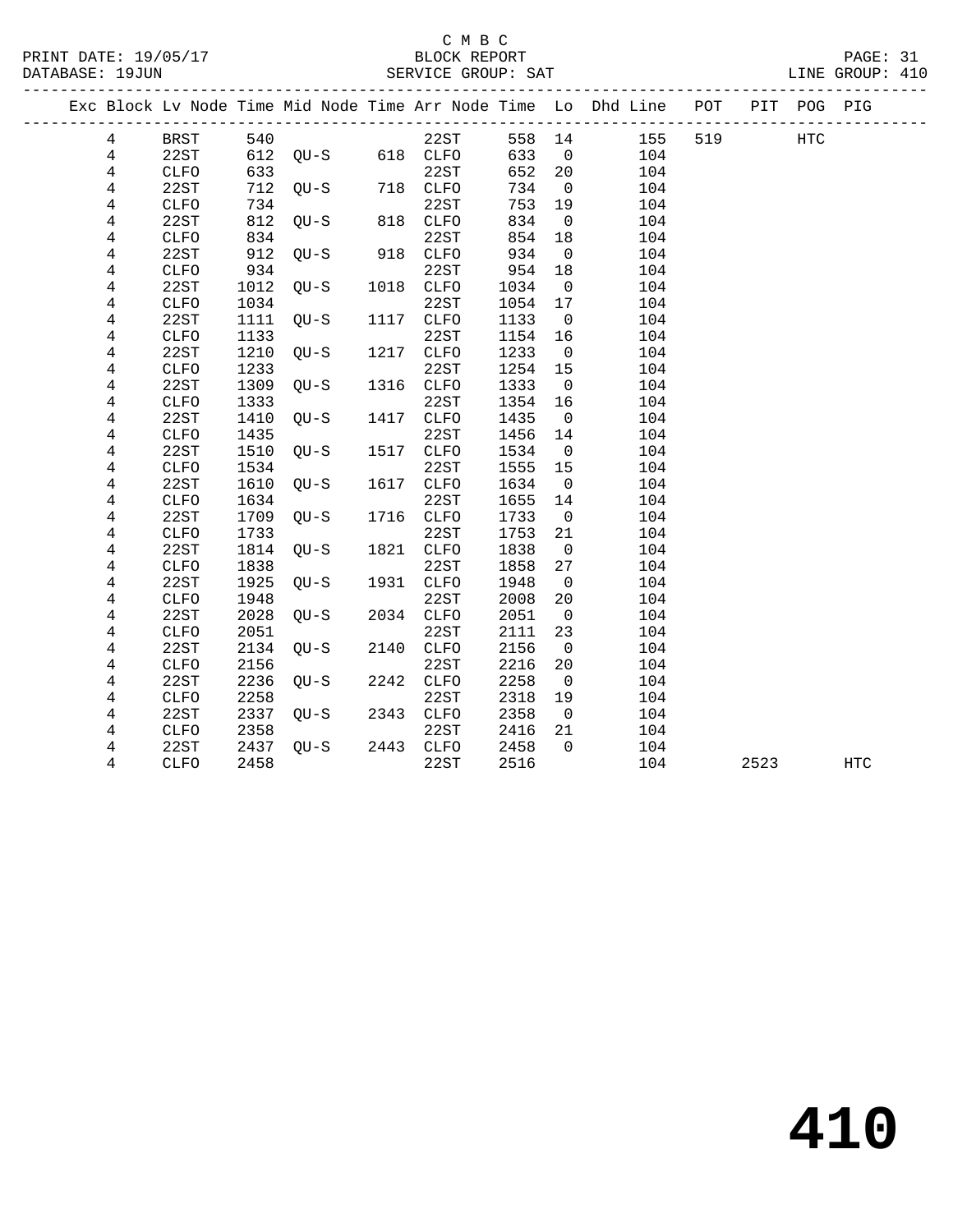#### C M B C<br>BLOCK REPORT PRINT DATE: 19/05/17 BLOCK REPORT PAGE: 32 SERVICE GROUP: SAT

|   |             |      |                |      |           |         |                          | Exc Block Lv Node Time Mid Node Time Arr Node Time Lo Dhd Line POT |     |      | PIT POG PIG |            |
|---|-------------|------|----------------|------|-----------|---------|--------------------------|--------------------------------------------------------------------|-----|------|-------------|------------|
| 5 | HTCW        |      | 521 BHST       |      | AD3W      | 550 0   |                          | 410                                                                | 520 | HTC  |             |            |
| 5 | AD3W        | 550  | BHST           |      | 22ST      | 625 20  |                          | 410                                                                |     |      |             |            |
| 5 | 22ST        | 645  | CM#6 705 AD3W  |      |           | 725     | $5^{\circ}$              | 410                                                                |     |      |             |            |
| 5 | AD3W        | 730  | BHST           |      | 22ST      | 808     | 16                       | 410                                                                |     |      |             |            |
| 5 | 22ST        | 824  | CM#6           |      | 845 AD3W  | 907     | $5^{\circ}$              | 410                                                                |     |      |             |            |
| 5 | AD3W        | 912  | BHST           |      | 22ST      | 951     | 19                       | 410                                                                |     |      |             |            |
| 5 | 22ST        | 1010 | CM#6           |      | 1030 AD3W | 1055    | $-5$                     | 410                                                                |     |      |             |            |
| 5 | AD3W        | 1100 | BHST           |      | 22ST      | 1147    | 17                       | 410                                                                |     |      |             |            |
| 5 | 22ST        | 1204 | CM#6           |      | 1226 AD3W | 1255    | $-5$                     | 410                                                                |     |      |             |            |
| 5 | AD3W        | 1300 | BHST           |      | 22ST      | 1351    | 16                       | 410                                                                |     |      |             |            |
| 5 | 22ST        | 1407 | CM#6           |      | 1430 AD3W | 1501    | $-5$                     | 410                                                                |     |      |             |            |
| 5 | AD3W        | 1506 | BHST           |      | 22ST      | 1559    | 16                       | 410                                                                |     |      |             |            |
| 5 | 22ST        | 1615 | CM#6           |      | 1637 AD3W | 1705    | 5                        | 410                                                                |     |      |             |            |
| 5 | AD3W        | 1710 | BHST           |      | 22ST      | 1800    | 9                        | 410                                                                |     |      |             |            |
| 5 | 22ST        | 1809 | CM#6           |      | 1830 AD3W | 1855    | $5^{\circ}$              | 410                                                                |     |      |             |            |
| 5 | AD3W        | 1900 | BHST           |      | 22ST      | 1944    | 15                       | 410                                                                |     |      |             |            |
| 5 | 22ST        | 1959 | CM#6           |      | 2018 AD3W | 2040    | $-5$                     | 410                                                                |     |      |             |            |
| 5 | AD3W        | 2045 | BHST           |      | 22ST      | 2123    | 14                       | 410                                                                |     |      |             |            |
| 5 | 22ST        | 2137 | CM#6           |      | 2155 AD3W | 2215    | $5^{\circ}$              | 410                                                                |     |      |             |            |
| 5 | AD3W        | 2220 | BHST           |      | 22ST      | 2257    | 22                       | 410                                                                |     |      |             |            |
| 5 | 22ST        | 2319 | CM#6           |      | 2337 AD3W | 2355    | 5                        | 410                                                                |     |      |             |            |
| 5 | AD3W        | 2400 | BHST           |      | 22ST      | 2434    |                          | 410                                                                |     | 2441 |             | HTC        |
| 6 | LOST        | 600  | 6&6W           | 618  | 22ST      | 625     | 17                       | 101                                                                |     | 532  | HTC         |            |
| 6 | 22ST        | 642  | QU-S           |      | 648 CLFO  | 704     | $\overline{0}$           | 104                                                                |     |      |             |            |
| 6 | CLFO        | 704  |                |      | 22ST      | 723     | 19                       | 104                                                                |     |      |             |            |
| 6 | 22ST        | 742  | QU-S           |      | 748 CLFO  | 804     | $\overline{0}$           | 104                                                                |     |      |             |            |
| 6 | <b>CLFO</b> | 804  |                |      | 22ST      | 824     | 18                       | 104                                                                |     |      |             |            |
| 6 | 22ST        | 842  | OU-S           |      | 848 CLFO  | 904     | $\overline{0}$           | 104                                                                |     |      |             |            |
| 6 | CLFO        | 904  |                |      | 22ST      | 924     | 18                       | 104                                                                |     |      |             |            |
| 6 | 22ST        | 942  | QU-S           |      | 948 CLFO  | 1004    | $\overline{0}$           | 104                                                                |     |      |             |            |
| 6 | <b>CLFO</b> | 1004 |                |      | 22ST      | 1024    | 17                       | 104                                                                |     |      |             |            |
| 6 | 22ST        | 1041 | QU-S           | 1047 | CLFO      | 1103    | $\overline{\mathbf{0}}$  | 104                                                                |     |      |             |            |
| 6 | <b>CLFO</b> | 1103 |                |      | 22ST      | 1123    | 17                       | 104                                                                |     |      |             |            |
| 6 | 22ST        | 1140 | QU-S           |      | 1147 CLFO | 1203    | $\overline{0}$           | 104                                                                |     |      |             |            |
| 6 | CLFO        | 1203 |                |      | 22ST      | 1224    | 16                       | 104                                                                |     |      |             |            |
| 6 | 22ST        | 1240 | OU-S           | 1247 | CLFO      | 1303    | $\overline{0}$           | 104                                                                |     |      |             |            |
| 6 | CLFO        | 1303 |                |      | 22ST      | 1324    | 15                       | 104                                                                |     |      |             |            |
| 6 | 22ST        | 1339 | $QU-S$         |      | 1346 CLFO | 1403    | $\overline{0}$           | 104                                                                |     |      |             |            |
| 6 |             |      | CLFO 1403 22ST |      |           | 1424 16 |                          | 104                                                                |     |      |             |            |
| 6 | 22ST        | 1440 | QU-S           | 1447 | CLFO      | 1505    | $\overline{\phantom{0}}$ | 104                                                                |     |      |             |            |
| 6 | <b>CLFO</b> | 1505 |                |      | 22ST      | 1526    | 14                       | 104                                                                |     |      |             |            |
| 6 | 22ST        | 1540 | QU-S           | 1547 | CLFO      | 1604    | $\overline{0}$           | 104                                                                |     |      |             |            |
| 6 | CLFO        | 1604 |                |      | 22ST      | 1625    | 14                       | 104                                                                |     |      |             |            |
| 6 | 22ST        | 1639 | $QU-S$         | 1646 | CLFO      | 1703    | 0                        | 104                                                                |     |      |             |            |
| 6 | CLFO        | 1703 |                |      | 22ST      | 1724    | 20                       | 104                                                                |     |      |             |            |
| 6 | 22ST        | 1744 | $QU-S$         | 1751 | CLFO      | 1808    | $\mathbf 0$              | 104                                                                |     |      |             |            |
| 6 | <b>CLFO</b> | 1808 |                |      | 22ST      | 1828    |                          | 104                                                                |     | 1837 |             | <b>HTC</b> |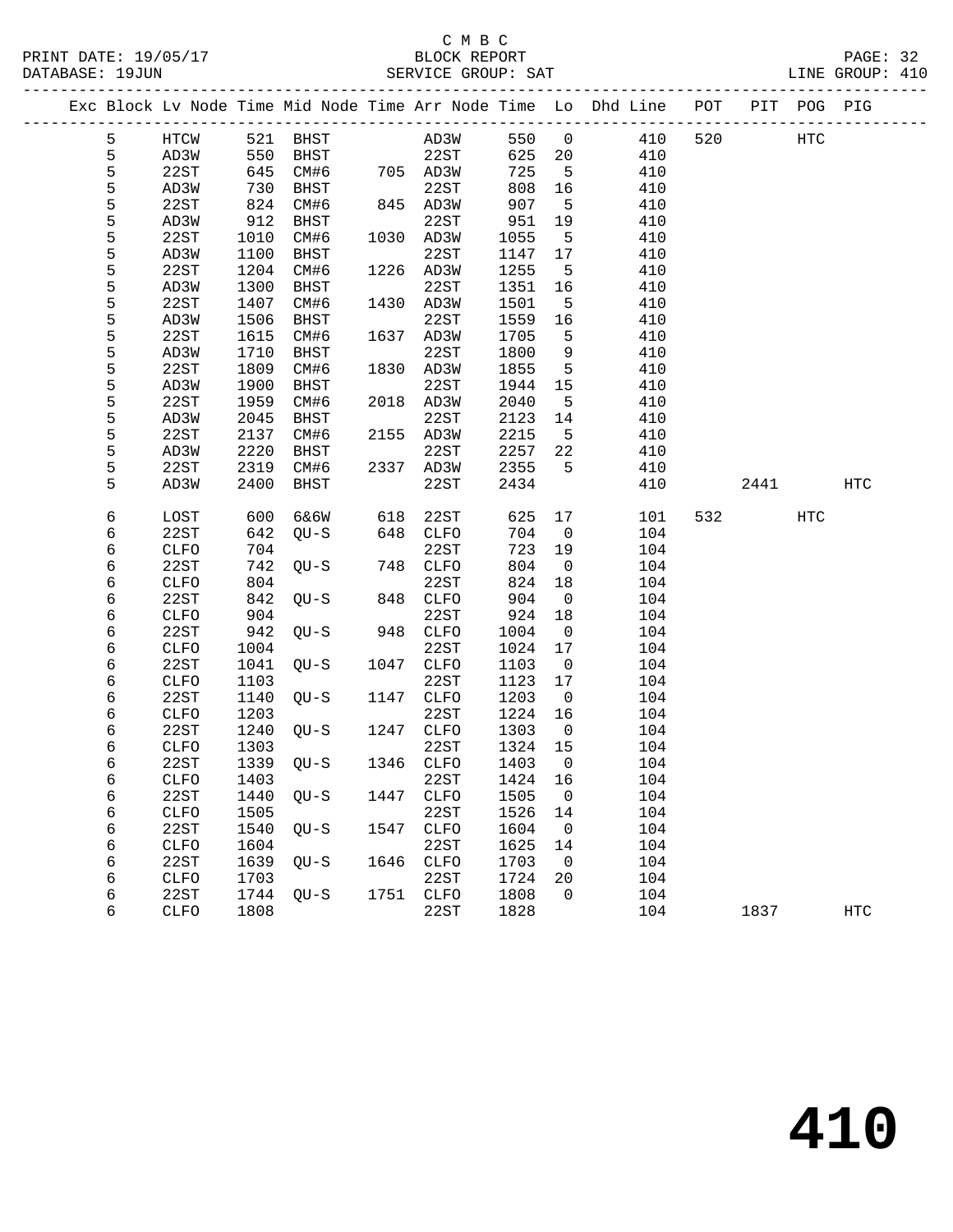# C M B C<br>BLOCK REPORT

| PRINT DATE: 19/05/17 | BLOCK REPORT       | PAGE: 33        |  |
|----------------------|--------------------|-----------------|--|
| DATABASE: 19JUN      | SERVICE GROUP: SAT | LINE GROUP: 410 |  |
|                      |                    |                 |  |

|  |   |             |      |             |      |             |        |    | Exc Block Lv Node Time Mid Node Time Arr Node Time Lo Dhd Line | POT | PIT  | POG PIG           |            |
|--|---|-------------|------|-------------|------|-------------|--------|----|----------------------------------------------------------------|-----|------|-------------------|------------|
|  | 7 | <b>BRST</b> | 555  |             |      | 22ST        | 610 15 |    | 128                                                            | 534 |      | $_{\mathrm{HTC}}$ |            |
|  | 7 | 22ST        | 625  |             |      | BRST        | 639    | 16 | 128                                                            |     |      |                   |            |
|  | 7 | <b>BRST</b> | 655  |             |      | 22ST        | 710    | 15 | 128                                                            |     |      |                   |            |
|  | 7 | 22ST        | 725  |             |      | BRST        | 741    | 14 | 128                                                            |     |      |                   |            |
|  | 7 | <b>BRST</b> | 755  |             |      | 22ST        | 813    | 12 | 128                                                            |     |      |                   |            |
|  | 7 | 22ST        | 825  |             |      | BRST        | 843    | 12 | 128                                                            |     |      |                   |            |
|  | 7 | <b>BRST</b> | 855  |             |      | 22ST        | 913    | 12 | 128                                                            |     |      |                   |            |
|  | 7 | 22ST        | 925  |             |      | BRST        | 943    | 12 | 128                                                            |     |      |                   |            |
|  | 7 | <b>BRST</b> | 955  |             |      | 22ST        | 1015   | 10 | 128                                                            |     |      |                   |            |
|  | 7 | 22ST        | 1025 |             |      | BRST        | 1043   | 12 | 128                                                            |     |      |                   |            |
|  | 7 | <b>BRST</b> | 1055 |             |      | 22ST        | 1115   | 10 | 128                                                            |     |      |                   |            |
|  | 7 | 22ST        | 1125 |             |      | BRST        | 1143   | 12 | 128                                                            |     |      |                   |            |
|  | 7 | <b>BRST</b> | 1155 |             |      | 22ST        | 1215   | 10 | 128                                                            |     |      |                   |            |
|  | 7 | 22ST        | 1225 |             |      | BRST        | 1244   | 11 | 128                                                            |     |      |                   |            |
|  | 7 | <b>BRST</b> | 1255 |             |      | 22ST        | 1315   | 10 | 128                                                            |     |      |                   |            |
|  | 7 | 22ST        | 1325 |             |      | BRST        | 1344   | 11 | 128                                                            |     |      |                   |            |
|  | 7 | <b>BRST</b> | 1355 |             |      | 22ST        | 1415   | 10 | 128                                                            |     |      |                   |            |
|  | 7 | 22ST        | 1425 |             |      | BRST        | 1446   | 9  | 128                                                            |     |      |                   |            |
|  | 7 | <b>BRST</b> | 1455 |             |      | 22ST        | 1515   | 10 | 128                                                            |     |      |                   |            |
|  | 7 | 22ST        | 1525 |             |      | BRST        | 1546   | 9  | 128                                                            |     |      |                   |            |
|  | 7 | <b>BRST</b> | 1555 |             |      | 22ST        | 1616   | 9  | 128                                                            |     |      |                   |            |
|  | 7 | 22ST        | 1625 |             |      | <b>BRST</b> | 1646   | 9  | 128                                                            |     |      |                   |            |
|  | 7 | <b>BRST</b> | 1655 |             |      | 22ST        | 1716   | 9  | 128                                                            |     |      |                   |            |
|  | 7 | 22ST        | 1725 |             |      | BRST        | 1746   | 9  | 128                                                            |     |      |                   |            |
|  | 7 | <b>BRST</b> | 1755 |             |      | 22ST        | 1816   | 9  | 128                                                            |     |      |                   |            |
|  | 7 | 22ST        | 1825 |             |      | <b>BRST</b> | 1844   | 11 | 128                                                            |     |      |                   |            |
|  | 7 | <b>BRST</b> | 1855 |             |      | 22ST        | 1916   | 9  | 128                                                            |     |      |                   |            |
|  | 7 | 22ST        | 1925 |             |      | BRST        | 1944   | 11 | 128                                                            |     |      |                   |            |
|  | 7 | <b>BRST</b> | 1955 |             |      | 22ST        | 2013   | 12 | 128                                                            |     |      |                   |            |
|  | 7 | 22ST        | 2025 |             |      | BRST        | 2042   | 13 | 128                                                            |     |      |                   |            |
|  | 7 | <b>BRST</b> | 2055 |             |      | 22ST        | 2113   | 17 | 128                                                            |     |      |                   |            |
|  | 7 | 22ST        | 2130 |             |      | BRST        | 2147   | 18 | 128                                                            |     |      |                   |            |
|  | 7 | <b>BRST</b> | 2205 |             |      | 22ST        | 2222   | 8  | 155                                                            |     |      |                   |            |
|  | 7 | 22ST        | 2230 |             |      | BRST        | 2247   | 18 | 128                                                            |     |      |                   |            |
|  | 7 | <b>BRST</b> | 2305 |             |      | 22ST        | 2322   | 8  | 155                                                            |     |      |                   |            |
|  | 7 | 22ST        | 2330 |             |      | BRST        | 2347   | 18 | 128                                                            |     |      |                   |            |
|  | 7 | BRST        | 2405 |             |      | 22ST        | 2422   |    | 155                                                            |     | 2429 |                   | HTC        |
|  | 8 | HTCW        | 541  | BHST        |      | AD3W        | 610    | 0  | 410                                                            | 540 |      | HTC               |            |
|  | 8 | AD3W        | 610  | <b>BHST</b> |      | 22ST        | 645    | 15 | 410                                                            |     |      |                   |            |
|  | 8 | 22ST        |      | 700 CM#6    |      | 720 AD3W    | 740    | 5  | 410                                                            |     |      |                   |            |
|  | 8 | AD3W        | 745  | BHST        |      | 22ST        | 823    | 12 | 410                                                            |     |      |                   |            |
|  | 8 | 22ST        | 835  | CM#6        |      | 856 AD3W    | 919    | 5  | 410                                                            |     |      |                   |            |
|  | 8 | AD3W        | 924  | <b>BHST</b> |      | 22ST        | 1004   | 13 | 410                                                            |     |      |                   |            |
|  | 8 | 22ST        | 1017 | CM#6        | 1037 | AD3W        | 1105   | 5  | 410                                                            |     |      |                   |            |
|  | 8 | AD3W        | 1110 | <b>BHST</b> |      | 22ST        | 1157   | 17 | 410                                                            |     |      |                   |            |
|  | 8 | 22ST        | 1214 | CM#6        | 1236 | AD3W        | 1305   | 5  | 410                                                            |     |      |                   |            |
|  | 8 | AD3W        | 1310 | BHST        |      | 22ST        | 1401   | 16 | 410                                                            |     |      |                   |            |
|  | 8 | 22ST        | 1417 | CM#6        |      | 1440 AD3W   | 1511   | 5  | 410                                                            |     |      |                   |            |
|  | 8 | AD3W        | 1516 | <b>BHST</b> |      | 22ST        | 1609   |    | 410                                                            |     | 1618 |                   | <b>HTC</b> |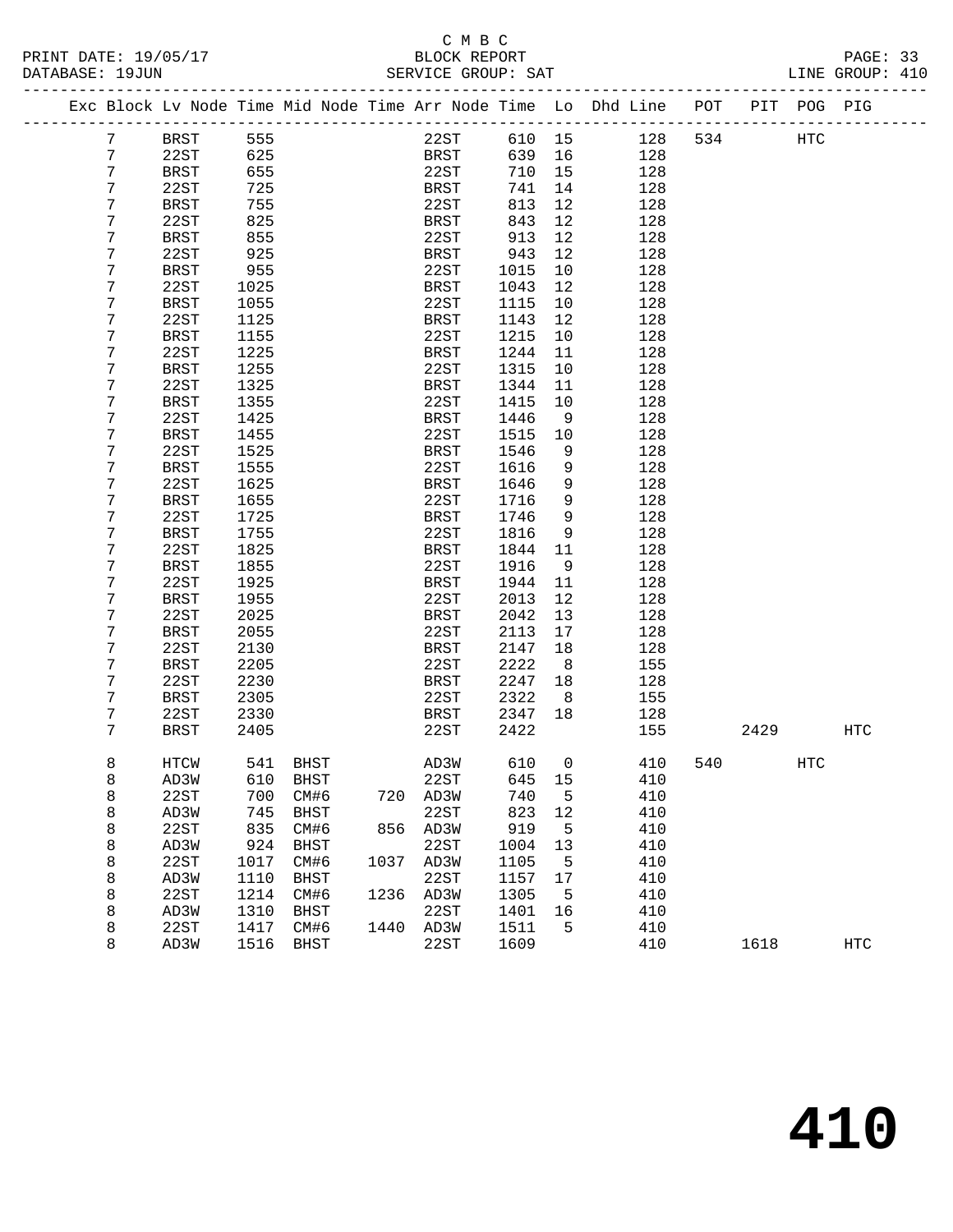# C M B C

| DATABASE: 19JUN |      |             |      |               |      | SERVICE GROUP: SAT |        |                 |                                                                                |     |      |     | LINE GROUP: 410 |  |
|-----------------|------|-------------|------|---------------|------|--------------------|--------|-----------------|--------------------------------------------------------------------------------|-----|------|-----|-----------------|--|
|                 |      |             |      |               |      |                    |        |                 | Exc Block Lv Node Time Mid Node Time Arr Node Time Lo Dhd Line POT PIT POG PIG |     |      |     |                 |  |
|                 | 9    | 22ST 555    |      |               |      | BRST 609 16        |        |                 | 128                                                                            | 547 | HTC  |     |                 |  |
|                 | 9    | BRST        | 625  |               |      | 22ST               | 640    | $5^{\circ}$     | 128                                                                            |     |      |     |                 |  |
|                 | 9    | 22ST        | 645  | 6&6N 653 LOST |      |                    | 710 20 |                 | 101                                                                            |     |      |     |                 |  |
|                 | 9    | LOST        | 730  | 6&6W          | 749  | 22ST               | 756    | 19              | 101                                                                            |     |      |     |                 |  |
|                 | 9    | 22ST        | 815  | 6&6N          | 823  | LOST               | 840    | 20              | 101                                                                            |     |      |     |                 |  |
|                 | 9    | LOST        | 900  | 6&6W          | 924  | 22ST               | 933    | 12              | 101                                                                            |     |      |     |                 |  |
|                 | 9    | 22ST        | 945  | 6&6N          | 954  | LOST               | 1013   | 17              | 101                                                                            |     |      |     |                 |  |
|                 | 9    | LOST        | 1030 | 6&6W          | 1054 | 22ST               | 1103   | 12              | 101                                                                            |     |      |     |                 |  |
|                 | 9    | 22ST        | 1115 | 6&6N          | 1125 | LOST               | 1146   | 14              | 101                                                                            |     |      |     |                 |  |
|                 | 9    | LOST        | 1200 | 6&6W          | 1224 | 22ST               | 1233   | 12              | 101                                                                            |     |      |     |                 |  |
|                 | 9    | 22ST        | 1245 | 6&6N          | 1255 | LOST               | 1316   | 14              | 101                                                                            |     |      |     |                 |  |
|                 | 9    | LOST        | 1330 | 6&6W          | 1354 | 22ST               | 1403   | 12              | 101                                                                            |     |      |     |                 |  |
|                 | 9    | 22ST        | 1415 | 6&6N          | 1425 | LOST               | 1448   | 12              | 101                                                                            |     |      |     |                 |  |
|                 | 9    | LOST        | 1500 | 6&6W          | 1524 | 22ST               | 1533   | 12              | 101                                                                            |     |      |     |                 |  |
|                 | 9    | 22ST        | 1545 | 6&6N          | 1555 | LOST               | 1616   | 14              | 101                                                                            |     |      |     |                 |  |
|                 | 9    | LOST        | 1630 | 6&6W          | 1654 | 22ST               | 1703   | 12              | 101                                                                            |     |      |     |                 |  |
|                 | 9    | 22ST        | 1715 | 6&6N          | 1725 | LOST               | 1746   | 14              | 101                                                                            |     |      |     |                 |  |
|                 | 9    | LOST        | 1800 | 6&6W          | 1823 | 22ST               | 1832   | 13              | 101                                                                            |     |      |     |                 |  |
|                 | 9    | 22ST        | 1845 | 6&6N          | 1854 | LOST               | 1913   | 17              | 101                                                                            |     |      |     |                 |  |
|                 | 9    | LOST        | 1930 | 6&6W          | 1949 | 22ST               | 1956   | 19              | 101                                                                            |     |      |     |                 |  |
|                 | 9    | 22ST        | 2015 | 6&6N          |      | 2024 LOST          | 2043   | 10              | 101                                                                            |     |      |     |                 |  |
|                 | 9    | LOST        | 2053 | 6&6W          | 2112 | 22ST               | 2119   |                 | 101                                                                            |     | 2126 |     | HTC             |  |
|                 |      |             |      |               |      |                    |        |                 |                                                                                |     |      |     |                 |  |
|                 | 10   | <b>BRST</b> | 610  |               |      | 22ST               | 628    | 12              | 155                                                                            |     | 549  | HTC |                 |  |
|                 | 10   | 22ST        | 640  |               |      | BRST               | 657    | 13              | 155                                                                            |     |      |     |                 |  |
|                 | 10   | BRST        | 710  |               |      | 22ST               | 728    | 12              | 155                                                                            |     |      |     |                 |  |
|                 | 10   | 22ST        | 740  |               |      | BRST               | 800    | 10              | 155                                                                            |     |      |     |                 |  |
|                 | 10   | BRST        | 810  |               |      | 22ST               | 830    | 10              | 155                                                                            |     |      |     |                 |  |
|                 | 10   | 22ST        | 840  |               |      | BRST               | 900    | 10              | 155                                                                            |     |      |     |                 |  |
|                 | 10   | BRST        | 910  |               |      | 22ST               | 931    | 9               | 155                                                                            |     |      |     |                 |  |
|                 | 10   | 22ST        | 940  |               |      | BRST               | 1000   | 10              | 155                                                                            |     |      |     |                 |  |
|                 | 10   | BRST        | 1010 |               |      | 22ST               | 1033   | 7               | 155                                                                            |     |      |     |                 |  |
|                 | 10   | 22ST        | 1040 |               |      | BRST               | 1103   | 7               | 155                                                                            |     |      |     |                 |  |
|                 | 10   | BRST        | 1110 |               |      | 22ST               | 1133   | $7\phantom{.0}$ | 155                                                                            |     |      |     |                 |  |
|                 | 10   | 22ST        | 1140 |               |      | BRST               | 1203   | 7               | 155                                                                            |     |      |     |                 |  |
|                 | 10   | BRST        | 1210 |               |      | 22ST               | 1233   | 7               | 155                                                                            |     |      |     |                 |  |
|                 | 10   | 22ST        | 1240 |               |      | BRST               | 1303   | $7\phantom{.0}$ | 155                                                                            |     |      |     |                 |  |
|                 | 10   | BRST        | 1310 |               |      | 22ST               | 1333   | $7\phantom{.0}$ | 155                                                                            |     |      |     |                 |  |
|                 | 10   | 22ST        | 1340 |               |      | BRST 1403 7        |        |                 | 155                                                                            |     |      |     |                 |  |
|                 | 10   | <b>BRST</b> | 1410 |               |      | 22ST               | 1433   | 7               | 155                                                                            |     |      |     |                 |  |
|                 | 10   | 22ST        | 1440 |               |      | <b>BRST</b>        | 1503   | 7               | 155                                                                            |     |      |     |                 |  |
|                 | $10$ | <b>BRST</b> | 1510 |               |      | 22ST               | 1533   | 7               | 155                                                                            |     |      |     |                 |  |
|                 | 10   | 22ST        | 1540 |               |      | <b>BRST</b>        | 1603   | 7               | 155                                                                            |     |      |     |                 |  |
|                 | 10   | <b>BRST</b> | 1610 |               |      | 22ST               | 1633   | 7               | 155                                                                            |     |      |     |                 |  |
|                 | 10   | 22ST        | 1640 |               |      | <b>BRST</b>        | 1703   | 7               | 155                                                                            |     |      |     |                 |  |
|                 | 10   | <b>BRST</b> | 1710 |               |      | 22ST               | 1733   | 7               | 155                                                                            |     |      |     |                 |  |
|                 | $10$ | 22ST        | 1740 |               |      | <b>BRST</b>        | 1803   | 7               | 155                                                                            |     |      |     |                 |  |
|                 | $10$ | <b>BRST</b> | 1810 |               |      | 22ST               | 1833   | 7               | 155                                                                            |     |      |     |                 |  |
|                 | 10   | 22ST        | 1840 |               |      | <b>BRST</b>        | 1901   | 9               | 155                                                                            |     |      |     |                 |  |
|                 | 10   | <b>BRST</b> | 1910 |               |      | 22ST               | 1930   | 10              | 155                                                                            |     |      |     |                 |  |
|                 | 10   | 22ST        | 1940 |               |      | <b>BRST</b>        | 1959   | 6               | 155                                                                            |     |      |     |                 |  |
|                 | 10   | <b>BRST</b> | 2005 |               |      | 22ST               | 2022   | 18              | 155                                                                            |     |      |     |                 |  |
|                 | 10   | 22ST        | 2040 |               |      | <b>BRST</b>        | 2059   | 6               | 155                                                                            |     |      |     |                 |  |
|                 | 10   | <b>BRST</b> | 2105 |               |      | 22ST               | 2122   |                 | 155                                                                            |     | 2129 |     | <b>HTC</b>      |  |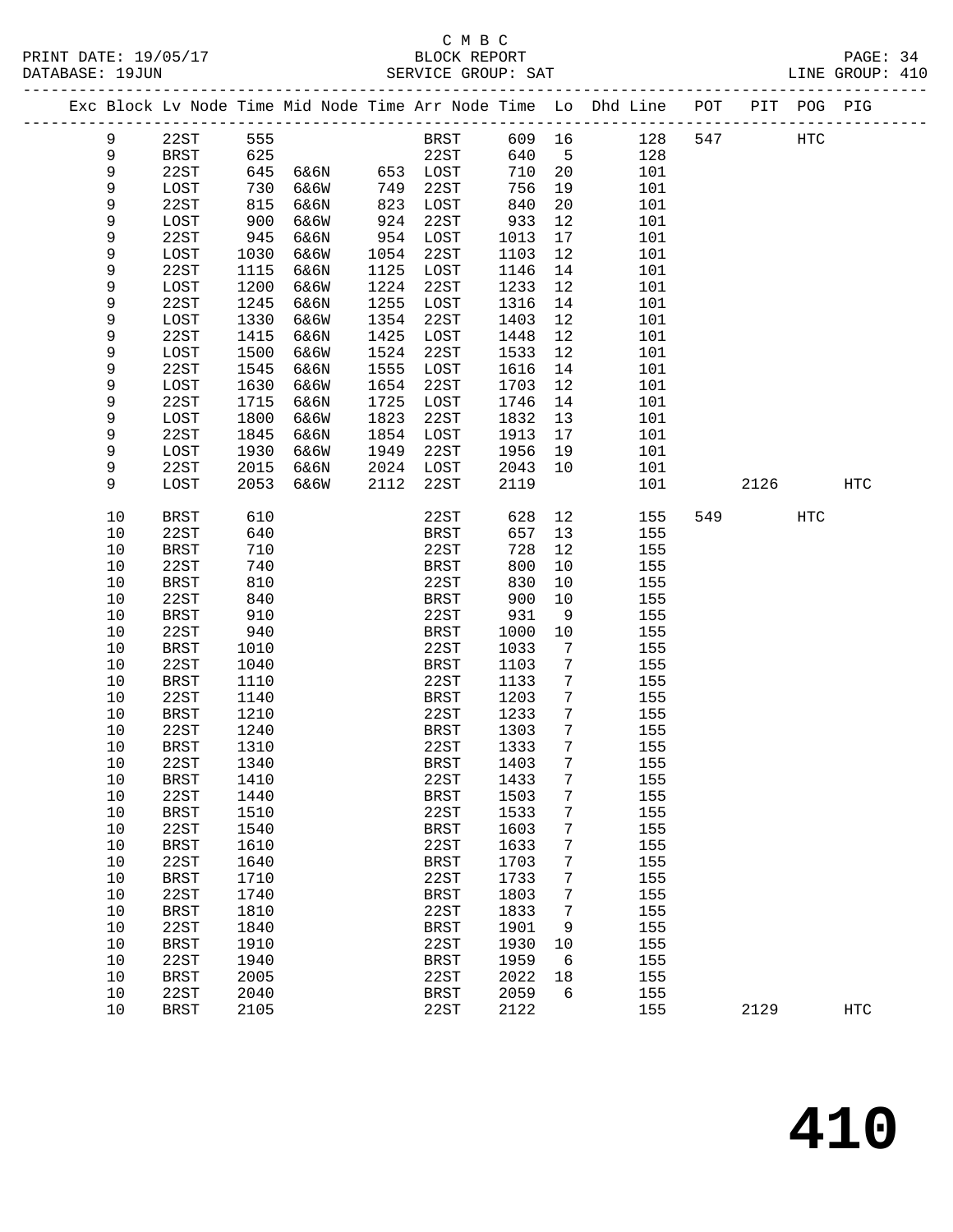#### C M B C<br>BLOCK REPORT PRINT DATE: 19/05/17 BLOCK REPORT PAGE: 35 SERVICE GROUP: SAT

|  |  | PAG. |
|--|--|------|
|  |  |      |

|          |              |            |                                     |            |              |             |                | Exc Block Lv Node Time Mid Node Time Arr Node Time Lo Dhd Line POT PIT POG PIG |     |         |     |                   |
|----------|--------------|------------|-------------------------------------|------------|--------------|-------------|----------------|--------------------------------------------------------------------------------|-----|---------|-----|-------------------|
| 11       |              |            | 22ST 605 CM#6 625 AD3W              |            |              | 645 5       |                | 410                                                                            | 557 |         | HTC |                   |
| 11       | AD3W         | 650        | BHST                                |            | 22ST         | 728 17      |                | 410                                                                            |     |         |     |                   |
| 11       | 22ST         | 745        | CM#6                                |            | 805 AD3W     | 825         | $-5$           | 410                                                                            |     |         |     |                   |
| 11       | AD3W         | 830        | BHST                                |            | 22ST         | 909         | 11             | 410                                                                            |     |         |     |                   |
| 11       | 22ST         | 920        | CM#6                                |            | 942 AD3W     | 1005        | $5^{\circ}$    | 410                                                                            |     |         |     |                   |
| 11       | AD3W         | 1010       | BHST                                |            | 22ST         | 1053        | 14             | 410                                                                            |     |         |     |                   |
| 11       | 22ST         | 1107       | CM#6                                |            | 1127 AD3W    | 1155        | $5^{\circ}$    | 410                                                                            |     |         |     |                   |
| 11       | AD3W         | 1200       | BHST                                |            | 22ST         | 1251        | 11             | 410                                                                            |     |         |     |                   |
| 11       | 22ST         | 1302       | CM#6                                |            | 1324 AD3W    | 1355        | $5^{\circ}$    | 410                                                                            |     |         |     |                   |
| 11       | AD3W         | 1400       | BHST                                |            | 22ST         | 1453        | 13             | 410                                                                            |     |         |     |                   |
| 11       | 22ST         | 1506       | CM#6                                |            | 1528 AD3W    | 1558        | $5^{\circ}$    | 410                                                                            |     |         |     |                   |
| 11       | AD3W         | 1603       | BHST                                |            | 22ST         | 1655        | 11             | 410                                                                            |     |         |     |                   |
| 11       | 22ST         | 1706       | CM#6                                |            | 1727 AD3W    | 1755        | 5              | 410                                                                            |     |         |     |                   |
| 11       | AD3W         | 1800       | BHST                                |            | 22ST         | 1850        | 9              | 410                                                                            |     |         |     |                   |
| 11       | 22ST         | 1859       | CM#6                                |            | 1919 AD3W    | 1943        | $5^{\circ}$    | 410                                                                            |     |         |     |                   |
| 11       | AD3W         | 1948       | BHST                                |            | 22ST         | 2029        | 8 <sup>8</sup> | 410                                                                            |     |         |     |                   |
| 11       | 22ST         | 2037       | CM#6                                |            | 2055 AD3W    | 2115        | $5^{\circ}$    | 410                                                                            |     |         |     |                   |
| 11       | AD3W         | 2120       | BHST                                |            | 22ST         | 2158        | 19             | 410                                                                            |     |         |     |                   |
| 11       | 22ST         | 2217       | CM#6                                |            | 2235 AD3W    | 2255        | $5^{\circ}$    | 410                                                                            |     |         |     |                   |
| 11       | AD3W         | 2300       | BHST                                |            | 22ST         | 2335        | 14             | 410                                                                            |     |         |     |                   |
| 11       | 22ST         | 2349       | CM#6                                |            | 2407 AD3W    | 2425        | 5              | 410                                                                            |     |         |     |                   |
| 11       | AD3W         | 2430       | <b>BHST</b>                         |            | 22ST         | 2504        | 5              | 410                                                                            |     |         |     |                   |
| 11       | 22ST         | 2509       | CM#6                                |            | 2527 AD3W    | 2545        | $\Omega$       | 410                                                                            |     |         |     |                   |
| 11       | AD3W         | 2545       |                                     |            | HTCE         | 2611        |                | 410                                                                            |     | 2612    |     | $_{\mathrm{HTC}}$ |
|          |              |            |                                     |            |              |             |                |                                                                                |     |         |     |                   |
| 12       | LOST         | 630<br>715 | 6&6W                                | 648        | 22ST         | 655         | 20             | 101                                                                            |     | 602 000 | HTC |                   |
| 12       | 22ST         |            | 6&6N                                | 723        | LOST         | 740         | 20             | 101                                                                            |     |         |     |                   |
| 12       | LOST         | 800        | 6&6W                                | 819        | 22ST         | 826         | 19             | 101                                                                            |     |         |     |                   |
| 12<br>12 | 22ST<br>LOST | 845<br>930 | 6&6N<br>6&6W                        | 853<br>954 | LOST<br>22ST | 912<br>1003 | 18<br>12       | 101                                                                            |     |         |     |                   |
| 12       | 22ST         | 1015       | 6&6N                                | 1025       | LOST         | 1044        | 16             | 101<br>101                                                                     |     |         |     |                   |
| $12$     | LOST         | 1100       | 6&6W                                | 1124       | 22ST         | 1133        | 12             | 101                                                                            |     |         |     |                   |
| 12       | 22ST         | 1145       | 6&6N                                | 1155       | LOST         | 1216        | 14             | 101                                                                            |     |         |     |                   |
| 12       | LOST         | 1230       | 6&6W                                | 1254       | 22ST         | 1303        | 12             | 101                                                                            |     |         |     |                   |
| 12       | 22ST         | 1315       | 6&6N                                | 1325       | LOST         | 1346        | 14             | 101                                                                            |     |         |     |                   |
| 12       | LOST         | 1400       | 6&6W                                | 1424       | 22ST         | 1433        | 12             | 101                                                                            |     |         |     |                   |
| 12       | 22ST         | 1445       | 6&6N                                | 1455       | LOST         | 1518        | 12             | 101                                                                            |     |         |     |                   |
| 12       | LOST         | 1530       | 6&6W                                | 1554       | 22ST         | 1603        | 12             | 101                                                                            |     |         |     |                   |
| 12       | 22ST         | 1615       | 6&6N                                |            | 1625 LOST    | 1646 14     |                | 101                                                                            |     |         |     |                   |
|          |              |            | 12 LOST 1700 6&6W 1723 22ST 1732 13 |            |              |             |                | 101                                                                            |     |         |     |                   |
| 12       | 22ST         | 1745       | 6&6N                                | 1755       | LOST         | 1816        | 14             | 101                                                                            |     |         |     |                   |
| 12       | LOST         | 1830       | 6&6W                                | 1850       | 22ST         | 1859        | 16             | 101                                                                            |     |         |     |                   |
| 12       | 22ST         | 1915       | 6&6N                                | 1924       | LOST         | 1943        | 17             | 101                                                                            |     |         |     |                   |
| 12       | LOST         | 2000       | 6&6W                                | 2019       | 22ST         | 2026        | 19             | 101                                                                            |     |         |     |                   |
| $12$     | 22ST         | 2045       | 6&6N                                | 2054       | LOST         | 2113        | 2              | 101                                                                            |     |         |     |                   |
| 12       | LOST         | 2115       | 6&6W                                | 2134       | 22ST         | 2141        | 4              | 101                                                                            |     |         |     |                   |
| 12       | 22ST         | 2145       | 6&6N                                | 2154       | LOST         | 2213        | 2              | 101                                                                            |     |         |     |                   |
| 12       | LOST         | 2215       | 6&6W                                | 2234       | 22ST         | 2241        | 4              | 101                                                                            |     |         |     |                   |
| 12       | 22ST         | 2245       | 6&6N                                | 2254       | LOST         | 2313        | 2              | 101                                                                            |     |         |     |                   |
| 12       | LOST         | 2315       | 6&6W                                | 2334       | 22ST         | 2341        | 4              | 101                                                                            |     |         |     |                   |
| 12       | 22ST         | 2345       | 6&6N                                | 2354       | LOST         | 2413        | 2              | 101                                                                            |     |         |     |                   |
| 12       | LOST         | 2415       | 6&6W                                | 2433       | 22ST         | 2440        | 5              | 101                                                                            |     |         |     |                   |
| 12       | 22ST         | 2445       | 6&6N                                | 2453       | LOST         | 2510        | 5              | 101                                                                            |     |         |     |                   |
| 12       | LOST         | 2515       | 6&6W                                | 2533       | 22ST         | 2540        |                | 101                                                                            |     | 2547    |     | <b>HTC</b>        |
|          |              |            |                                     |            |              |             |                |                                                                                |     |         |     |                   |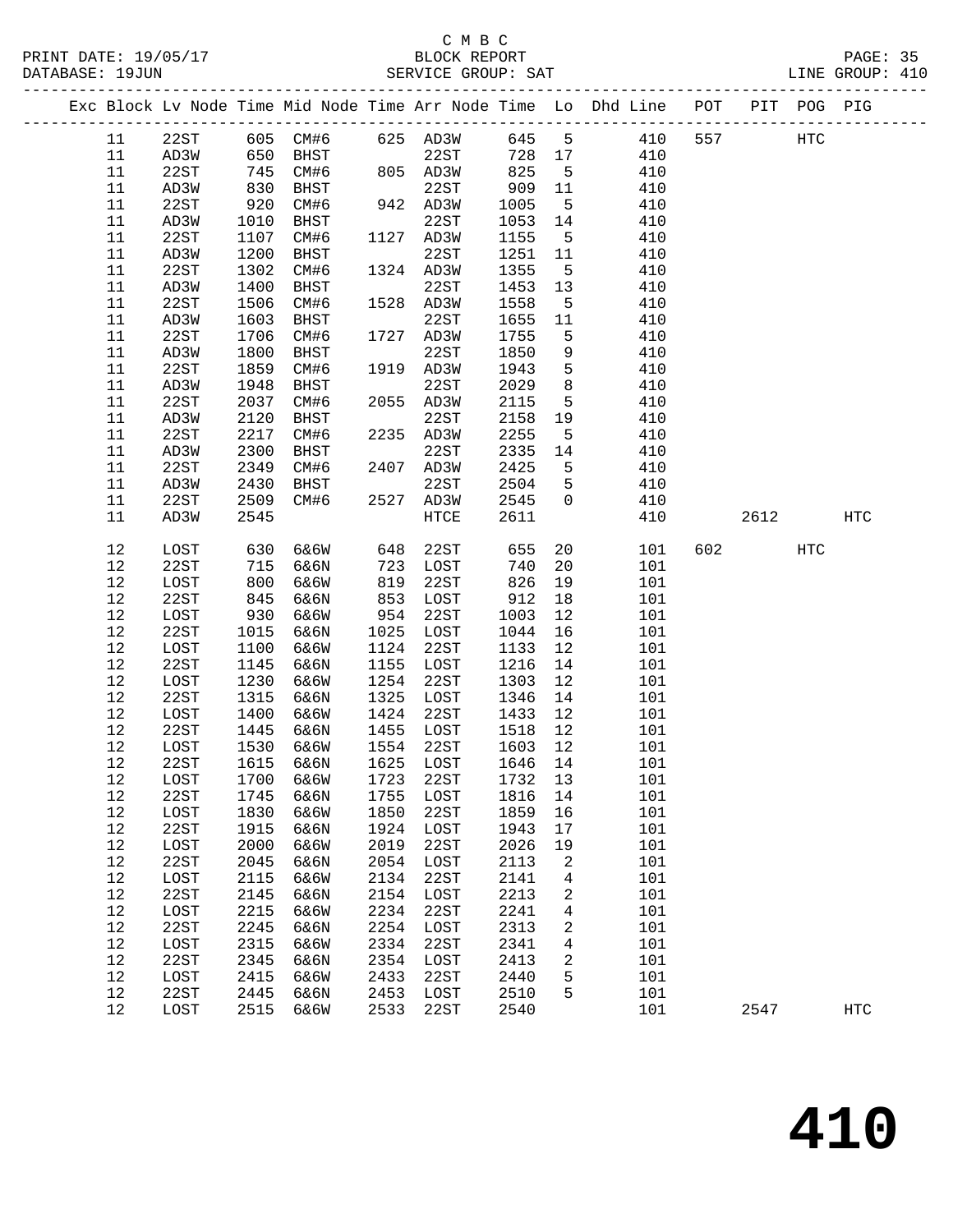# C M B C<br>BLOCK REPORT

PAGE: 36<br>LINE GROUP: 410

|  |          |                     |              |      |      |                     |              |                 | Exc Block Lv Node Time Mid Node Time Arr Node Time Lo Dhd Line POT |     |      | PIT POG PIG |            |
|--|----------|---------------------|--------------|------|------|---------------------|--------------|-----------------|--------------------------------------------------------------------|-----|------|-------------|------------|
|  | 13       | 22ST                | 615          | 6&6N |      | 623 LOST            | 640 20       |                 | 101                                                                | 607 |      | <b>HTC</b>  |            |
|  | 13       | LOST                | 700          | 6&6W | 718  | 22ST                | 725          | 20              | 101                                                                |     |      |             |            |
|  | 13       | 22ST                | 745          | 6&6N | 753  | LOST                | 810          | 20              | 101                                                                |     |      |             |            |
|  | 13       | LOST                | 830          | 6&6W | 849  | 22ST                | 858          | 17              | 101                                                                |     |      |             |            |
|  | 13       | 22ST                | 915          | 6&6N | 923  | LOST                | 942          | 18              | 101                                                                |     |      |             |            |
|  | 13       | LOST                | 1000         | 6&6W | 1024 | 22ST                | 1033         | 12              | 101                                                                |     |      |             |            |
|  | 13       | 22ST                | 1045         | 6&6N | 1055 | LOST                | 1116         | 14              | 101                                                                |     |      |             |            |
|  | 13       | LOST                | 1130         | 6&6W | 1154 | 22ST                | 1203         | 12              | 101                                                                |     |      |             |            |
|  | 13       | 22ST                | 1215         | 6&6N | 1225 | LOST                | 1246         | 14              | 101                                                                |     |      |             |            |
|  | 13       | LOST                | 1300         | 6&6W | 1324 | 22ST                | 1333         | 12              | 101                                                                |     |      |             |            |
|  | 13       | 22ST                | 1345         | 6&6N | 1355 | LOST                | 1418         | 12              | 101                                                                |     |      |             |            |
|  | 13       | LOST                | 1430         | 6&6W | 1454 | 22ST                | 1503         | 12              | 101                                                                |     |      |             |            |
|  | 13       | 22ST                | 1515         | 6&6N | 1525 | LOST                | 1546         | 14              | 101                                                                |     |      |             |            |
|  | 13       | LOST                | 1600         | 6&6W | 1624 | 22ST                | 1633         | 12              | 101                                                                |     |      |             |            |
|  | 13       | 22ST                | 1645         | 6&6N | 1655 | LOST                | 1716         | 14              | 101                                                                |     |      |             |            |
|  | 13       | LOST                | 1730         | 6&6W | 1753 | 22ST                | 1802         | 13              | 101                                                                |     |      |             |            |
|  | 13       | 22ST                | 1815         | 6&6N | 1824 | LOST                | 1843         | 17              | 101                                                                |     |      |             |            |
|  | 13       | LOST                | 1900         | 6&6W | 1919 | 22ST                | 1928         | 17              | 101                                                                |     |      |             |            |
|  | 13       | 22ST                | 1945         | 6&6N | 1954 | LOST                | 2013         | 17              | 101                                                                |     |      |             |            |
|  | 13       | LOST                | 2030         | 6&6W | 2049 | 22ST                | 2056         |                 | 101                                                                |     | 2103 |             | HTC        |
|  | 14       | BRST                | 640          |      |      | 22ST                | 658          | 12              | 155                                                                | 619 |      | <b>HTC</b>  |            |
|  | 14       | 22ST                | 710          |      |      | BRST                | 729          | 11              | 155                                                                |     |      |             |            |
|  | 14       | BRST                | 740          |      |      | 22ST                | 758          | 12              | 155                                                                |     |      |             |            |
|  | 14       | 22ST                | 810          |      |      | <b>BRST</b>         | 830          | 10              | 155                                                                |     |      |             |            |
|  | 14       | BRST                | 840          |      |      | 22ST                | 900          | 10              | 155                                                                |     |      |             |            |
|  | 14       | 22ST                | 910          |      |      | BRST                | 930          | 10              | 155                                                                |     |      |             |            |
|  | 14       | BRST                | 940          |      |      | 22ST                | 1001         | 9               | 155                                                                |     |      |             |            |
|  | 14       | 22ST                | 1010         |      |      | BRST                | 1031         | 9               | 155                                                                |     |      |             |            |
|  | 14       | BRST                | 1040         |      |      | 22ST                | 1103         | 7               | 155                                                                |     |      |             |            |
|  | 14       | 22ST                | 1110         |      |      | BRST                | 1133         | 7               | 155                                                                |     |      |             |            |
|  | 14       | BRST                | 1140         |      |      | 22ST                | 1203         | 7               | 155                                                                |     |      |             |            |
|  | 14       | 22ST                | 1210         |      |      | <b>BRST</b>         | 1233         | $7\phantom{.0}$ | 155                                                                |     |      |             |            |
|  | 14       | BRST                | 1240         |      |      | 22ST                | 1303         | $7\phantom{.0}$ | 155                                                                |     |      |             |            |
|  | 14       | 22ST                | 1310         |      |      | BRST                | 1333         | 7               | 155                                                                |     |      |             |            |
|  | 14       | <b>BRST</b>         | 1340         |      |      | 22ST                | 1403         | 7               | 155                                                                |     |      |             |            |
|  | 14       | 22ST                | 1410         |      |      | BRST                | 1433         | $7\phantom{.0}$ | 155                                                                |     |      |             |            |
|  | 14       | BRST                | 1440         |      |      | 22ST                | 1503         | 7               | 155                                                                |     |      |             |            |
|  | 14       | 22ST                | 1510         |      |      | BRST                | 1533         | 7               | 155                                                                |     |      |             |            |
|  | 14       | BRST                | 1540         |      |      | 22ST                | 1603         | 7               | 155                                                                |     |      |             |            |
|  | 14       | 22ST                | 1610         |      |      | <b>BRST</b>         | 1633         | 7               | 155                                                                |     |      |             |            |
|  | 14       | <b>BRST</b>         | 1640         |      |      | 22ST                | 1703         | 7               | 155                                                                |     |      |             |            |
|  | 14       | 22ST                | 1710         |      |      | <b>BRST</b>         | 1733         | 7               | 155                                                                |     |      |             |            |
|  | 14       | <b>BRST</b>         | 1740         |      |      | 22ST                | 1803         | 7               | 155                                                                |     |      |             |            |
|  | 14       | 22ST                | 1810         |      |      | <b>BRST</b>         | 1831<br>1907 | 11              | 155<br>155                                                         |     |      |             |            |
|  | 14<br>14 | <b>BRST</b><br>22ST | 1842<br>1910 |      |      | 22ST<br><b>BRST</b> | 1929         | 3               |                                                                    |     |      |             |            |
|  | 14       | <b>BRST</b>         | 1935         |      |      | 22ST                | 1955         | 6<br>15         | 155<br>155                                                         |     |      |             |            |
|  | 14       | 22ST                | 2010         |      |      | <b>BRST</b>         | 2029         | 6               | 155                                                                |     |      |             |            |
|  | 14       | <b>BRST</b>         | 2035         |      |      | 22ST                | 2052         | 8               | 155                                                                |     |      |             |            |
|  | 14       | 22ST                | 2100         |      |      | <b>BRST</b>         | 2119         |                 | 155                                                                |     | 2140 |             | <b>HTC</b> |
|  |          |                     |              |      |      |                     |              |                 |                                                                    |     |      |             |            |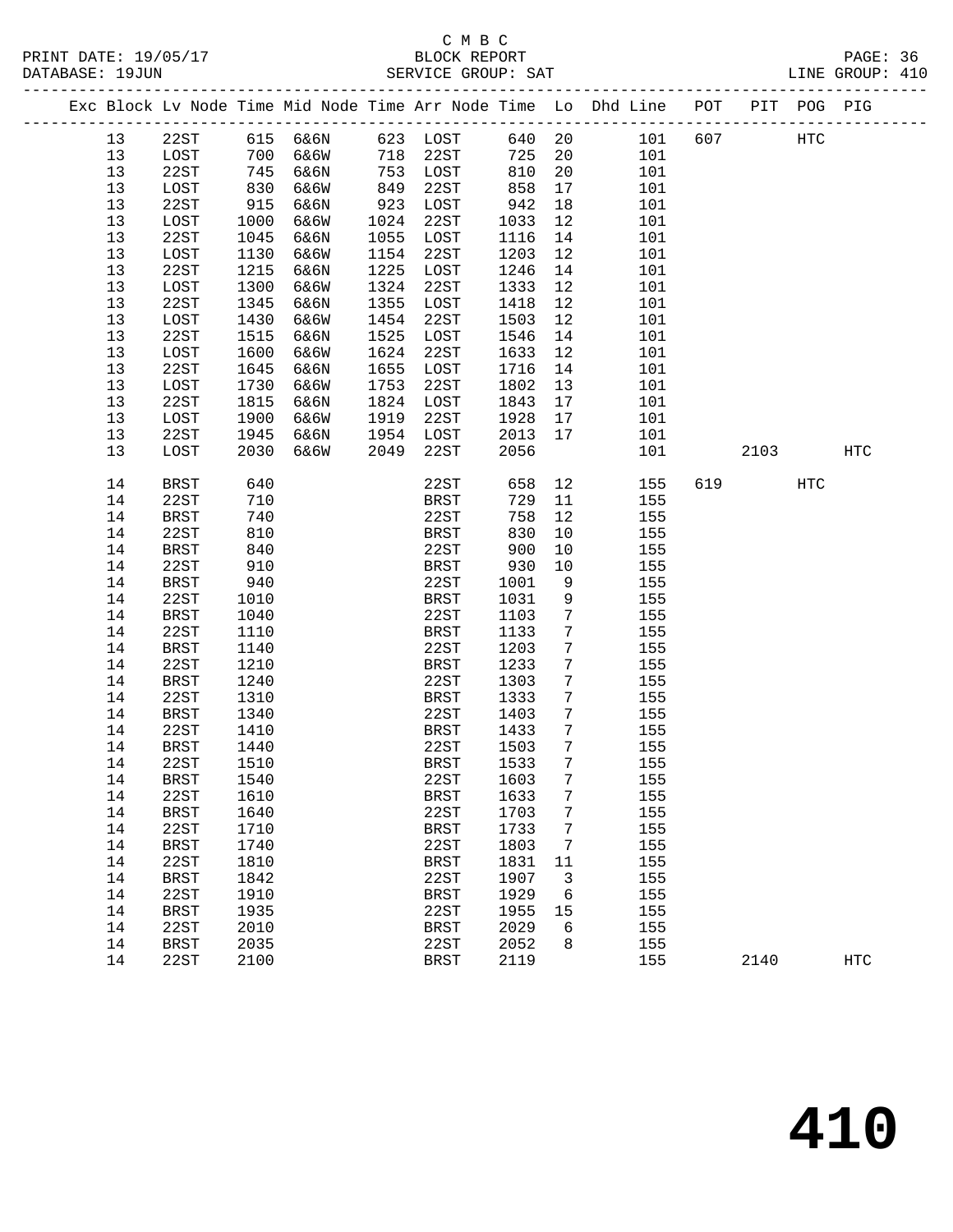# C M B C<br>BLOCK REPORT

|      |      |            |                                                      |      |                   |                   |                 |                                                                                |     |         |            | PAGE: 37<br>LINE GROUP: 410 |  |
|------|------|------------|------------------------------------------------------|------|-------------------|-------------------|-----------------|--------------------------------------------------------------------------------|-----|---------|------------|-----------------------------|--|
|      |      |            |                                                      |      |                   |                   |                 | Exc Block Lv Node Time Mid Node Time Arr Node Time Lo Dhd Line POT PIT POG PIG |     |         |            |                             |  |
| 15   |      |            |                                                      |      |                   |                   |                 | 22ST 730 CM#6 750 AD3W 810 5 410 722 HTC                                       |     |         |            |                             |  |
| 15   |      |            |                                                      |      |                   |                   |                 | 22ST 854 17 410                                                                |     |         |            |                             |  |
| 15   |      |            | 22ST 815 BHST 22ST 854<br>22ST 911 CM#6 932 AD3W 955 |      |                   |                   | 5 <sup>5</sup>  | 410                                                                            |     |         |            |                             |  |
| 15   | AD3W | 1000       | BHST                                                 |      | 22ST              | 1043 14<br>1145 5 |                 | 410                                                                            |     |         |            |                             |  |
| 15   | 22ST | 1057       | CM#6                                                 |      | 1117 AD3W         | 1145              | 5 <sup>5</sup>  | 410                                                                            |     |         |            |                             |  |
| 15   | AD3W | 1150       | BHST                                                 |      | 22ST              | 1240 12           |                 | 410                                                                            |     |         |            |                             |  |
| 15   | 22ST | 1252       | CM#6                                                 |      | 1314 AD3W         | 1345              | $5^{\circ}$     | 410                                                                            |     |         |            |                             |  |
| 15   | AD3W | 1350       | BHST                                                 |      | 22ST<br>1519 AD3W | 1443              | 14              | 410                                                                            |     |         |            |                             |  |
| 15   | 22ST | 1457       | CM#6                                                 |      |                   | 1549              | 5 <sup>5</sup>  | 410                                                                            |     |         |            |                             |  |
| 15   | AD3W | 1554       | BHST                                                 |      | 22ST              | 1647              | 9               | 410                                                                            |     |         |            |                             |  |
| 15   | 22ST | 1656       | CM#6                                                 |      | 1717 AD3W         | 1745              | 5 <sup>5</sup>  | 410                                                                            |     |         |            |                             |  |
| 15   | AD3W | 1750       | BHST                                                 |      | 22ST              | 1840              | $7\overline{ }$ | 410                                                                            |     |         |            |                             |  |
| 15   | 22ST | 1847       | CM#6                                                 |      | 1907 AD3W         | 1931              | 5 <sup>5</sup>  | 410                                                                            |     |         |            |                             |  |
| 15   | AD3W | 1936       | BHST                                                 |      | 22ST              | 2017              |                 | 410                                                                            |     |         | 2024       | HTC                         |  |
| 16   | 22ST |            | CM#6                                                 |      | 833 AD3W          | 855               | 5 <sup>5</sup>  | 410                                                                            |     | 804     | HTC        |                             |  |
| 16   | AD3W | 812<br>900 | BHST                                                 |      | 22ST              | 939 11            |                 | 410                                                                            |     |         |            |                             |  |
| 16   | 22ST | 950        | CM#6                                                 |      | 1010 AD3W         | 1035              | $5^{\circ}$     | 410                                                                            |     |         |            |                             |  |
| 16   | AD3W | 1040       | BHST                                                 |      | 22ST              | 1125 11           |                 | 410                                                                            |     |         |            |                             |  |
| 16   | 22ST | 1136       | CM#6                                                 |      | 1157 AD3W         | 1225              | 5 <sup>5</sup>  | 410                                                                            |     |         |            |                             |  |
| 16   | AD3W | 1230       | BHST                                                 |      | 22ST              | 1321              | 8 <sup>8</sup>  | 410                                                                            |     |         |            |                             |  |
| 16   | 22ST | 1329       | CM#6                                                 |      | 1352 AD3W         | 1423              | 5 <sup>5</sup>  | 410                                                                            |     |         |            |                             |  |
| 16   | AD3W | 1428       | BHST                                                 |      | 22ST              | 1521 14           |                 | 410                                                                            |     |         |            |                             |  |
| 16   | 22ST | 1535       | CM#6                                                 |      | 1557 AD3W         | 1627              | $5^{\circ}$     | 410                                                                            |     |         |            |                             |  |
| 16   | AD3W | 1632       | BHST                                                 |      | 22ST              | 1722              | 8 <sup>8</sup>  | 410                                                                            |     |         |            |                             |  |
| 16   | 22ST | 1730       | CM#6                                                 |      | 1751 AD3W         | 1819              | 5 <sup>5</sup>  | 410                                                                            |     |         |            |                             |  |
| 16   | AD3W | 1824       | BHST                                                 |      | 22ST              | 1913 15           |                 | 410                                                                            |     |         |            |                             |  |
| 16   | 22ST | 1928       | CM#6                                                 |      | 1948 AD3W         | 2010              | 5 <sup>5</sup>  | 410                                                                            |     |         |            |                             |  |
| 16   | AD3W | 2015       | BHST                                                 |      | 22ST              | 2053              |                 | 410                                                                            |     |         | 2100       | HTC                         |  |
| 17   | 22ST | 859        | CM#6                                                 |      | 920 AD3W          | 943               | 5 <sup>5</sup>  | 410                                                                            |     | 851 000 | HTC        |                             |  |
| 17   | AD3W | 948        | BHST                                                 |      | 22ST              | 1030              | $7\overline{ }$ | 410                                                                            |     |         |            |                             |  |
| 17   | 22ST | 1037       | CM#6                                                 |      | 1057 AD3W         | 1125              | 5 <sup>5</sup>  | 410                                                                            |     |         |            |                             |  |
| 17   | AD3W | 1130       | BHST                                                 |      | 22ST              | 1219              | 15              | 410                                                                            |     |         |            |                             |  |
| 17   | 22ST | 1234       | CM#6                                                 |      | 1256 AD3W         | 1325              | $5^{\circ}$     | 410                                                                            |     |         |            |                             |  |
| 17   | AD3W | 1330       | BHST                                                 |      | 22ST              | 1423 15           |                 | 410                                                                            |     |         |            |                             |  |
| 17   | 22ST | 1438       | CM#6                                                 |      | 1500 AD3W         | 1530              | $5^{\circ}$     | 410                                                                            |     |         |            |                             |  |
|      |      |            | 17 AD3W 1535 BHST 22ST 1628 8                        |      |                   |                   |                 | 410                                                                            |     |         |            |                             |  |
| 17   | 22ST | 1636       | CM#6                                                 | 1657 | AD3W              | 1725              | 5               | 410                                                                            |     |         |            |                             |  |
| 17   | AD3W | 1730       | BHST                                                 |      | 22ST              | 1820              | 15              | 410                                                                            |     |         |            |                             |  |
| $17$ | 22ST | 1835       | CM#6                                                 | 1855 | AD3W              | 1919              | 5               | 410                                                                            |     |         |            |                             |  |
| $17$ | AD3W | 1924       | <b>BHST</b>                                          |      | 22ST              | 2007              |                 | 410                                                                            |     | 2014    |            | HTC                         |  |
| 18   | 22ST | 940        | CM#6                                                 | 1002 | AD3W              | 1025              | 5               | 410                                                                            | 932 |         | <b>HTC</b> |                             |  |
| 18   | AD3W | 1030       | BHST                                                 |      | 22ST              | 1115              | 11              | 410                                                                            |     |         |            |                             |  |
| 18   | 22ST | 1126       | CM#6                                                 | 1147 | AD3W              | 1215              | 5               | 410                                                                            |     |         |            |                             |  |
| 18   | AD3W | 1220       | <b>BHST</b>                                          |      | 22ST              | 1311              | 9               | 410                                                                            |     |         |            |                             |  |
| 18   | 22ST | 1320       | CM#6                                                 |      | 1343 AD3W         | 1414              | 5               | 410                                                                            |     |         |            |                             |  |
|      |      |            |                                                      |      |                   |                   |                 |                                                                                |     |         |            |                             |  |

 18 AD3W 1419 BHST 22ST 1512 13 410 18 22ST 1525 CM#6 1547 AD3W 1617 5 410

18 AD3W 1622 BHST 22ST 1713 410 1722 HTC